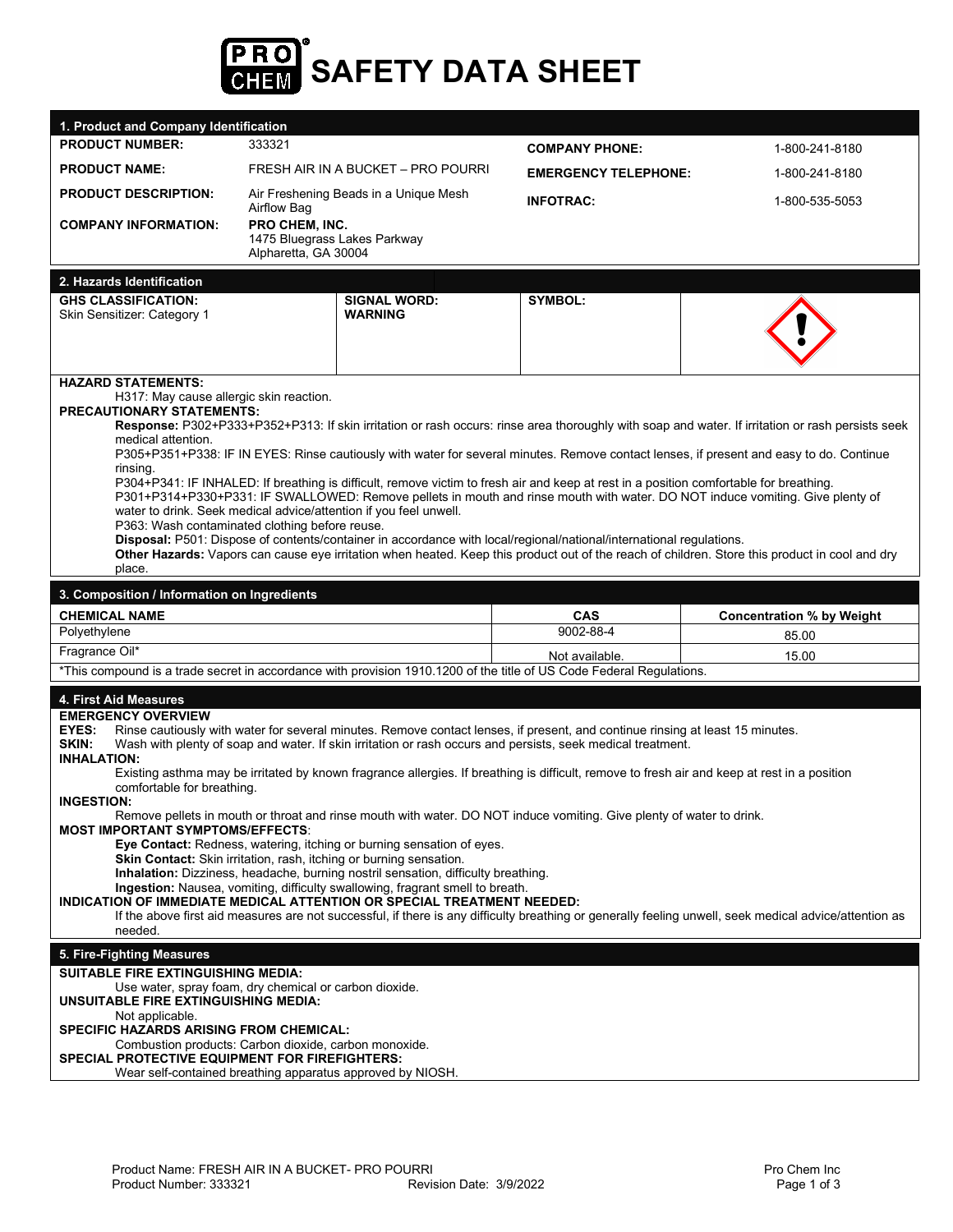| 6. Accidental Release Measures<br><b>PERSONAL PRECAUTIONS:</b>                                                                         |                                                                                                                                                                                                                                   |                                                 |                                  |
|----------------------------------------------------------------------------------------------------------------------------------------|-----------------------------------------------------------------------------------------------------------------------------------------------------------------------------------------------------------------------------------|-------------------------------------------------|----------------------------------|
| Provide good ventilation. Wear safety glasses and wear rubber or latex gloves when handling raw beads. Wash hands/skin after handling. |                                                                                                                                                                                                                                   |                                                 |                                  |
| <b>ENVIRONMENTAL PRECAUTIONS:</b>                                                                                                      |                                                                                                                                                                                                                                   |                                                 |                                  |
| Avoid discharge into sewerage and public water systems.                                                                                |                                                                                                                                                                                                                                   |                                                 |                                  |
| METHODS AND MATERIALS FOR CONTAINMENT AND CLEANING UP:                                                                                 |                                                                                                                                                                                                                                   |                                                 |                                  |
|                                                                                                                                        | Sweep into appropriate solids disposal container and dispose of in accordance with local waste regulations.                                                                                                                       |                                                 |                                  |
| 7. Handling and Storage                                                                                                                |                                                                                                                                                                                                                                   |                                                 |                                  |
| <b>PRECAUTIONS FOR SAFE HANDLING:</b>                                                                                                  |                                                                                                                                                                                                                                   |                                                 |                                  |
|                                                                                                                                        | When handling raw beads provide good ventilation, wear safety glasses and wear rubber or latex gloves. Wash hands/skin after handling.                                                                                            |                                                 |                                  |
| <b>CONDITIONS FOR SAFE STORAGE, INCLUDING ANY INCOMPATIBILITIES:</b>                                                                   |                                                                                                                                                                                                                                   |                                                 |                                  |
|                                                                                                                                        | Store sealed in drums or product packaging in a cool, dry place. Avoid freezing or abnormally high temperatures.                                                                                                                  |                                                 |                                  |
| 8. Exposure Controls / Personal Protection                                                                                             |                                                                                                                                                                                                                                   |                                                 |                                  |
| <b>EXPOSURE LIMITS:</b>                                                                                                                |                                                                                                                                                                                                                                   |                                                 |                                  |
| OSHA Permissible Exposure Limit (PEL): Not applicable.                                                                                 |                                                                                                                                                                                                                                   |                                                 |                                  |
| Threshold Limit Value (TLV): Not applicable.                                                                                           | American Conference of Governmental Industrial Hygienists (ACGIH): Not applicable.                                                                                                                                                |                                                 |                                  |
| Other Exposure Limit Recommended: Not applicable.                                                                                      |                                                                                                                                                                                                                                   |                                                 |                                  |
| <b>PERSONAL PROTECTIVE EQUIPMENT:</b>                                                                                                  |                                                                                                                                                                                                                                   |                                                 |                                  |
|                                                                                                                                        |                                                                                                                                                                                                                                   |                                                 |                                  |
|                                                                                                                                        |                                                                                                                                                                                                                                   |                                                 |                                  |
|                                                                                                                                        |                                                                                                                                                                                                                                   |                                                 |                                  |
|                                                                                                                                        | Eye Protection: Not required; however, in the case of bead bag rupture, safety glasses/goggles are recommended if handling raw beads                                                                                              |                                                 |                                  |
| directly.                                                                                                                              |                                                                                                                                                                                                                                   |                                                 |                                  |
|                                                                                                                                        | Skin Protection: Not required, however, if handling raw bead directly, rubber or latex gloves are recommended. If exposure to skin occurs,                                                                                        |                                                 |                                  |
| wash area using soap and water.                                                                                                        |                                                                                                                                                                                                                                   |                                                 |                                  |
| Respiratory Protection: Not applicable.                                                                                                |                                                                                                                                                                                                                                   |                                                 |                                  |
| Thermal Hazards: Not applicable.<br><b>APPROPRIATE ENGINEERING CONTROLS:</b>                                                           |                                                                                                                                                                                                                                   |                                                 |                                  |
|                                                                                                                                        | Use this product in a well-ventilated area. Do not remove beads from bag they are contained within.                                                                                                                               |                                                 |                                  |
|                                                                                                                                        |                                                                                                                                                                                                                                   |                                                 |                                  |
| 9. Physical & Chemical Properties                                                                                                      |                                                                                                                                                                                                                                   |                                                 |                                  |
| <b>Physical State:</b><br>Color:                                                                                                       | Solid polyethylene bead                                                                                                                                                                                                           | Explosive Limit - lower (%):                    | Not determined<br>Not determined |
| Odor:                                                                                                                                  | Green, Opaque<br>Potpourri                                                                                                                                                                                                        | Explosive Limit - upper (%):<br>Vapor Pressure: | Unknown                          |
| <b>Odor Threshold:</b>                                                                                                                 | Not determined                                                                                                                                                                                                                    | Vapor Density (Air=1):                          | Unknown                          |
| pH:                                                                                                                                    | Not available                                                                                                                                                                                                                     | Relative Density (20°C):                        | $1.07$ g/ml                      |
| <b>Melting/Freezing Point:</b>                                                                                                         | Not determined                                                                                                                                                                                                                    | Solubility:                                     | Insoluble in water               |
| <b>Initial Boiling Point:</b>                                                                                                          | Not determined                                                                                                                                                                                                                    | <b>Auto-Ignition Temp:</b>                      | Not available                    |
| <b>Viscosity:</b>                                                                                                                      | Not determined                                                                                                                                                                                                                    | <b>Decomposition Temp:</b>                      | Above 464°F                      |
| <b>Specific Gravity:</b><br>Flammability(solid/gas):                                                                                   | 1.05 (beads only, not including bag)<br>Not available                                                                                                                                                                             | <b>Flash Point:</b>                             | Not determined<br>Not determined |
| Partition Coefficient; n-octanol/water:                                                                                                | Not determined                                                                                                                                                                                                                    | <b>Evaporation Rate:</b>                        |                                  |
|                                                                                                                                        |                                                                                                                                                                                                                                   |                                                 |                                  |
| 10. Stability & Reactivity Information                                                                                                 |                                                                                                                                                                                                                                   |                                                 |                                  |
| <b>REACTIVITY:</b>                                                                                                                     |                                                                                                                                                                                                                                   |                                                 |                                  |
| Non-reactive.                                                                                                                          |                                                                                                                                                                                                                                   |                                                 |                                  |
| <b>CHEMICAL STABILITY:</b>                                                                                                             |                                                                                                                                                                                                                                   |                                                 |                                  |
|                                                                                                                                        | Stable when stored in sealed container or packaging at normal temperatures and in a suitable location.                                                                                                                            |                                                 |                                  |
| <b>POSSIBILITY OF HAZARDOUS REACTIONS:</b><br>Hazardous polymerization will not occur.                                                 |                                                                                                                                                                                                                                   |                                                 |                                  |
| <b>INCOMPATIBLE MATERIALS:</b>                                                                                                         |                                                                                                                                                                                                                                   |                                                 |                                  |
| Strong acids and bases.                                                                                                                |                                                                                                                                                                                                                                   |                                                 |                                  |
| <b>CONDITIONS TO AVOID:</b>                                                                                                            |                                                                                                                                                                                                                                   |                                                 |                                  |
|                                                                                                                                        | Avoid direct sunlight and moisture. Avoid excessive heat and freezing conditions. Avoid storage with incompatible materials. If open drums or<br>packaging is exposed to air, fragrance will evaporate over time and may oxidize. |                                                 |                                  |
| <b>HAZARDOUS DECOMPOSITION PRODUCTS:</b>                                                                                               |                                                                                                                                                                                                                                   |                                                 |                                  |
| $CO$ , $CO2$ and other organic vapors.                                                                                                 |                                                                                                                                                                                                                                   |                                                 |                                  |
|                                                                                                                                        |                                                                                                                                                                                                                                   |                                                 |                                  |
| 11. Toxicological Information                                                                                                          |                                                                                                                                                                                                                                   |                                                 |                                  |
| <b>PRIMARY ROUTE OF ENTRY:</b><br>Skin, ingestion, inhalation and eyes through contact with hands.                                     |                                                                                                                                                                                                                                   |                                                 |                                  |
| SYMPTOMS RELATED TO PHYSICAL, CHEMICAL AND TOXICOLOGICAL CHARACTERISTICS:                                                              |                                                                                                                                                                                                                                   |                                                 |                                  |
| Not determined.                                                                                                                        |                                                                                                                                                                                                                                   |                                                 |                                  |
| DELAYED OR IMMEDIATE EXPOSURE EFFECTS:                                                                                                 |                                                                                                                                                                                                                                   |                                                 |                                  |
| Not determined.                                                                                                                        |                                                                                                                                                                                                                                   |                                                 |                                  |
| <b>CHRONIC EFFECTS:</b><br><b>Short Term: Not determined.</b>                                                                          |                                                                                                                                                                                                                                   |                                                 |                                  |
| Long Term: Not determined.                                                                                                             |                                                                                                                                                                                                                                   |                                                 |                                  |
| <b>NUMERICAL MEASURES/ESTIMATES OF TOXICITY:</b>                                                                                       |                                                                                                                                                                                                                                   |                                                 |                                  |
| Not determined.                                                                                                                        |                                                                                                                                                                                                                                   |                                                 |                                  |
|                                                                                                                                        |                                                                                                                                                                                                                                   |                                                 |                                  |
| Product Name: FRESH AIR IN A BUCKET- PRO POURRI                                                                                        |                                                                                                                                                                                                                                   |                                                 | Pro Chem Inc                     |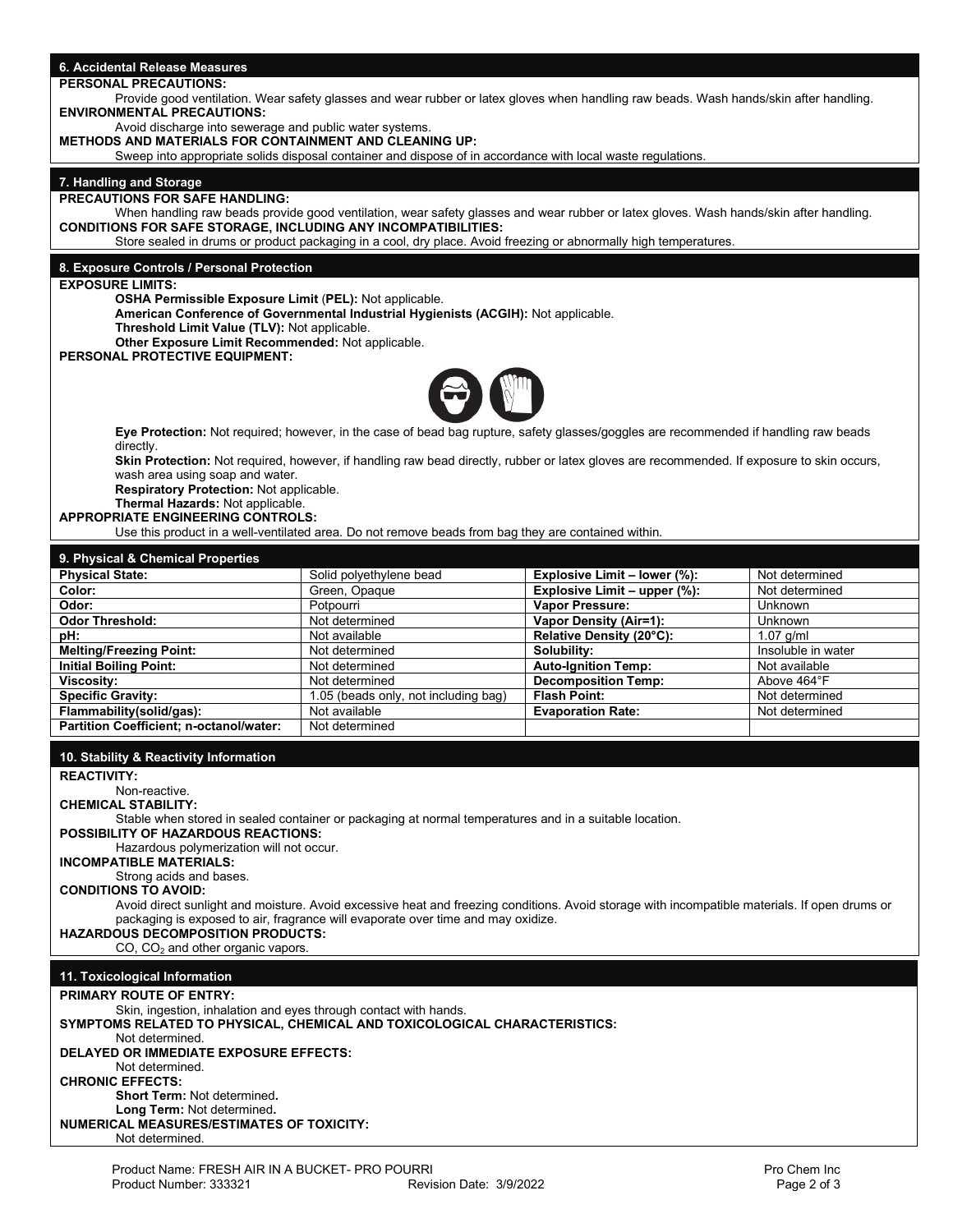| LISTED IN THE NATIONAL TOXICOLOGY PROGRAM (NTP) REPORT:<br>Not listed.                                                                                                                                                                                                                        |
|-----------------------------------------------------------------------------------------------------------------------------------------------------------------------------------------------------------------------------------------------------------------------------------------------|
| LISTED IN THE LATEST EDITION OF THE REPORT ON CARCINOGENS:                                                                                                                                                                                                                                    |
| Not listed.<br>LISTED AS A POTENTIAL CARCINOGEN IN THE INTERNATIONAL AGENCY FOR RESEARCH ON CANCER (IARC) MONOGRAPHS:                                                                                                                                                                         |
| Not listed.                                                                                                                                                                                                                                                                                   |
| LISTED AS A POTENTIAL CARCINOGEN BY OSHA:<br>Not listed.                                                                                                                                                                                                                                      |
|                                                                                                                                                                                                                                                                                               |
| 12. Ecological Information<br>No specific eco-toxicological data and/or biodegradation data has been determined for this preparation.                                                                                                                                                         |
|                                                                                                                                                                                                                                                                                               |
| 13. Disposal Consideration<br>Disposal Methods: Observe all federal, provincial, state and municipal regulations.                                                                                                                                                                             |
|                                                                                                                                                                                                                                                                                               |
| 14. Transportation Information                                                                                                                                                                                                                                                                |
| Non-hazardous - Class 60 Pellets.                                                                                                                                                                                                                                                             |
| 15. Regulatory Information                                                                                                                                                                                                                                                                    |
| OSHA HAZARD COMMUNICATION STANDARD:<br>This material does not contain "Hazardous Chemicals" as defined by the OSHA Hazard Communication Standard (29 CFR 1910.1200).                                                                                                                          |
| <b>TSCA STATUS:</b>                                                                                                                                                                                                                                                                           |
| No data available.<br><b>SARA 313 COMPONENTS</b>                                                                                                                                                                                                                                              |
| Not listed.                                                                                                                                                                                                                                                                                   |
| <b>CANADIAN DSL:</b>                                                                                                                                                                                                                                                                          |
| Not determined.<br><b>CALIFORNIA PROPOSITION 65, SAFE DRINKING WATER AND TOXIC ENFORCEMENT ACT OF 1986:</b>                                                                                                                                                                                   |
| This product contains no chemical(s) known to the State of California to cause cancer or other reproductive harm.                                                                                                                                                                             |
| <b>OTHER U.S. STATE INVENTORIES:</b><br>Not determined.                                                                                                                                                                                                                                       |
|                                                                                                                                                                                                                                                                                               |
| 16. Other Information<br><b>DISCLAIMER:</b>                                                                                                                                                                                                                                                   |
| To the best of our knowledge, information contained herein is accurate. However, there is no assumption of liability for the accuracy or                                                                                                                                                      |
| completeness of the information contained herein. Final determination of suitability of any material is the sole responsibility of the user. All                                                                                                                                              |
| materials may present unknown hazards and should be used with caution. Although certain hazards are described herein, we cannot guarantee<br>that these are the only hazard, which exists. The information contained in this SDS was obtained from current and reliable sources; however, the |
| data is provided without any warranty, expressed or implied, regarding its correctness or accuracy. Since the conditions or handling, storage and                                                                                                                                             |
| disposal of this product are beyond the control of the manufacturer, the manufacturer will not be responsible for loss, injury, or expense arising                                                                                                                                            |
| out of the products improper use. No warranty, expressed or inferred, regarding the product described in this SDS shall be created or inferred by                                                                                                                                             |

any statement in this SDS. Various government agencies may have specific regulations regarding the transportation, handling, storage, use, or

disposal of this product, which may not be covered by this SDS. The user is responsible for full compliance.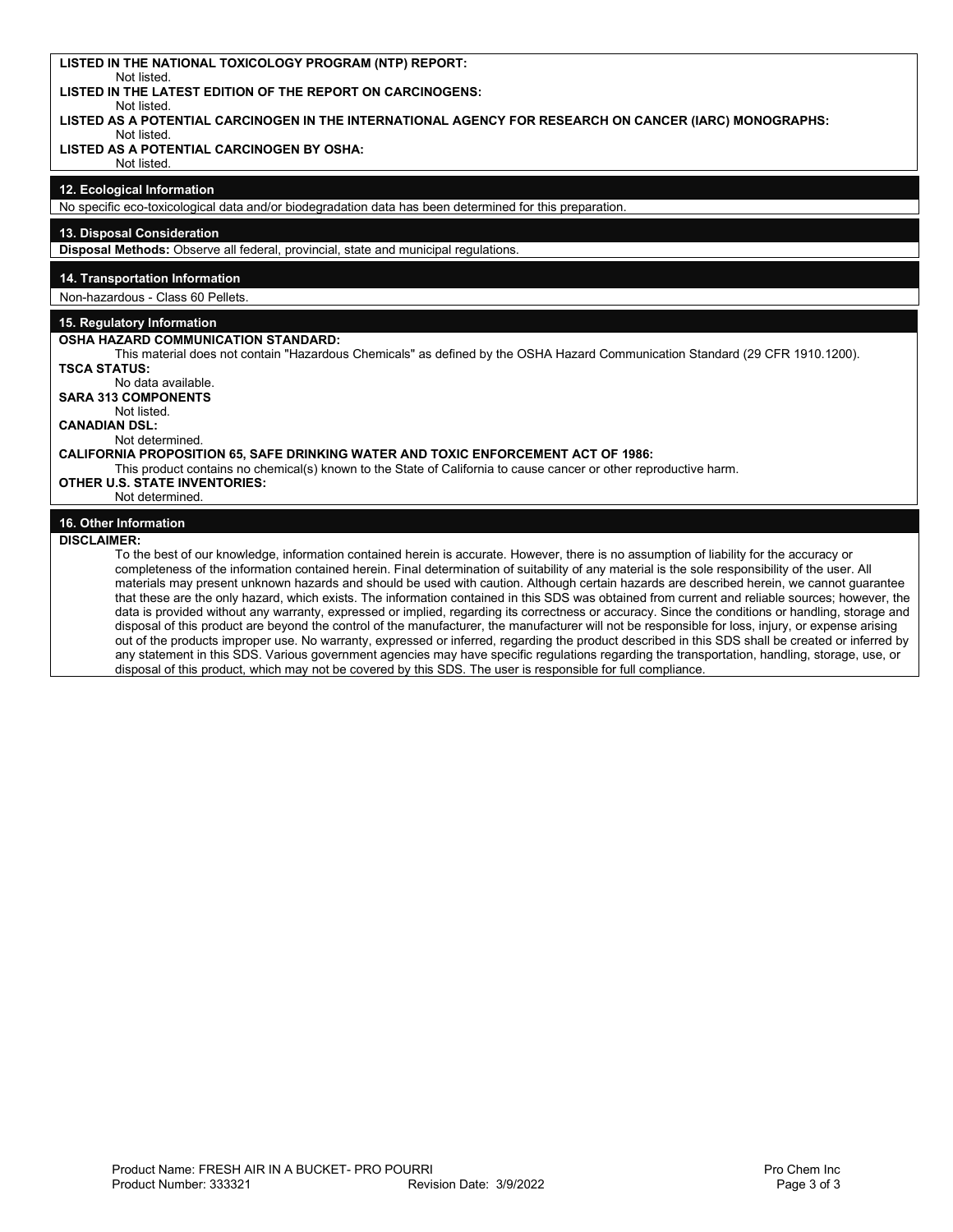

| 1. Product and Company Identification                                                                                                                                                                                                                                                                                                                                                                                                                                                                                                                                                                                                                                                                                                                                                                                                                                                                                                                                                                                                                                                             |                                                                                                                                                                                                                                                                                                                                                                                                                                                                                                                                                                                                                                                                                                                                                                                                                                                                                                                                                                                                                                                                                      |                             |                                  |  |
|---------------------------------------------------------------------------------------------------------------------------------------------------------------------------------------------------------------------------------------------------------------------------------------------------------------------------------------------------------------------------------------------------------------------------------------------------------------------------------------------------------------------------------------------------------------------------------------------------------------------------------------------------------------------------------------------------------------------------------------------------------------------------------------------------------------------------------------------------------------------------------------------------------------------------------------------------------------------------------------------------------------------------------------------------------------------------------------------------|--------------------------------------------------------------------------------------------------------------------------------------------------------------------------------------------------------------------------------------------------------------------------------------------------------------------------------------------------------------------------------------------------------------------------------------------------------------------------------------------------------------------------------------------------------------------------------------------------------------------------------------------------------------------------------------------------------------------------------------------------------------------------------------------------------------------------------------------------------------------------------------------------------------------------------------------------------------------------------------------------------------------------------------------------------------------------------------|-----------------------------|----------------------------------|--|
| <b>PRODUCT NUMBER:</b>                                                                                                                                                                                                                                                                                                                                                                                                                                                                                                                                                                                                                                                                                                                                                                                                                                                                                                                                                                                                                                                                            | 333331                                                                                                                                                                                                                                                                                                                                                                                                                                                                                                                                                                                                                                                                                                                                                                                                                                                                                                                                                                                                                                                                               | <b>COMPANY PHONE:</b>       | 1-800-241-8180                   |  |
| <b>PRODUCT NAME:</b>                                                                                                                                                                                                                                                                                                                                                                                                                                                                                                                                                                                                                                                                                                                                                                                                                                                                                                                                                                                                                                                                              | FRESH AIR IN A BUCKET - MIDNIGHT MUSK                                                                                                                                                                                                                                                                                                                                                                                                                                                                                                                                                                                                                                                                                                                                                                                                                                                                                                                                                                                                                                                | <b>EMERGENCY TELEPHONE:</b> | 1-800-241-8180                   |  |
| <b>PRODUCT DESCRIPTION:</b>                                                                                                                                                                                                                                                                                                                                                                                                                                                                                                                                                                                                                                                                                                                                                                                                                                                                                                                                                                                                                                                                       | Air Freshening Beads in a Unique Mesh<br>Airflow Bag                                                                                                                                                                                                                                                                                                                                                                                                                                                                                                                                                                                                                                                                                                                                                                                                                                                                                                                                                                                                                                 | <b>INFOTRAC:</b>            | 1-800-535-5053                   |  |
| <b>COMPANY INFORMATION:</b>                                                                                                                                                                                                                                                                                                                                                                                                                                                                                                                                                                                                                                                                                                                                                                                                                                                                                                                                                                                                                                                                       | PRO CHEM, INC.<br>1475 Bluegrass Lakes Parkway<br>Alpharetta, GA 30004                                                                                                                                                                                                                                                                                                                                                                                                                                                                                                                                                                                                                                                                                                                                                                                                                                                                                                                                                                                                               |                             |                                  |  |
| 2. Hazards Identification                                                                                                                                                                                                                                                                                                                                                                                                                                                                                                                                                                                                                                                                                                                                                                                                                                                                                                                                                                                                                                                                         |                                                                                                                                                                                                                                                                                                                                                                                                                                                                                                                                                                                                                                                                                                                                                                                                                                                                                                                                                                                                                                                                                      |                             |                                  |  |
| <b>GHS CLASSIFICATION:</b><br>Skin Sensitizer: Category 1                                                                                                                                                                                                                                                                                                                                                                                                                                                                                                                                                                                                                                                                                                                                                                                                                                                                                                                                                                                                                                         | <b>SIGNAL WORD:</b><br><b>WARNING</b>                                                                                                                                                                                                                                                                                                                                                                                                                                                                                                                                                                                                                                                                                                                                                                                                                                                                                                                                                                                                                                                | <b>SYMBOL:</b>              |                                  |  |
|                                                                                                                                                                                                                                                                                                                                                                                                                                                                                                                                                                                                                                                                                                                                                                                                                                                                                                                                                                                                                                                                                                   |                                                                                                                                                                                                                                                                                                                                                                                                                                                                                                                                                                                                                                                                                                                                                                                                                                                                                                                                                                                                                                                                                      |                             |                                  |  |
| <b>HAZARD STATEMENTS:</b>                                                                                                                                                                                                                                                                                                                                                                                                                                                                                                                                                                                                                                                                                                                                                                                                                                                                                                                                                                                                                                                                         |                                                                                                                                                                                                                                                                                                                                                                                                                                                                                                                                                                                                                                                                                                                                                                                                                                                                                                                                                                                                                                                                                      |                             |                                  |  |
| H317: May cause allergic skin reaction.<br><b>PRECAUTIONARY STATEMENTS:</b><br>Response: P302+P333+P352+P313: If skin irritation or rash occurs: rinse area thoroughly with soap and water. If irritation or rash persists seek<br>medical attention.<br>P305+P351+P338: IF IN EYES: Rinse cautiously with water for several minutes. Remove contact lenses, if present and easy to do. Continue<br>rinsing.<br>P304+P341: IF INHALED: If breathing is difficult, remove victim to fresh air and keep at rest in a position comfortable for breathing.<br>P301+P314+P330+P331: IF SWALLOWED: Remove pellets in mouth and rinse mouth with water. DO NOT induce vomiting. Give plenty of<br>water to drink. Seek medical advice/attention if you feel unwell.<br>P363: Wash contaminated clothing before reuse.<br>Disposal: P501: Dispose of contents/container in accordance with local/regional/national/international regulations.<br>Other Hazards: Vapors can cause eye irritation when heated. Keep this product out of the reach of children. Store this product in cool and dry<br>place. |                                                                                                                                                                                                                                                                                                                                                                                                                                                                                                                                                                                                                                                                                                                                                                                                                                                                                                                                                                                                                                                                                      |                             |                                  |  |
|                                                                                                                                                                                                                                                                                                                                                                                                                                                                                                                                                                                                                                                                                                                                                                                                                                                                                                                                                                                                                                                                                                   |                                                                                                                                                                                                                                                                                                                                                                                                                                                                                                                                                                                                                                                                                                                                                                                                                                                                                                                                                                                                                                                                                      |                             |                                  |  |
| 3. Composition / Information on Ingredients                                                                                                                                                                                                                                                                                                                                                                                                                                                                                                                                                                                                                                                                                                                                                                                                                                                                                                                                                                                                                                                       |                                                                                                                                                                                                                                                                                                                                                                                                                                                                                                                                                                                                                                                                                                                                                                                                                                                                                                                                                                                                                                                                                      |                             |                                  |  |
| <b>CHEMICAL NAME</b>                                                                                                                                                                                                                                                                                                                                                                                                                                                                                                                                                                                                                                                                                                                                                                                                                                                                                                                                                                                                                                                                              |                                                                                                                                                                                                                                                                                                                                                                                                                                                                                                                                                                                                                                                                                                                                                                                                                                                                                                                                                                                                                                                                                      | <b>CAS</b>                  | <b>Concentration % by Weight</b> |  |
| Polyethylene                                                                                                                                                                                                                                                                                                                                                                                                                                                                                                                                                                                                                                                                                                                                                                                                                                                                                                                                                                                                                                                                                      |                                                                                                                                                                                                                                                                                                                                                                                                                                                                                                                                                                                                                                                                                                                                                                                                                                                                                                                                                                                                                                                                                      | 9002-88-4                   | 85.00                            |  |
| Fragrance Oil*                                                                                                                                                                                                                                                                                                                                                                                                                                                                                                                                                                                                                                                                                                                                                                                                                                                                                                                                                                                                                                                                                    |                                                                                                                                                                                                                                                                                                                                                                                                                                                                                                                                                                                                                                                                                                                                                                                                                                                                                                                                                                                                                                                                                      | Not available.              | 15.00                            |  |
|                                                                                                                                                                                                                                                                                                                                                                                                                                                                                                                                                                                                                                                                                                                                                                                                                                                                                                                                                                                                                                                                                                   | *This compound is a trade secret in accordance with provision 1910.1200 of the title of US Code Federal Regulations.                                                                                                                                                                                                                                                                                                                                                                                                                                                                                                                                                                                                                                                                                                                                                                                                                                                                                                                                                                 |                             |                                  |  |
| 4. First Aid Measures<br><b>EMERGENCY OVERVIEW</b><br><b>EYES:</b><br>SKIN:<br><b>INHALATION:</b><br>comfortable for breathing.<br><b>INGESTION:</b><br><b>MOST IMPORTANT SYMPTOMS/EFFECTS:</b>                                                                                                                                                                                                                                                                                                                                                                                                                                                                                                                                                                                                                                                                                                                                                                                                                                                                                                   | Rinse cautiously with water for several minutes. Remove contact lenses, if present, and continue rinsing at least 15 minutes.<br>Wash with plenty of soap and water. If skin irritation or rash occurs and persists, seek medical treatment.<br>Existing asthma may be irritated by known fragrance allergies. If breathing is difficult, remove to fresh air and keep at rest in a position<br>Remove pellets in mouth or throat and rinse mouth with water. DO NOT induce vomiting. Give plenty of water to drink.<br>Eye Contact: Redness, watering, itching or burning sensation of eyes.<br>Skin Contact: Skin irritation, rash, itching or burning sensation.<br><b>Inhalation:</b> Dizziness, headache, burning nostril sensation, difficulty breathing.<br>Ingestion: Nausea, vomiting, difficulty swallowing, fragrant smell to breath.<br>INDICATION OF IMMEDIATE MEDICAL ATTENTION OR SPECIAL TREATMENT NEEDED:<br>If the above first aid measures are not successful, if there is any difficulty breathing or generally feeling unwell, seek medical advice/attention as |                             |                                  |  |
| needed.                                                                                                                                                                                                                                                                                                                                                                                                                                                                                                                                                                                                                                                                                                                                                                                                                                                                                                                                                                                                                                                                                           |                                                                                                                                                                                                                                                                                                                                                                                                                                                                                                                                                                                                                                                                                                                                                                                                                                                                                                                                                                                                                                                                                      |                             |                                  |  |
| 5. Fire-Fighting Measures<br><b>SUITABLE FIRE EXTINGUISHING MEDIA:</b><br><b>UNSUITABLE FIRE EXTINGUISHING MEDIA:</b><br>Not applicable.<br>SPECIFIC HAZARDS ARISING FROM CHEMICAL:<br><b>SPECIAL PROTECTIVE EQUIPMENT FOR FIREFIGHTERS:</b>                                                                                                                                                                                                                                                                                                                                                                                                                                                                                                                                                                                                                                                                                                                                                                                                                                                      | Use water, spray foam, dry chemical or carbon dioxide.<br>Combustion products: Carbon dioxide, carbon monoxide.                                                                                                                                                                                                                                                                                                                                                                                                                                                                                                                                                                                                                                                                                                                                                                                                                                                                                                                                                                      |                             |                                  |  |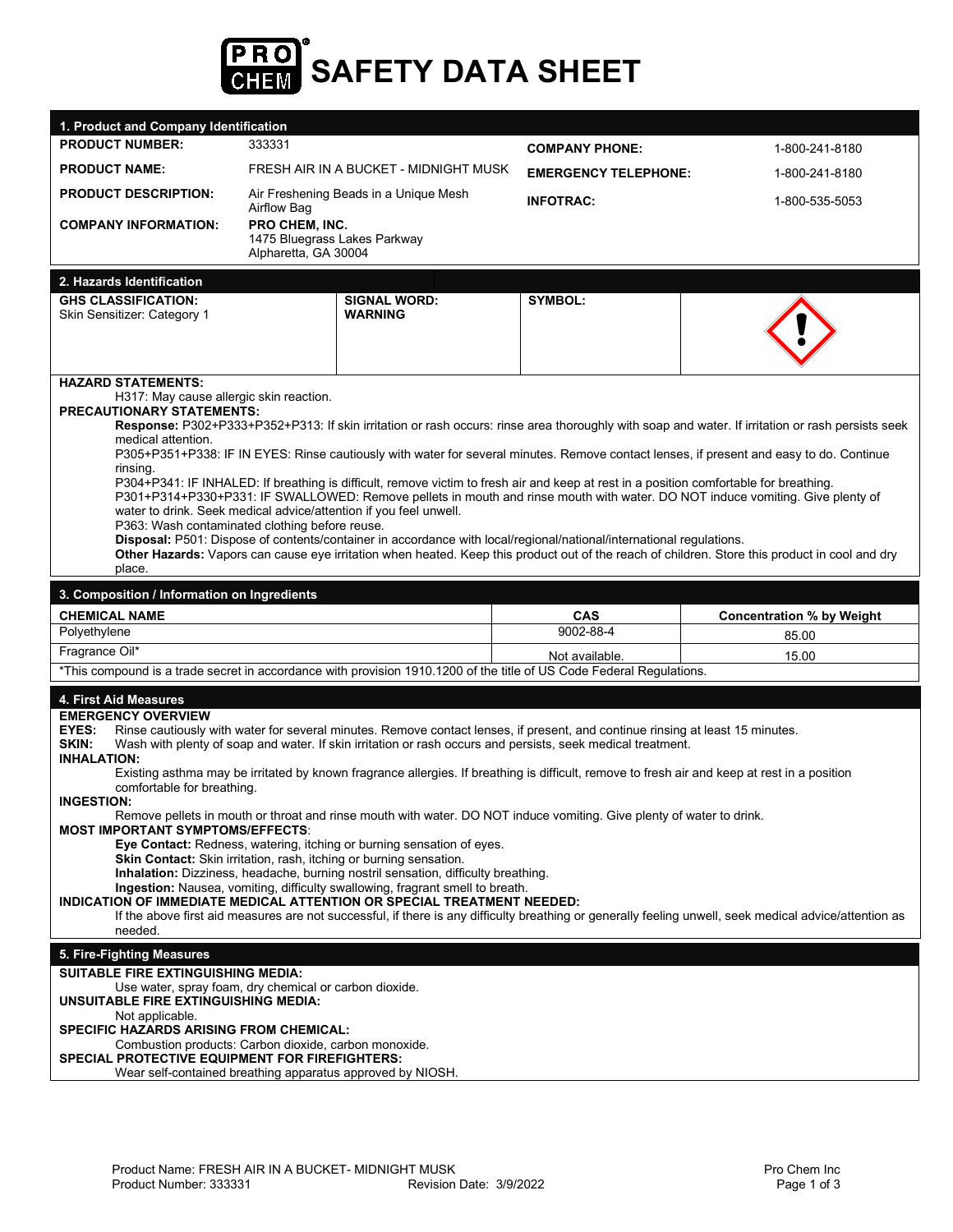| 6. Accidental Release Measures                                                                                                         |                                                                                                                                               |                               |                    |
|----------------------------------------------------------------------------------------------------------------------------------------|-----------------------------------------------------------------------------------------------------------------------------------------------|-------------------------------|--------------------|
| <b>PERSONAL PRECAUTIONS:</b>                                                                                                           |                                                                                                                                               |                               |                    |
| Provide good ventilation. Wear safety glasses and wear rubber or latex gloves when handling raw beads. Wash hands/skin after handling. |                                                                                                                                               |                               |                    |
| <b>ENVIRONMENTAL PRECAUTIONS:</b>                                                                                                      |                                                                                                                                               |                               |                    |
| Avoid discharge into sewerage and public water systems.                                                                                |                                                                                                                                               |                               |                    |
| METHODS AND MATERIALS FOR CONTAINMENT AND CLEANING UP:                                                                                 |                                                                                                                                               |                               |                    |
|                                                                                                                                        | Sweep into appropriate solids disposal container and dispose of in accordance with local waste regulations.                                   |                               |                    |
| 7. Handling and Storage                                                                                                                |                                                                                                                                               |                               |                    |
| <b>PRECAUTIONS FOR SAFE HANDLING:</b>                                                                                                  |                                                                                                                                               |                               |                    |
|                                                                                                                                        | When handling raw beads provide good ventilation, wear safety glasses and wear rubber or latex gloves. Wash hands/skin after handling.        |                               |                    |
| <b>CONDITIONS FOR SAFE STORAGE, INCLUDING ANY INCOMPATIBILITIES:</b>                                                                   |                                                                                                                                               |                               |                    |
|                                                                                                                                        | Store sealed in drums or product packaging in a cool, dry place. Avoid freezing or abnormally high temperatures.                              |                               |                    |
|                                                                                                                                        |                                                                                                                                               |                               |                    |
| 8. Exposure Controls / Personal Protection                                                                                             |                                                                                                                                               |                               |                    |
| <b>EXPOSURE LIMITS:</b>                                                                                                                |                                                                                                                                               |                               |                    |
| OSHA Permissible Exposure Limit (PEL): Not applicable.                                                                                 | American Conference of Governmental Industrial Hygienists (ACGIH): Not applicable.                                                            |                               |                    |
| Threshold Limit Value (TLV): Not applicable.                                                                                           |                                                                                                                                               |                               |                    |
| Other Exposure Limit Recommended: Not applicable.                                                                                      |                                                                                                                                               |                               |                    |
| <b>PERSONAL PROTECTIVE EQUIPMENT:</b>                                                                                                  |                                                                                                                                               |                               |                    |
|                                                                                                                                        |                                                                                                                                               |                               |                    |
|                                                                                                                                        |                                                                                                                                               |                               |                    |
|                                                                                                                                        |                                                                                                                                               |                               |                    |
|                                                                                                                                        |                                                                                                                                               |                               |                    |
|                                                                                                                                        | Eye Protection: Not required; however, in the case of bead bag rupture, safety glasses/goggles are recommended if handling raw beads          |                               |                    |
| directly.                                                                                                                              |                                                                                                                                               |                               |                    |
|                                                                                                                                        | Skin Protection: Not required, however, if handling raw bead directly, rubber or latex gloves are recommended. If exposure to skin occurs,    |                               |                    |
| wash area using soap and water.                                                                                                        |                                                                                                                                               |                               |                    |
| Respiratory Protection: Not applicable.                                                                                                |                                                                                                                                               |                               |                    |
| Thermal Hazards: Not applicable.                                                                                                       |                                                                                                                                               |                               |                    |
| <b>APPROPRIATE ENGINEERING CONTROLS:</b>                                                                                               |                                                                                                                                               |                               |                    |
|                                                                                                                                        | Use this product in a well-ventilated area. Do not remove beads from bag they are contained within.                                           |                               |                    |
| 9. Physical & Chemical Properties                                                                                                      |                                                                                                                                               |                               |                    |
| <b>Physical State:</b>                                                                                                                 | Solid polyethylene bead                                                                                                                       | Explosive Limit - lower (%):  | Not determined     |
| Color:                                                                                                                                 | Black, Opaque                                                                                                                                 | Explosive Limit - upper (%):  | Not determined     |
| Odor:                                                                                                                                  | Cologne Fragrance                                                                                                                             | Vapor Pressure:               | Unknown            |
| <b>Odor Threshold:</b>                                                                                                                 | Not determined                                                                                                                                | <b>Vapor Density (Air=1):</b> | <b>Unknown</b>     |
| pH:                                                                                                                                    | Not available                                                                                                                                 | Relative Density (20°C):      | $1.07$ g/ml        |
| <b>Melting/Freezing Point:</b>                                                                                                         | Not determined                                                                                                                                | Solubility:                   | Insoluble in water |
| <b>Initial Boiling Point:</b>                                                                                                          | Not determined                                                                                                                                | <b>Auto-Ignition Temp:</b>    | Not available      |
| <b>Viscosity:</b>                                                                                                                      | Not determined                                                                                                                                | <b>Decomposition Temp:</b>    | Above 464°F        |
| <b>Specific Gravity:</b>                                                                                                               | 1.05 (beads only, not including bag)                                                                                                          | <b>Flash Point:</b>           | Not determined     |
| Flammability(solid/gas):                                                                                                               | Not available                                                                                                                                 | <b>Evaporation Rate:</b>      | Not determined     |
| Partition Coefficient; n-octanol/water:                                                                                                | Not determined                                                                                                                                |                               |                    |
|                                                                                                                                        |                                                                                                                                               |                               |                    |
| 10. Stability & Reactivity Information                                                                                                 |                                                                                                                                               |                               |                    |
| <b>REACTIVITY:</b>                                                                                                                     |                                                                                                                                               |                               |                    |
| Non-reactive.                                                                                                                          |                                                                                                                                               |                               |                    |
| <b>CHEMICAL STABILITY:</b>                                                                                                             |                                                                                                                                               |                               |                    |
|                                                                                                                                        | Stable when stored in sealed container or packaging at normal temperatures and in a suitable location.                                        |                               |                    |
| <b>POSSIBILITY OF HAZARDOUS REACTIONS:</b>                                                                                             |                                                                                                                                               |                               |                    |
| Hazardous polymerization will not occur.                                                                                               |                                                                                                                                               |                               |                    |
| <b>INCOMPATIBLE MATERIALS:</b><br>Strong acids and bases.                                                                              |                                                                                                                                               |                               |                    |
| <b>CONDITIONS TO AVOID:</b>                                                                                                            |                                                                                                                                               |                               |                    |
|                                                                                                                                        | Avoid direct sunlight and moisture. Avoid excessive heat and freezing conditions. Avoid storage with incompatible materials. If open drums or |                               |                    |
|                                                                                                                                        | packaging is exposed to air, fragrance will evaporate over time and may oxidize.                                                              |                               |                    |
| <b>HAZARDOUS DECOMPOSITION PRODUCTS:</b>                                                                                               |                                                                                                                                               |                               |                    |
| $CO$ , $CO2$ and other organic vapors.                                                                                                 |                                                                                                                                               |                               |                    |
|                                                                                                                                        |                                                                                                                                               |                               |                    |
| 11. Toxicological Information                                                                                                          |                                                                                                                                               |                               |                    |
| <b>PRIMARY ROUTE OF ENTRY:</b>                                                                                                         |                                                                                                                                               |                               |                    |
| Skin, ingestion, inhalation and eyes through contact with hands.                                                                       |                                                                                                                                               |                               |                    |
| SYMPTOMS RELATED TO PHYSICAL, CHEMICAL AND TOXICOLOGICAL CHARACTERISTICS:                                                              |                                                                                                                                               |                               |                    |
| Not determined.                                                                                                                        |                                                                                                                                               |                               |                    |
| DELAYED OR IMMEDIATE EXPOSURE EFFECTS:                                                                                                 |                                                                                                                                               |                               |                    |
| Not determined.<br><b>CHRONIC EFFECTS:</b>                                                                                             |                                                                                                                                               |                               |                    |
| <b>Short Term: Not determined.</b>                                                                                                     |                                                                                                                                               |                               |                    |
| Long Term: Not determined.                                                                                                             |                                                                                                                                               |                               |                    |
| <b>NUMERICAL MEASURES/ESTIMATES OF TOXICITY:</b>                                                                                       |                                                                                                                                               |                               |                    |
| Not determined.                                                                                                                        |                                                                                                                                               |                               |                    |
|                                                                                                                                        |                                                                                                                                               |                               |                    |
| Product Name: FRESH AIR IN A BUCKET- MIDNIGHT MUSK                                                                                     |                                                                                                                                               |                               | Pro Chem Inc       |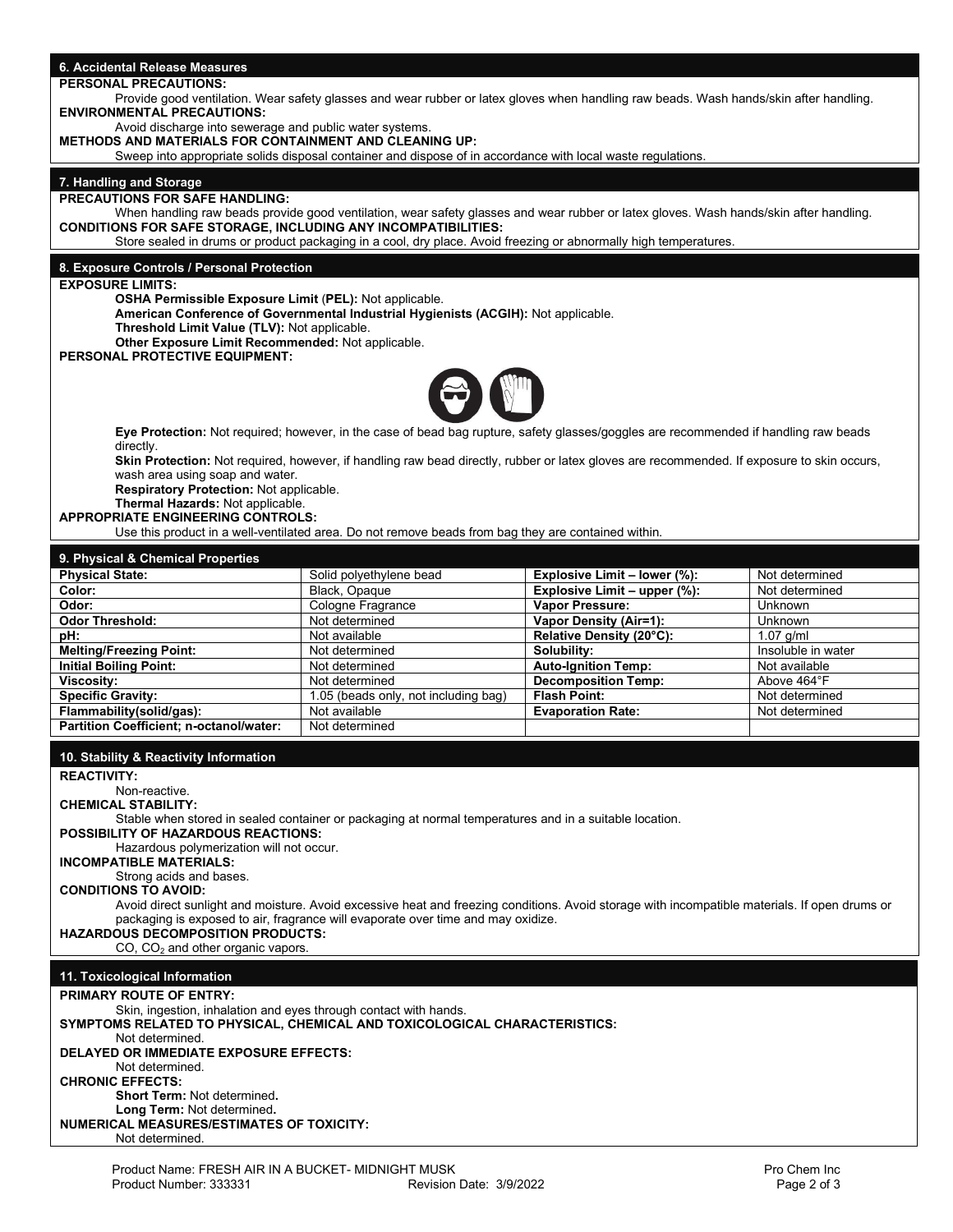| LISTED IN THE NATIONAL TOXICOLOGY PROGRAM (NTP) REPORT:<br>Not listed.                                                                                                                                                                                                                        |
|-----------------------------------------------------------------------------------------------------------------------------------------------------------------------------------------------------------------------------------------------------------------------------------------------|
| LISTED IN THE LATEST EDITION OF THE REPORT ON CARCINOGENS:                                                                                                                                                                                                                                    |
| Not listed.<br>LISTED AS A POTENTIAL CARCINOGEN IN THE INTERNATIONAL AGENCY FOR RESEARCH ON CANCER (IARC) MONOGRAPHS:                                                                                                                                                                         |
| Not listed.                                                                                                                                                                                                                                                                                   |
| LISTED AS A POTENTIAL CARCINOGEN BY OSHA:<br>Not listed.                                                                                                                                                                                                                                      |
|                                                                                                                                                                                                                                                                                               |
| 12. Ecological Information<br>No specific eco-toxicological data and/or biodegradation data has been determined for this preparation.                                                                                                                                                         |
|                                                                                                                                                                                                                                                                                               |
| 13. Disposal Consideration<br>Disposal Methods: Observe all federal, provincial, state and municipal regulations.                                                                                                                                                                             |
|                                                                                                                                                                                                                                                                                               |
| 14. Transportation Information                                                                                                                                                                                                                                                                |
| Non-hazardous - Class 60 Pellets.                                                                                                                                                                                                                                                             |
| 15. Regulatory Information                                                                                                                                                                                                                                                                    |
| OSHA HAZARD COMMUNICATION STANDARD:<br>This material does not contain "Hazardous Chemicals" as defined by the OSHA Hazard Communication Standard (29 CFR 1910.1200).                                                                                                                          |
| <b>TSCA STATUS:</b>                                                                                                                                                                                                                                                                           |
| No data available.<br><b>SARA 313 COMPONENTS</b>                                                                                                                                                                                                                                              |
| Not listed.                                                                                                                                                                                                                                                                                   |
| <b>CANADIAN DSL:</b>                                                                                                                                                                                                                                                                          |
| Not determined.<br><b>CALIFORNIA PROPOSITION 65, SAFE DRINKING WATER AND TOXIC ENFORCEMENT ACT OF 1986:</b>                                                                                                                                                                                   |
| This product contains no chemical(s) known to the State of California to cause cancer or other reproductive harm.                                                                                                                                                                             |
| <b>OTHER U.S. STATE INVENTORIES:</b><br>Not determined.                                                                                                                                                                                                                                       |
|                                                                                                                                                                                                                                                                                               |
| 16. Other Information<br><b>DISCLAIMER:</b>                                                                                                                                                                                                                                                   |
| To the best of our knowledge, information contained herein is accurate. However, there is no assumption of liability for the accuracy or                                                                                                                                                      |
| completeness of the information contained herein. Final determination of suitability of any material is the sole responsibility of the user. All                                                                                                                                              |
| materials may present unknown hazards and should be used with caution. Although certain hazards are described herein, we cannot guarantee<br>that these are the only hazard, which exists. The information contained in this SDS was obtained from current and reliable sources; however, the |
| data is provided without any warranty, expressed or implied, regarding its correctness or accuracy. Since the conditions or handling, storage and                                                                                                                                             |
| disposal of this product are beyond the control of the manufacturer, the manufacturer will not be responsible for loss, injury, or expense arising                                                                                                                                            |
| out of the products improper use. No warranty, expressed or inferred, regarding the product described in this SDS shall be created or inferred by                                                                                                                                             |

any statement in this SDS. Various government agencies may have specific regulations regarding the transportation, handling, storage, use, or

disposal of this product, which may not be covered by this SDS. The user is responsible for full compliance.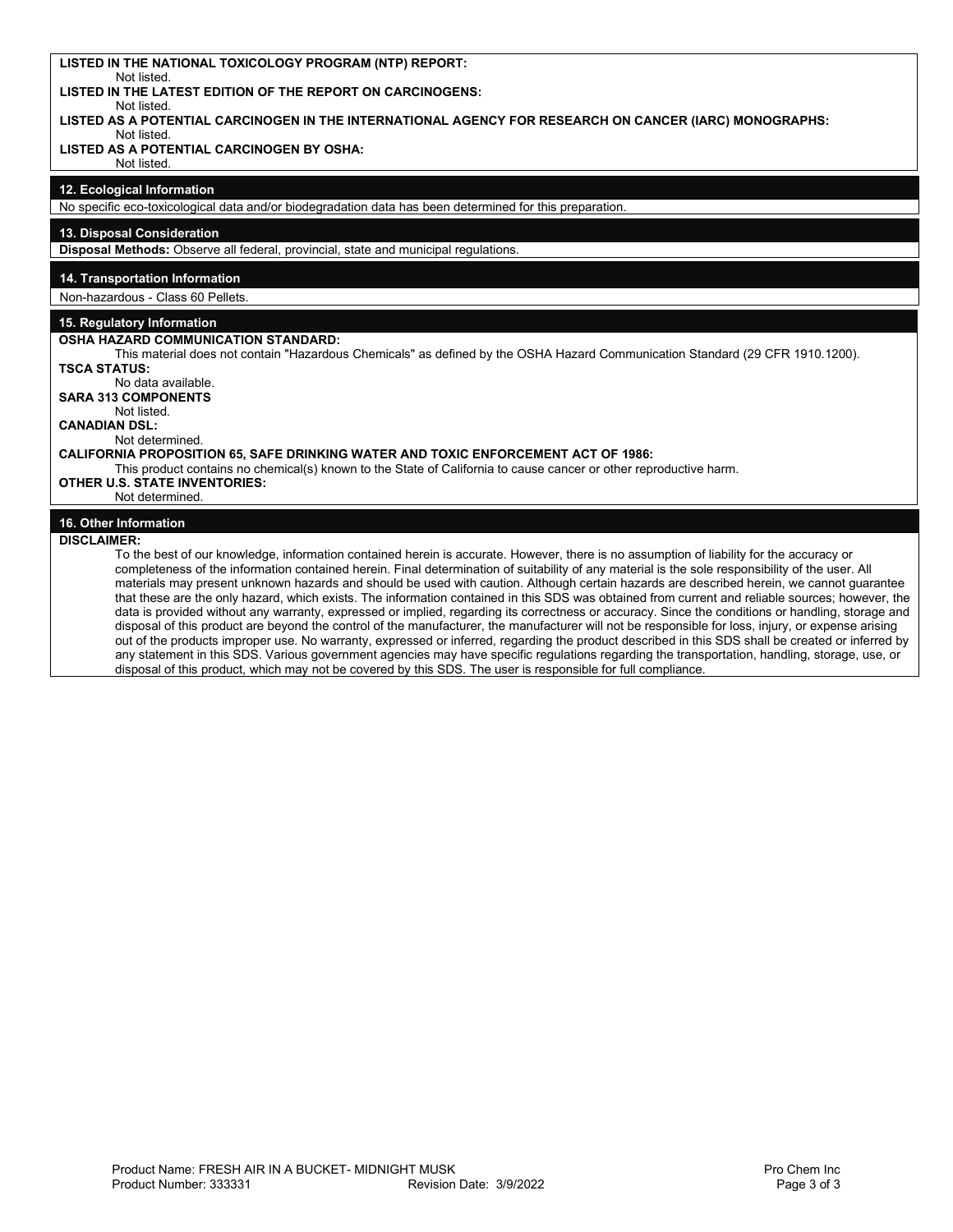

| 1. Product and Company Identification                                                                                                                                                                                                                                                                                                                                                                                                                                                                                                                                                                                                                                                                                                                                                                                                                                                                                                                                                                                                                                                                                                                                                                                                                                   |                                                                                                                                                                                                                                                                                                                                                                                                                                                                    |                             |                                  |  |
|-------------------------------------------------------------------------------------------------------------------------------------------------------------------------------------------------------------------------------------------------------------------------------------------------------------------------------------------------------------------------------------------------------------------------------------------------------------------------------------------------------------------------------------------------------------------------------------------------------------------------------------------------------------------------------------------------------------------------------------------------------------------------------------------------------------------------------------------------------------------------------------------------------------------------------------------------------------------------------------------------------------------------------------------------------------------------------------------------------------------------------------------------------------------------------------------------------------------------------------------------------------------------|--------------------------------------------------------------------------------------------------------------------------------------------------------------------------------------------------------------------------------------------------------------------------------------------------------------------------------------------------------------------------------------------------------------------------------------------------------------------|-----------------------------|----------------------------------|--|
| <b>PRODUCT NUMBER:</b>                                                                                                                                                                                                                                                                                                                                                                                                                                                                                                                                                                                                                                                                                                                                                                                                                                                                                                                                                                                                                                                                                                                                                                                                                                                  | 333310                                                                                                                                                                                                                                                                                                                                                                                                                                                             | <b>COMPANY PHONE:</b>       | 1-800-241-8180                   |  |
| <b>PRODUCT NAME:</b>                                                                                                                                                                                                                                                                                                                                                                                                                                                                                                                                                                                                                                                                                                                                                                                                                                                                                                                                                                                                                                                                                                                                                                                                                                                    | FRESH AIR IN A BUCKET-CHERRY PIE                                                                                                                                                                                                                                                                                                                                                                                                                                   | <b>EMERGENCY TELEPHONE:</b> | 1-800-241-8180                   |  |
| <b>PRODUCT DESCRIPTION:</b>                                                                                                                                                                                                                                                                                                                                                                                                                                                                                                                                                                                                                                                                                                                                                                                                                                                                                                                                                                                                                                                                                                                                                                                                                                             | Air Freshening Beads in a Unique Mesh<br>Airflow Bag                                                                                                                                                                                                                                                                                                                                                                                                               | <b>INFOTRAC:</b>            | 1-800-535-5053                   |  |
| <b>COMPANY INFORMATION:</b>                                                                                                                                                                                                                                                                                                                                                                                                                                                                                                                                                                                                                                                                                                                                                                                                                                                                                                                                                                                                                                                                                                                                                                                                                                             | PRO CHEM, INC.<br>1475 Bluegrass Lakes Parkway<br>Alpharetta, GA 30004                                                                                                                                                                                                                                                                                                                                                                                             |                             |                                  |  |
| 2. Hazards Identification                                                                                                                                                                                                                                                                                                                                                                                                                                                                                                                                                                                                                                                                                                                                                                                                                                                                                                                                                                                                                                                                                                                                                                                                                                               |                                                                                                                                                                                                                                                                                                                                                                                                                                                                    |                             |                                  |  |
| <b>GHS CLASSIFICATION:</b><br>Skin Sensitizer: Category 1                                                                                                                                                                                                                                                                                                                                                                                                                                                                                                                                                                                                                                                                                                                                                                                                                                                                                                                                                                                                                                                                                                                                                                                                               | <b>SIGNAL WORD:</b><br><b>WARNING</b>                                                                                                                                                                                                                                                                                                                                                                                                                              | <b>SYMBOL:</b>              |                                  |  |
| <b>HAZARD STATEMENTS:</b><br>H317:<br><b>PRECAUTIONARY STATEMENTS:</b>                                                                                                                                                                                                                                                                                                                                                                                                                                                                                                                                                                                                                                                                                                                                                                                                                                                                                                                                                                                                                                                                                                                                                                                                  | May cause allergic skin reaction.<br>Response: P302+P352: IF ON SKIN: Wash with plenty of soap and water.<br>P333+P313: If skin irritation occurs: Get medical attention/advice.<br>P363: Wash contaminated clothing before reuse.<br>Storage: Store this product in a cool and dry place. Keep this product out of the reach of children.<br>Disposal: P501: Dispose of contents/container in accordance with local/regional/national/international regulations.  |                             |                                  |  |
| 3. Composition / Information on Ingredients                                                                                                                                                                                                                                                                                                                                                                                                                                                                                                                                                                                                                                                                                                                                                                                                                                                                                                                                                                                                                                                                                                                                                                                                                             |                                                                                                                                                                                                                                                                                                                                                                                                                                                                    |                             |                                  |  |
| <b>CHEMICAL NAME</b><br>Polyethylene                                                                                                                                                                                                                                                                                                                                                                                                                                                                                                                                                                                                                                                                                                                                                                                                                                                                                                                                                                                                                                                                                                                                                                                                                                    |                                                                                                                                                                                                                                                                                                                                                                                                                                                                    | <b>CAS</b><br>9002-88-4     | <b>Concentration % by Weight</b> |  |
| Fragrance Oil*                                                                                                                                                                                                                                                                                                                                                                                                                                                                                                                                                                                                                                                                                                                                                                                                                                                                                                                                                                                                                                                                                                                                                                                                                                                          |                                                                                                                                                                                                                                                                                                                                                                                                                                                                    |                             | 85                               |  |
| Other nonhazardous components**                                                                                                                                                                                                                                                                                                                                                                                                                                                                                                                                                                                                                                                                                                                                                                                                                                                                                                                                                                                                                                                                                                                                                                                                                                         |                                                                                                                                                                                                                                                                                                                                                                                                                                                                    | Not available.              | 15 Max                           |  |
|                                                                                                                                                                                                                                                                                                                                                                                                                                                                                                                                                                                                                                                                                                                                                                                                                                                                                                                                                                                                                                                                                                                                                                                                                                                                         | *Some fragrances used in this product may contain trace amounts of natural allergens in excess of 0.1% in this formulation and are therefore considered<br>sensitizers that may result in allergic reactions or related illness in some individuals who have been exposed and have become sensitized.<br>**Other components of this formulation is a trade secret and withheld in accordance with provision 1910.1200 of the title of US Code Federal Regulations. |                             |                                  |  |
| 4. First Aid Measures<br><b>EMERGENCY OVERVIEW</b><br>EYES:<br>Rinse cautiously with water for several minutes. Remove contact lenses, if present, and continue rinsing at least 15 minutes.<br>SKIN:<br>Wash with plenty of soap and water. If skin irritation or rash occurs and persists, seek medical treatment.<br>INHALATION: Existing asthma may be irritated by known fragrance allergies. If breathing is difficult, remove to fresh air and keep at rest in a position<br>comfortable for breathing.<br>INGESTION: Remove pellets in mouth or throat and rinse mouth with water. DO NOT induce vomiting. Give plenty of water to drink.<br><b>MOST IMPORTANT SYMPTOMS/EFFECTS:</b><br>Eye Contact: Redness, watering, itching or burning sensation of eyes.<br>Skin Contact: Skin irritation, rash, itching or burning sensation.<br><b>Inhalation:</b> Dizziness, headache, burning nostril sensation, difficulty breathing.<br>Ingestion: Nausea, vomiting, difficulty swallowing, fragrant smell to breath.<br>INDICATION OF IMMEDIATE MEDICAL ATTENTION OR SPECIAL TREATMENT NEEDED:<br>If the above first aid measures are not successful, if there is any difficulty breathing or generally feeling unwell, seek medical advice/attention as<br>needed. |                                                                                                                                                                                                                                                                                                                                                                                                                                                                    |                             |                                  |  |
| 5. Fire-Fighting Measures<br><b>SUITABLE FIRE EXTINGUISHING MEDIA:</b><br>Use water, spray foam, dry chemical or carbon dioxide.<br>UNSUITABLE FIRE EXTINGUISHING MEDIA:<br>Not applicable.<br>SPECIFIC HAZARDS ARISING FROM CHEMICAL:<br>Combustion products: Carbon dioxide, carbon monoxide.<br>SPECIAL PROTECTIVE EQUIPMENT FOR FIREFIGHTERS:<br>Wear self-contained breathing apparatus approved by NIOSH.                                                                                                                                                                                                                                                                                                                                                                                                                                                                                                                                                                                                                                                                                                                                                                                                                                                         |                                                                                                                                                                                                                                                                                                                                                                                                                                                                    |                             |                                  |  |
| 6. Accidental Release Measures<br><b>PERSONAL PRECAUTIONS:</b><br>Provide good ventilation. Wear safety glasses and wear rubber or latex gloves when handling raw beads. Wash hands/skin after handling.<br><b>ENVIRONMENTAL PRECAUTIONS AND CLEANUP METHODS:</b><br>Avoid discharge into sewerage and public water systems. Sweep into appropriate solids disposal container and dispose of in accordance with<br>local waste regulations.                                                                                                                                                                                                                                                                                                                                                                                                                                                                                                                                                                                                                                                                                                                                                                                                                             |                                                                                                                                                                                                                                                                                                                                                                                                                                                                    |                             |                                  |  |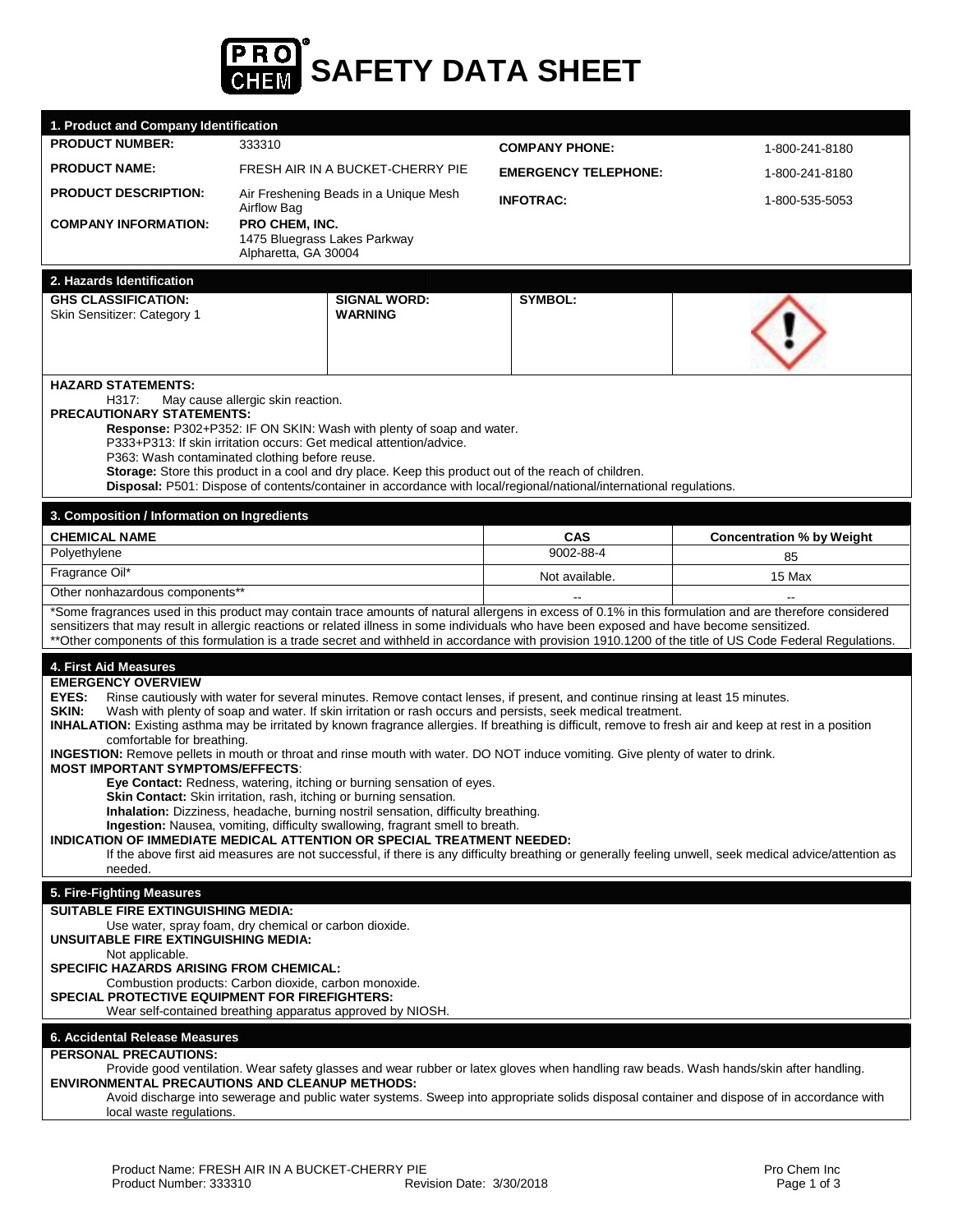**PRECAUTIONS FOR SAFE HANDLING:** 

When handling raw beads provide good ventilation, wear safety glasses and wear rubber or latex gloves. Wash hands/skin after handling. **CONDITIONS FOR SAFE STORAGE, INCLUDING ANY INCOMPATIBILITIES:** 

Store sealed in drums or product packaging in a cool, dry place. Avoid freezing or abnormally high temperatures.

# **8. Exposure Controls / Personal Protection**

**EXPOSURE LIMITS:**

**OSHA PERMISSIBLE EXPOSURE LIMIT (PEL):** Not applicable.

**AMERICAN CONFERENCE OF GOVERNMENTAL INDUSTRIAL HYGIENISTS (ACGIH):** Not applicable.

**THRESHOLD LIMIT VALUE (TLV):** Not applicable.

**OTHER EXPOSURE LIMIT RECOMMENDED:** Not applicable.

**PERSONAL PROTECTIVE EQUIPMENT:**

**Eye Protection:** Not required; however, in the case of bead bag rupture, safety glasses/goggles are recommended if handling raw beads directly.

Skin Protection: Not required, however, if handling raw bead directly, rubber or latex gloves are recommended. If exposure to skin occurs, wash area using soap and water.

**Respiratory Protection:** Not applicable.

**Thermal Hazards:** Not applicable. **APPROPRIATE ENGINEERING CONTROLS:**

Use this product in a well-ventilated area. Do not remove beads from bag they are contained within.

| 9. Physical & Chemical Properties                  |                                      |                              |                    |
|----------------------------------------------------|--------------------------------------|------------------------------|--------------------|
| <b>Physical State:</b>                             | Solid polyethylene bead              | Explosive Limit - lower (%): | Not determined     |
| Color:                                             | Red, opaque                          | Explosive Limit - upper (%): | Not determined     |
| Odor:                                              | Cherry                               | <b>Vapor Pressure:</b>       | <b>Unknown</b>     |
| <b>Odor Threshold:</b>                             | Not determined                       | Vapor Density(Air=1):        | Unknown            |
| pH:                                                | Not available                        | Relative Density(20°C):      | $1.07$ g/ml        |
| <b>Melting/Freezing Point:</b>                     | Not determined                       | Solubility:                  | Insoluble in water |
| <b>Initial Boiling Point:</b>                      | Not determined                       | <b>Auto-Ignition Temp:</b>   | Not available      |
| <b>Viscosity:</b>                                  | Not determined                       | <b>Decomposition Temp:</b>   | Above 464°F        |
| <b>Specific Gravity:</b>                           | 1.05 (beads only, not including bag) | <b>Flash Point:</b>          | Not determined     |
| Flammability(solid/gas):                           | Not available                        | <b>Evaporation Rate:</b>     | Not determined     |
| <b>Partition Coefficient; n-</b><br>octanol/water: | Not determined                       |                              |                    |

# **10. Stability & Reactivity Information**

**REACTIVITY:**

Nonreactive. **CHEMICAL STABILITY:** 

Stable when stored in sealed container or packaging at normal temperatures and in a suitable location.

**POSSIBILITY OF HAZARDOUS REACTIONS:** 

Hazardous polymerization will not occur.

**INCOMPATIBLE MATERIALS:**

Strong acids and bases.

**CONDITIONS TO AVOID:** 

Avoid direct sunlight and moisture. Avoid excessive heat and freezing conditions. Avoid storage with incompatible materials. If open drums or packaging is exposed to air, fragrance will evaporate over time and may oxidize.

**HAZARDOUS DECOMPOSITION PRODUCTS:** CO, CO<sub>2</sub> and other organic vapors.

# **11. Toxicological Information**

**PRIMARY ROUTE OF ENTRY:** Skin, ingestion, inhalation and eyes through contact with hands. **SYMPTOMS RELATED TO PHYSICAL, CHEMICAL AND TOXICOLOGICAL CHARACTERISTICS:**  Not determined. **DELAYED OR IMMEDIATE EXPOSURE EFFECTS:** Not determined.

**CHRONIC EFFECTS:**

**Short Term:** Not determined**.**

**Long Term:** Not determined**.**

**NUMERICAL MEASURES/ESTIMATES OF TOXICITY:**

Not determined.

**LISTED IN THE NATIONAL TOXICOLOGY PROGRAM (NTP) REPORT:**

Not listed.

**LISTED IN THE LATEST EDITION OF THE REPORT ON CARCINOGENS:** Not listed.

**LISTED AS A POTENTIAL CARCINOGEN IN THE INTERNATIONAL AGENCY FOR RESEARCH ON CANCER (IARC)MONOGRAPHS:**

#### Not listed. **LISTED AS A POTENTIAL CARCINOGEN BY OSHA:**

Not listed.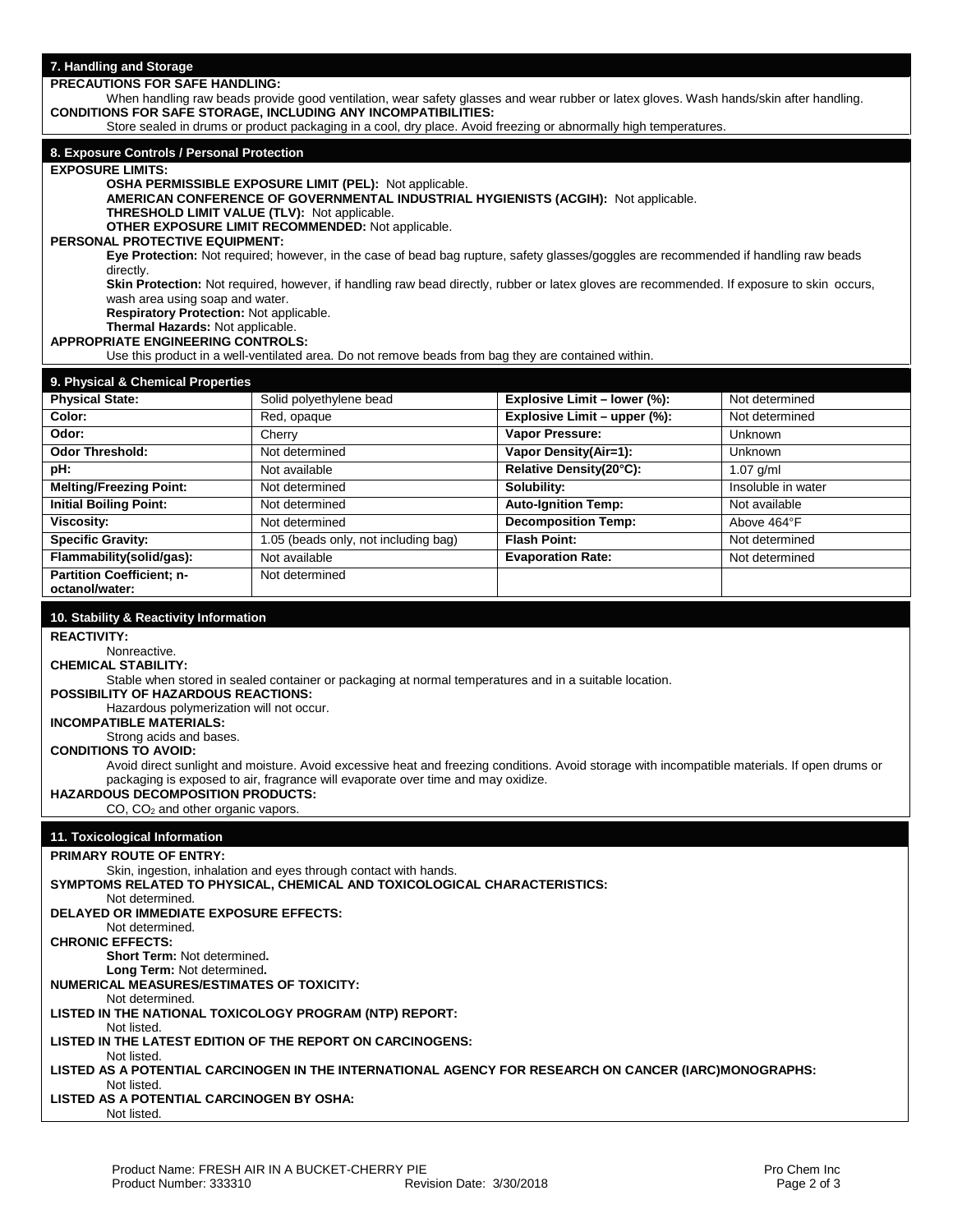No specific eco-toxicological data and/or biodegradation data has been determined for this preparation. However, if bag is broken, the beads become an ecological hazard to birds.

# **13. Disposal Consideration**

Observe all federal, provincial, state and municipal regulations.

# **14. Transportation Information**

# Nonhazardous - Class 60 Pellets.

# **15. Regulatory Information**

**OSHA HAZARD COMMUNICATION STANDARD:** 

This material does not contain "Hazardous Chemicals" as defined by the OSHA Hazard Communication Standard (29 CFR 1910.1200). **TSCA STATUS:** No data available. **SARA 313 COMPONENTS**

Not listed.

# **CANADIAN DSL:**

Not determined.

**CALIFORNIA PROPOSITION 65, SAFE DRINKING WATER AND TOXIC ENFORCEMENT ACT OF 1986:** 

This product contains no chemical(s) known to the State of California to cause cancer or other reproductive harm.

# **OTHER U.S. STATE INVENTORIES:**

#### Not determined.

# **16. Other Information**

# **DISCLAIMER:**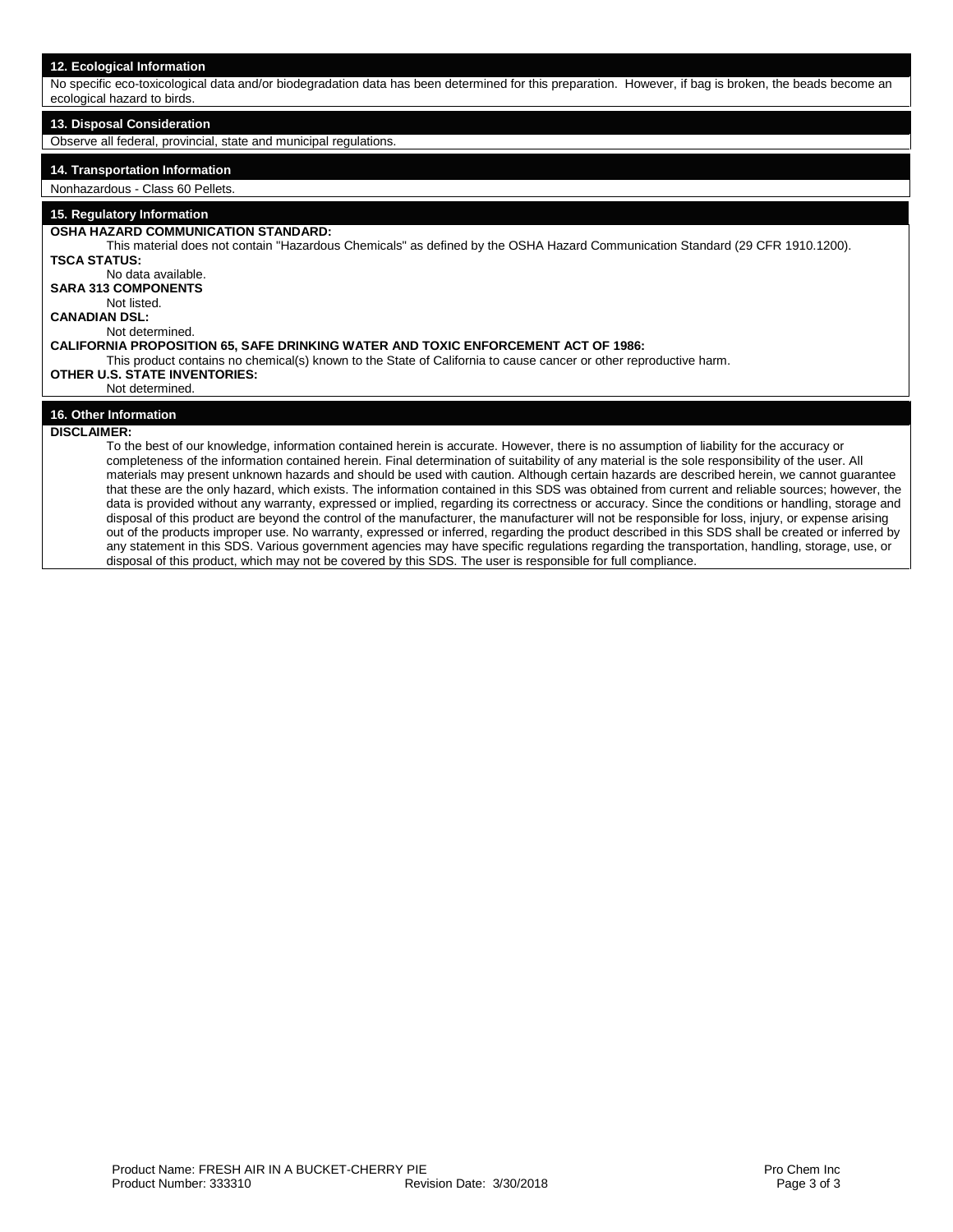

| 1. Product and Company Identification                                                                                                                                                                                                                                                                 |                                                      |                                                                                   |                                                                                                                                                                                                                                              |                                                                                                                                                                 |
|-------------------------------------------------------------------------------------------------------------------------------------------------------------------------------------------------------------------------------------------------------------------------------------------------------|------------------------------------------------------|-----------------------------------------------------------------------------------|----------------------------------------------------------------------------------------------------------------------------------------------------------------------------------------------------------------------------------------------|-----------------------------------------------------------------------------------------------------------------------------------------------------------------|
| <b>PRODUCT NUMBER:</b>                                                                                                                                                                                                                                                                                | 333311                                               |                                                                                   | <b>COMPANY PHONE:</b>                                                                                                                                                                                                                        | 1-800-241-8180                                                                                                                                                  |
| <b>PRODUCT NAME:</b>                                                                                                                                                                                                                                                                                  |                                                      | FRESH AIR IN A BUCKET-CRISP APPLE                                                 | <b>EMERGENCY TELEPHONE:</b>                                                                                                                                                                                                                  | 1-800-241-8180                                                                                                                                                  |
| <b>PRODUCT DESCRIPTION:</b>                                                                                                                                                                                                                                                                           |                                                      | Air Freshening Beads in a Unique Mesh                                             | <b>INFOTRAC:</b>                                                                                                                                                                                                                             | 1-800-535-5053                                                                                                                                                  |
| <b>COMPANY INFORMATION:</b>                                                                                                                                                                                                                                                                           | Airflow Bag<br>PRO CHEM. INC.                        |                                                                                   |                                                                                                                                                                                                                                              |                                                                                                                                                                 |
|                                                                                                                                                                                                                                                                                                       | 1475 Bluegrass Lakes Parkway<br>Alpharetta, GA 30004 |                                                                                   |                                                                                                                                                                                                                                              |                                                                                                                                                                 |
| 2. Hazards Identification                                                                                                                                                                                                                                                                             |                                                      |                                                                                   |                                                                                                                                                                                                                                              |                                                                                                                                                                 |
| <b>GHS CLASSIFICATION:</b>                                                                                                                                                                                                                                                                            |                                                      | <b>SIGNAL WORD:</b>                                                               | <b>SYMBOL:</b>                                                                                                                                                                                                                               |                                                                                                                                                                 |
| Skin Sensitizer: Category 1                                                                                                                                                                                                                                                                           |                                                      | <b>WARNING</b>                                                                    |                                                                                                                                                                                                                                              |                                                                                                                                                                 |
|                                                                                                                                                                                                                                                                                                       |                                                      |                                                                                   |                                                                                                                                                                                                                                              |                                                                                                                                                                 |
|                                                                                                                                                                                                                                                                                                       |                                                      |                                                                                   |                                                                                                                                                                                                                                              |                                                                                                                                                                 |
| <b>HAZARD STATEMENTS:</b>                                                                                                                                                                                                                                                                             |                                                      |                                                                                   |                                                                                                                                                                                                                                              |                                                                                                                                                                 |
| H317:                                                                                                                                                                                                                                                                                                 | May cause allergic skin reaction.                    |                                                                                   |                                                                                                                                                                                                                                              |                                                                                                                                                                 |
| PRECAUTIONARY STATEMENTS:<br>P261: Avoid breathing vapors.                                                                                                                                                                                                                                            |                                                      |                                                                                   |                                                                                                                                                                                                                                              |                                                                                                                                                                 |
|                                                                                                                                                                                                                                                                                                       |                                                      | Response: P302+P352: IF ON SKIN: Wash with plenty of soap and water.              |                                                                                                                                                                                                                                              |                                                                                                                                                                 |
| P363: Wash contaminated clothing before reuse.                                                                                                                                                                                                                                                        |                                                      | P333+P313: If Skin Irritation/Rash Occurs: Get medical attention/advice.          |                                                                                                                                                                                                                                              |                                                                                                                                                                 |
|                                                                                                                                                                                                                                                                                                       |                                                      |                                                                                   | Storage: Store this product in a cool and dry place. Keep this product out of the reach of children.                                                                                                                                         |                                                                                                                                                                 |
|                                                                                                                                                                                                                                                                                                       |                                                      |                                                                                   | Disposal: P501: Dispose of contents/container in accordance with local/regional/national/international regulations.                                                                                                                          |                                                                                                                                                                 |
| 3. Composition / Information on Ingredients                                                                                                                                                                                                                                                           |                                                      |                                                                                   |                                                                                                                                                                                                                                              |                                                                                                                                                                 |
| <b>CHEMICAL NAME</b>                                                                                                                                                                                                                                                                                  |                                                      |                                                                                   | CAS                                                                                                                                                                                                                                          | <b>Concentration % by Weight</b>                                                                                                                                |
| Polyethylene                                                                                                                                                                                                                                                                                          |                                                      |                                                                                   | $9002 - 88 - 4$                                                                                                                                                                                                                              | 85                                                                                                                                                              |
| Fragrance Oil*                                                                                                                                                                                                                                                                                        |                                                      |                                                                                   | Not available.                                                                                                                                                                                                                               | 15 Max.                                                                                                                                                         |
| Other nonhazardous components**                                                                                                                                                                                                                                                                       |                                                      |                                                                                   |                                                                                                                                                                                                                                              |                                                                                                                                                                 |
| *Some fragrances used in this product may contain trace amounts of natural allergens in excess of 0.1% in this formulation and are therefore considered<br>sensitizers that may result in allergic reactions or related illness in some individuals who have been exposed and have become sensitized. |                                                      |                                                                                   |                                                                                                                                                                                                                                              |                                                                                                                                                                 |
|                                                                                                                                                                                                                                                                                                       |                                                      |                                                                                   |                                                                                                                                                                                                                                              | **Other components of this formulation is a trade secret and withheld in accordance with provision 1910.1200 of the title of US Code Federal Regulations.       |
| 4. First Aid Measures                                                                                                                                                                                                                                                                                 |                                                      |                                                                                   |                                                                                                                                                                                                                                              |                                                                                                                                                                 |
| <b>EMERGENCY OVERVIEW</b>                                                                                                                                                                                                                                                                             |                                                      |                                                                                   |                                                                                                                                                                                                                                              |                                                                                                                                                                 |
| EYES:<br>SKIN:                                                                                                                                                                                                                                                                                        |                                                      |                                                                                   | Rinse cautiously with water for several minutes. Remove contact lenses, if present, and continue rinsing at least 15 minutes.<br>Wash with plenty of soap and water. If skin irritation or rash occurs and persists, seek medical treatment. |                                                                                                                                                                 |
|                                                                                                                                                                                                                                                                                                       |                                                      |                                                                                   |                                                                                                                                                                                                                                              | <b>INHALATION:</b> Existing asthma may be irritated by known fragrance allergies. If breathing is difficult, remove to fresh air and keep at rest in a position |
| comfortable for breathing.                                                                                                                                                                                                                                                                            |                                                      |                                                                                   | INGESTION: Remove pellets in mouth or throat and rinse mouth with water. DO NOT induce vomiting. Give plenty of water to drink.                                                                                                              |                                                                                                                                                                 |
| <b>MOST IMPORTANT SYMPTOMS/EFFECTS:</b>                                                                                                                                                                                                                                                               |                                                      |                                                                                   |                                                                                                                                                                                                                                              |                                                                                                                                                                 |
|                                                                                                                                                                                                                                                                                                       |                                                      | Eye Contact: Redness, watering, itching or burning sensation of eyes.             |                                                                                                                                                                                                                                              |                                                                                                                                                                 |
| Skin Contact: Skin irritation, rash, itching or burning sensation.                                                                                                                                                                                                                                    |                                                      | Inhalation: Dizziness, headache, burning nostril sensation, difficulty breathing. |                                                                                                                                                                                                                                              |                                                                                                                                                                 |
|                                                                                                                                                                                                                                                                                                       |                                                      | Ingestion: Nausea, vomiting, difficulty swallowing, fragrant smell to breath.     |                                                                                                                                                                                                                                              |                                                                                                                                                                 |
| INDICATION OF IMMEDIATE MEDICAL ATTENTION OR SPECIAL TREATMENT NEEDED:                                                                                                                                                                                                                                |                                                      |                                                                                   |                                                                                                                                                                                                                                              | If the above first aid measures are not successful, if there is any difficulty breathing or generally feeling unwell, seek medical advice/attention as          |
| needed.                                                                                                                                                                                                                                                                                               |                                                      |                                                                                   |                                                                                                                                                                                                                                              |                                                                                                                                                                 |
| 5. Fire-Fighting Measures                                                                                                                                                                                                                                                                             |                                                      |                                                                                   |                                                                                                                                                                                                                                              |                                                                                                                                                                 |
| <b>SUITABLE FIRE EXTINGUISHING MEDIA:</b>                                                                                                                                                                                                                                                             |                                                      |                                                                                   |                                                                                                                                                                                                                                              |                                                                                                                                                                 |
| Use water, spray foam, dry chemical or carbon dioxide.<br><b>UNSUITABLE FIRE EXTINGUISHING MEDIA:</b>                                                                                                                                                                                                 |                                                      |                                                                                   |                                                                                                                                                                                                                                              |                                                                                                                                                                 |
| Not applicable.                                                                                                                                                                                                                                                                                       |                                                      |                                                                                   |                                                                                                                                                                                                                                              |                                                                                                                                                                 |
| SPECIFIC HAZARDS ARRISING FROM THE CHEMICAL:<br>Combustion products: Carbon dioxide, carbon monoxide.                                                                                                                                                                                                 |                                                      |                                                                                   |                                                                                                                                                                                                                                              |                                                                                                                                                                 |
| <b>SPECIAL PROTECTIVE EQUIPMENT FOR FIREFIGHTERS:</b>                                                                                                                                                                                                                                                 |                                                      |                                                                                   |                                                                                                                                                                                                                                              |                                                                                                                                                                 |
| Wear self-contained breathing apparatus approved by NIOSH.                                                                                                                                                                                                                                            |                                                      |                                                                                   |                                                                                                                                                                                                                                              |                                                                                                                                                                 |
|                                                                                                                                                                                                                                                                                                       |                                                      |                                                                                   |                                                                                                                                                                                                                                              |                                                                                                                                                                 |
| 6. Accidental Release Measures                                                                                                                                                                                                                                                                        |                                                      |                                                                                   |                                                                                                                                                                                                                                              |                                                                                                                                                                 |
| <b>PERSONAL PRECAUTIONS:</b>                                                                                                                                                                                                                                                                          |                                                      |                                                                                   |                                                                                                                                                                                                                                              | Provide good ventilation. Wear safety glasses and wear rubber or latex gloves when handling raw beads. Wash hands/skin after handling.                          |
| <b>ENVIRONMENTAL PRECAUTIONS AND CLEANUP METHODS:</b>                                                                                                                                                                                                                                                 |                                                      |                                                                                   |                                                                                                                                                                                                                                              |                                                                                                                                                                 |
| local waste regulations.                                                                                                                                                                                                                                                                              |                                                      |                                                                                   |                                                                                                                                                                                                                                              | Avoid discharge into sewerage and public water systems. Sweep into appropriate solids disposal container and dispose of in accordance with                      |
|                                                                                                                                                                                                                                                                                                       |                                                      |                                                                                   |                                                                                                                                                                                                                                              |                                                                                                                                                                 |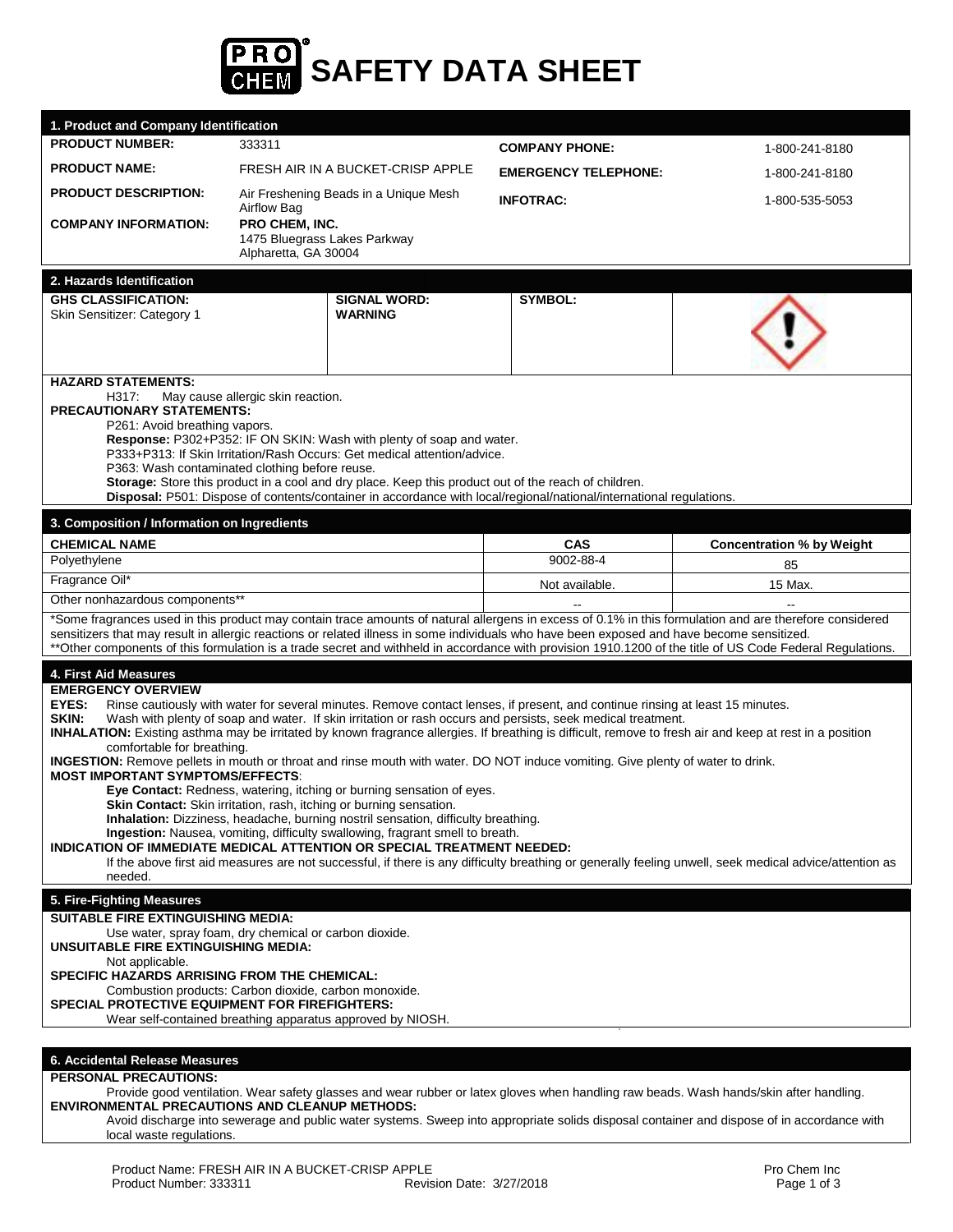**PRECAUTIONS FOR SAFE HANDLING:** 

When handling raw beads; provide good ventilation, wear safety glasses and wear rubber or latex gloves. Wash hands/skin after handling. **CONDITIONS FOR SAFE STORAGE, INCLUDING ANY INCOMPATIBILITIES:** 

Store sealed in drums or product packaging in a cool, dry place. Avoid freezing or abnormally high temperatures.

# **8. Exposure Controls / Personal Protection**

**EXPOSURE LIMITS:**

**OSHA PERMISSIBLE EXPOSURE LIMIT (PEL):** Not applicable.

**AMERICAN CONFERENCE OF GOVERNMENTAL INDUSTRIAL HYGIENISTS (ACGIH):** Not applicable.

**THRESHOLD LIMIT VALUE (TLV):** Not applicable.

**OTHER EXPOSURE LIMIT RECOMMENDED:** Not applicable.

# **PERSONAL PROTECTIVE EQUIPMENT:**

**Eye Protection:** Not required; however, in the case of bead bag rupture, safety glasses/goggles are recommended if handling raw beads directly.

Skin Protection: Not required, however, if handling raw bead directly, rubber or latex gloves are recommended. If exposure to skin occurs, wash area using soap and water.

**Respiratory Protection:** Not applicable.

**Thermal Hazards:** Not applicable.

# **APPROPRIATE ENGINEERING CONTROLS:**

Use this product in a well-ventilated area. Do not remove beads from bag they are contained within.

# **9. Physical & Chemical Properties Physical State:** Solid polyethylene bead **Explosive Limit – lower (%):** Not determined **Color: Explosive Limit – upper (%):** Not determined 
Not determined **Odor:** Green apple **Vapor Pressure:** Unknown **Odor Threshold:** Not determined **Vapor Density (Air=1):** Unknown **pH:** Not available **Relative Density (20°C):** 1.07 g/ml **Melting/Freezing Point:** Not determined **Solubility: Solubility:** Insoluble in water **Initial Boiling Point:** Not determined **Auto-Ignition Temp:** Not available **Viscosity:** Not determined **Decomposition Temp:** Above 464°F **Specific Gravity:** 1.05 (beads only, not including bag) **Flash Point:** Not determined **Flammability(solid/gas):** Not available **Evaporation Rate:** Not determined **Partition Coefficient; noctanol/water:** Not determined

# **10. Stability & Reactivity Information**

**REACTIVITY:**

#### Nonreactive. **CHEMICAL STABILITY:**

Stable when stored in sealed container or packaging at normal temperatures and in a suitable location.

**POSSIBILITY OF HAZARDOUS REACTIONS:** 

Hazardous polymerization will not occur.

# **INCOMPATIBLE MATERIALS:**

Strong acids and bases.

# **CONDITIONS TO AVOID:**

Avoid direct sunlight and moisture. Avoid excessive heat and freezing conditions. Avoid storage with incompatible materials. If open drums or packaging is exposed to air, fragrance will evaporate over time and may oxidize.

### **HAZARDOUS DECOMPOSITION PRODUCTS:**  $CO$ ,  $CO<sub>2</sub>$  and other organic vapors.

# **11. Toxicological Information**

**PRIMARY ROUTE OF ENTRY:** Skin, ingestion, inhalation and eyes through contact with hands. **SYMPTOMS RELATED TO PHYSICAL, CHEMICAL AND TOXICOLOGICAL CHARACTERISTICS:**  Not determined.

**DELAYED OR IMMEDIATE EXPOSURE EFFECTS:**

# Not determined.

**CHRONIC EFFECTS**

**Long Term:** Not determined**.**

**Short Term:** Not determined**. NUMERICAL MEASURES/ESTIMATES OF TOXICITY:**

Not determined.

**LISTED IN THE NATIONAL TOXICOLOGY PROGRAM (NTP) REPORT:**

Not listed.

**LISTED IN THE LATEST EDITION OF THE REPORT ON CARCINOGENS:**

Not listed.

**LISTED AS A POTENTIAL CARCINOGEN IN THE INTERNATIONAL AGENCY FOR RESEARCH ON CANCER (IARC)MONOGRAPHS:** Not listed.

# **LISTED AS A POTENTIAL CARCINOGEN BY OSHA:**

Not listed.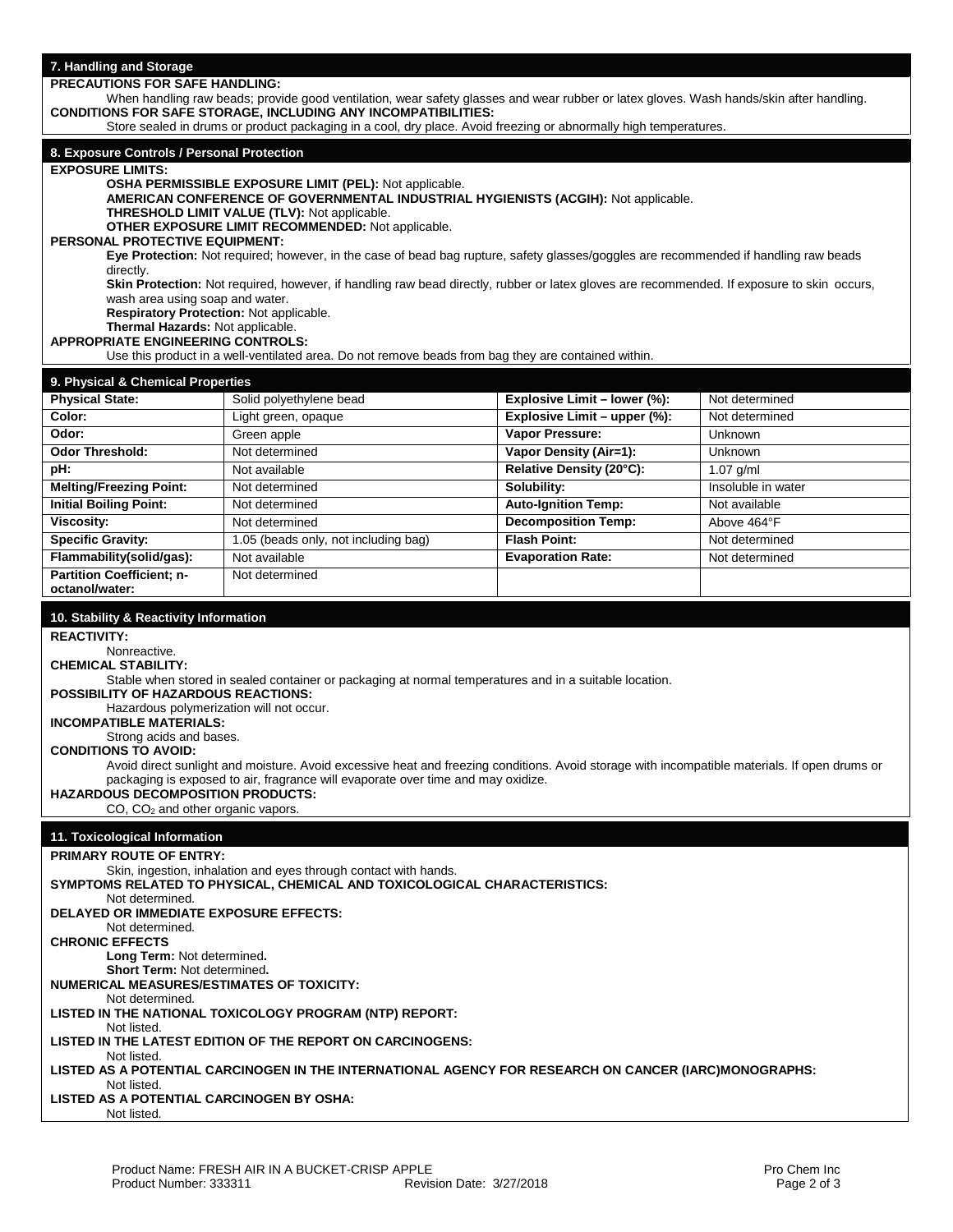No specific eco-toxicological data and/or biodegradation data has been determined for this preparation. However, if bag is broken, the beads become an ecological hazard to birds.

# **13. Disposal Consideration**

Observe all federal, provincial, state and municipal regulations.

# **14. Transportation Information**

# Nonhazardous - Class 60 Pellets.

# **15. Regulatory Information**

**OSHA HAZARD COMMUNICATION STANDARD:** This material does not contain "Hazardous Chemicals" as defined by the OSHA Hazard Communication Standard (29 CFR 1910.1200). **TSCA STATUS:** No data available. **SARA 313 COMPONENTS** Not listed. **CANADIAN DSL:** Not determined. **CALIFORNIA PROPOSITION 65, SAFE DRINKING WATER AND TOXIC ENFORCEMENT ACT OF 1986:**  This product contains no chemical(s) known to the State of California to cause cancer or other reproductive harm.

# **OTHER U.S. STATE INVENTORIES:**

#### Not determined.

# **16. Other Information**

# **DISCLAIMER:**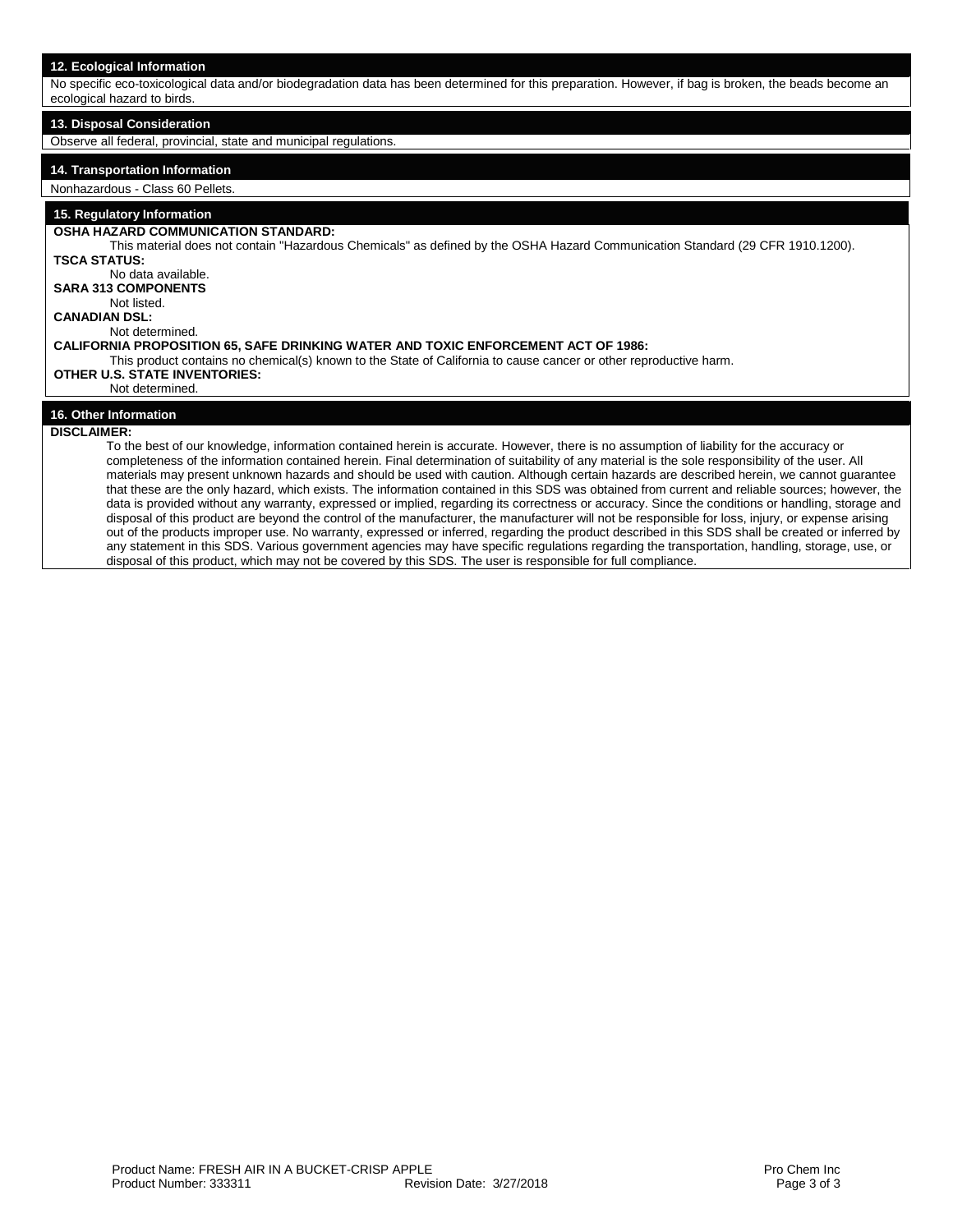

| 1. Product and Company Identification                                                                                                                                                                                                                                                                                                                                                                                  |                                                                                                                                                                                                                                                                                                                   |                     |                                                                                                                                                                                                                                                                                                                                                                                 |                                                                                                                                                                                                                                                                                                                      |
|------------------------------------------------------------------------------------------------------------------------------------------------------------------------------------------------------------------------------------------------------------------------------------------------------------------------------------------------------------------------------------------------------------------------|-------------------------------------------------------------------------------------------------------------------------------------------------------------------------------------------------------------------------------------------------------------------------------------------------------------------|---------------------|---------------------------------------------------------------------------------------------------------------------------------------------------------------------------------------------------------------------------------------------------------------------------------------------------------------------------------------------------------------------------------|----------------------------------------------------------------------------------------------------------------------------------------------------------------------------------------------------------------------------------------------------------------------------------------------------------------------|
| <b>PRODUCT NUMBER:</b>                                                                                                                                                                                                                                                                                                                                                                                                 | 333301                                                                                                                                                                                                                                                                                                            |                     | <b>COMPANY PHONE:</b>                                                                                                                                                                                                                                                                                                                                                           | 1-800-241-8180                                                                                                                                                                                                                                                                                                       |
| <b>PRODUCT NAME:</b>                                                                                                                                                                                                                                                                                                                                                                                                   | FRESH AIR IN A BUCKET-MOUNTAIN<br>AIR                                                                                                                                                                                                                                                                             |                     | <b>EMERGENCY TELEPHONE:</b>                                                                                                                                                                                                                                                                                                                                                     | 1-800-241-8180                                                                                                                                                                                                                                                                                                       |
| <b>PRODUCT DESCRIPTION:</b>                                                                                                                                                                                                                                                                                                                                                                                            | Air Freshening Beads in a Unique Mesh<br>Airflow Bag                                                                                                                                                                                                                                                              |                     | <b>INFOTRAC:</b>                                                                                                                                                                                                                                                                                                                                                                | 1-800-535-5053                                                                                                                                                                                                                                                                                                       |
| <b>COMPANY INFORMATION:</b>                                                                                                                                                                                                                                                                                                                                                                                            | PRO CHEM, INC.<br>1475 Bluegrass Lakes Parkway<br>Alpharetta, GA 30004                                                                                                                                                                                                                                            |                     |                                                                                                                                                                                                                                                                                                                                                                                 |                                                                                                                                                                                                                                                                                                                      |
| 2. Hazards Identification                                                                                                                                                                                                                                                                                                                                                                                              |                                                                                                                                                                                                                                                                                                                   |                     |                                                                                                                                                                                                                                                                                                                                                                                 |                                                                                                                                                                                                                                                                                                                      |
| <b>GHS CLASSIFICATION:</b><br>Skin Sensitizer: Category 1                                                                                                                                                                                                                                                                                                                                                              | <b>WARNING</b>                                                                                                                                                                                                                                                                                                    | <b>SIGNAL WORD:</b> | SYMBOL:                                                                                                                                                                                                                                                                                                                                                                         |                                                                                                                                                                                                                                                                                                                      |
| <b>HAZARD STATEMENTS:</b><br>H317:<br><b>PRECAUTIONARY STATEMENTS:</b>                                                                                                                                                                                                                                                                                                                                                 | May cause allergic skin reaction<br>Response: P302+P352: IF ON SKIN: Wash with plenty of soap and water.<br>P333+P313: If skin irritation/rash occurs: Get medical attention/advice.<br>P363: Wash contaminated clothing before reuse.                                                                            |                     | Storage: Store this product in a cool and dry place. Keep this product out of the reach of children.<br>Disposal: P501: Dispose of contents/container in accordance with local/regional/national/international regulations.                                                                                                                                                     |                                                                                                                                                                                                                                                                                                                      |
| 3. Composition / Information on Ingredients                                                                                                                                                                                                                                                                                                                                                                            |                                                                                                                                                                                                                                                                                                                   |                     |                                                                                                                                                                                                                                                                                                                                                                                 |                                                                                                                                                                                                                                                                                                                      |
| <b>CHEMICAL NAME</b><br>Polyethylene                                                                                                                                                                                                                                                                                                                                                                                   |                                                                                                                                                                                                                                                                                                                   |                     | CAS<br>9002-88-4                                                                                                                                                                                                                                                                                                                                                                | <b>Concentration % by Weight</b>                                                                                                                                                                                                                                                                                     |
| Fragrance Oil*                                                                                                                                                                                                                                                                                                                                                                                                         |                                                                                                                                                                                                                                                                                                                   |                     |                                                                                                                                                                                                                                                                                                                                                                                 | 85                                                                                                                                                                                                                                                                                                                   |
| Other non-hazardous components**                                                                                                                                                                                                                                                                                                                                                                                       |                                                                                                                                                                                                                                                                                                                   |                     | Not available.                                                                                                                                                                                                                                                                                                                                                                  | 15 Max                                                                                                                                                                                                                                                                                                               |
|                                                                                                                                                                                                                                                                                                                                                                                                                        |                                                                                                                                                                                                                                                                                                                   |                     | sensitizers that may result in allergic reactions or related illness in some individuals who have been exposed and have become sensitized.                                                                                                                                                                                                                                      | *Some fragrances used in this product may contain trace amounts of natural allergens in excess of 0.1% in this formulation and are therefore considered<br>**Other components of this formulation is a trade secret and withheld in accordance with provision 1910.1200 of the title of US Code Federal Regulations. |
| 4. First Aid Measures<br><b>EMERGENCY OVERVIEW</b><br>EYES:<br>SKIN:<br>comfortable for breathing.<br><b>MOST IMPORTANT SYMPTOMS/EFFECTS:</b><br>INDICATION OF IMMEDIATE MEDICAL ATTENTION OR SPECIAL TREATMENT NEEDED:<br>needed.                                                                                                                                                                                     | Eye Contact: Redness, watering, itching or burning sensation of eyes.<br>Skin Contact: Skin irritation, rash, itching or burning sensation.<br>Inhalation: Dizziness, headache, burning nostril sensation, difficulty breathing.<br>Ingestion: Nausea, vomiting, difficulty swallowing, fragrant smell to breath. |                     | Rinse cautiously with water for several minutes. Remove contact lenses, if present, and continue rinsing at least 15 minutes.<br>Wash with plenty of soap and water. If skin irritation or rash occurs and persists, seek medical treatment.<br>INGESTION: Remove pellets in mouth or throat and rinse mouth with water. DO NOT induce vomiting. Give plenty of water to drink. | INHALATION: Existing asthma may be irritated by known fragrance allergies. If breathing is difficult, remove to fresh air and keep at rest in a position<br>If the above first aid measures are not successful, if there is any difficulty breathing or generally feeling unwell, seek medical advice/attention as   |
| 5. Fire-Fighting Measures<br><b>SUITABLE FIRE EXTINGUISHING MEDIA:</b><br>Use water, spray foam, dry chemical or carbon dioxide.<br>UNSUITABLE FIRE EXTINGUISHING MEDIA:<br>Not applicable.<br>SPECIFIC HAZARDS ARISING FROM CHEMICAL:<br>Combustion products: Carbon dioxide, carbon monoxide.<br><b>SPECIAL PROTECTIVE EQUIPMENT FOR FIREFIGHTERS:</b><br>Wear self-contained breathing apparatus approved by NIOSH. |                                                                                                                                                                                                                                                                                                                   |                     |                                                                                                                                                                                                                                                                                                                                                                                 |                                                                                                                                                                                                                                                                                                                      |
| 6. Accidental Release Measures                                                                                                                                                                                                                                                                                                                                                                                         |                                                                                                                                                                                                                                                                                                                   |                     |                                                                                                                                                                                                                                                                                                                                                                                 |                                                                                                                                                                                                                                                                                                                      |
| PERSONAL PRECAUTIONS:<br>Provide good ventilation. Wear safety glasses and wear rubber or latex gloves when handling raw beads. Wash hands/skin after handling.<br><b>ENVIRONMENTAL PRECAUTIONS AND CLEANUP METHODS:</b><br>Avoid discharge into sewerage and public water systems. Sweep into appropriate solids disposal container and dispose of in accordance with<br>local waste regulations.                     |                                                                                                                                                                                                                                                                                                                   |                     |                                                                                                                                                                                                                                                                                                                                                                                 |                                                                                                                                                                                                                                                                                                                      |
|                                                                                                                                                                                                                                                                                                                                                                                                                        |                                                                                                                                                                                                                                                                                                                   |                     |                                                                                                                                                                                                                                                                                                                                                                                 |                                                                                                                                                                                                                                                                                                                      |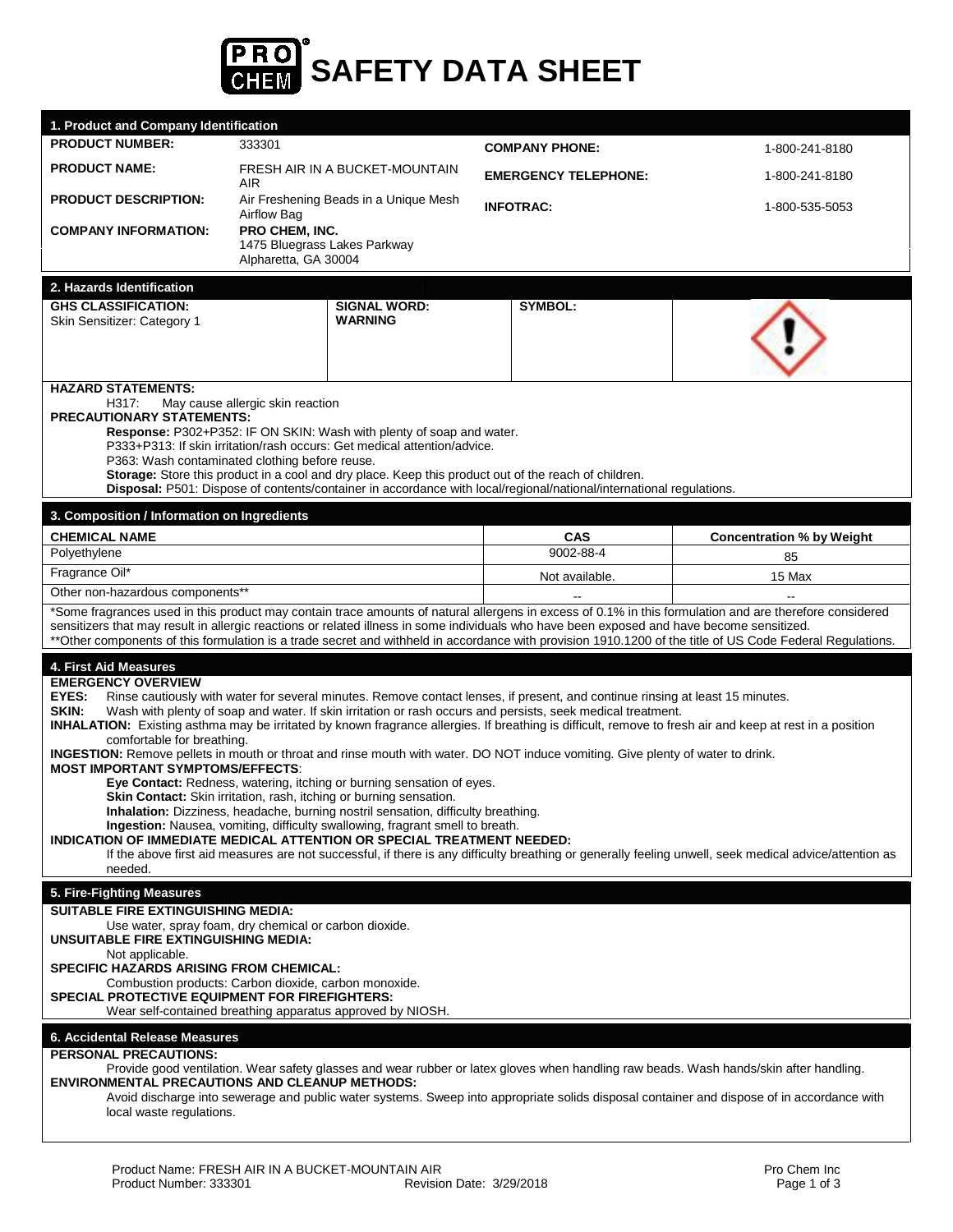# **7. Handling and Storage PRECAUTIONS FOR SAFE HANDLING:**  When handling raw beads; provide good ventilation, wear safety glasses, and wear rubber or latex gloves. Wash hands/skin after handling. **CONDITIONS FOR SAFE STORAGE, INCLUDING ANY INCOMPATIBILITIES:**  Store sealed in drums or product packaging in a cool, dry place. Avoid freezing or abnormally high temperatures. **8. Exposure Controls / Personal Protection EXPOSURE LIMITS: OSHA PERMISSIBLE EXPOSURE LIMIT (PEL):** Not applicable. **AMERICAN CONFERENCE OF GOVERNMENTAL INDUSTRIAL HYGIENISTS (ACGIH):** Not applicable. **THRESHOLD LIMIT VALUE (TLV):** Not applicable. **OTHER EXPOSURE LIMIT RECOMMENDED:** Not applicable. **PERSONAL PROTECTIVE EQUIPMENT: Eye Protection:** Not required; however, in the case of bead bag rupture, safety glasses/goggles are recommended if handling raw beads directly. Skin Protection: Not required, however, if handling raw bead directly, rubber or latex gloves are recommended. If exposure to skin occurs, wash area using soap and water. **Respiratory Protection:** Not applicable. **Thermal Hazards:** Not applicable. **APPROPRIATE ENGINEERING CONTROLS:** Use this product in a well-ventilated area. Do not remove beads from bag they are contained within. **9. Physical & Chemical Properties Physical State:** Solid polyethylene bead **Flammability(solid/gas):** Not available **Color:** Royal blue, opaque **Royal Explosive Limit – lower (%):** Not determined **Odor:** Clean fresh laundry **Explosive Limit – upper (%):** Not determined **Odor Threshold:** Not determined **Vapor Pressure:** Unknown **pH:** Not available **Vapor Density (Air=1):** Unknown **Melting/Freezing Point:** Not determined **Relative Density (20°C):** 1.07 g/ml **Initial Boiling Point:** Not determined **Solubility: Solubility: Insoluble in water Viscosity:** Not determined **Auto-Ignition Temp:** Not available **Specific Gravity:** 1.05 (beads only, not including bag) **Decomposition Temp:** Above 464°F<br>**Partition Coefficient: n-** Not determined **Elash Point:** Not determined **Partition Coefficient; noctanol/water:** Not determined **Flash Point:** Not determined Not determined **Flash Point:** Not determined **Evaporation Rate:** Not determined **10. Stability & Reactivity Information REACTIVITY:** Nonreactive. **CHEMICAL STABILITY:**  Stable when stored in sealed container or packaging at normal temperatures and in a suitable location. **POSSIBILITY OF HAZARDOUS REACTIONS:**  Hazardous polymerization will not occur. **INCOMPATIBLE MATERIALS:** Strong acids and bases. **CONDITIONS TO AVOID:**  Avoid direct sunlight and moisture. Avoid excessive heat and freezing conditions. Avoid storage with incompatible materials. Open drums or packaging exposed to air. Fragrance will evaporate over time and may oxidize. **HAZARDOUS DECOMPOSITION PRODUCTS:**  $CO$ ,  $CO<sub>2</sub>$  and other organic vapors. **11. Toxicological Information PRIMARY ROUTE OF ENTRY:** Skin, ingestion, inhalation and eyes through contact with hands. **SYMPTOMS RELATED TO PHYSICAL, CHEMICAL, AND TOXICOLOGICAL CHARACTERISTICS:**  Not determined. **DELAYED OR IMMEDIATE EXPOSURE EFFECTS:** Not determined. **CHRONIC EFFECTS: Short Term:** Not determined. **Long Term:** Not determined. **NUMERICAL MEASURES/ESTIMATES OF TOXICITY:** Not determined. **LISTED IN THE NATIONAL TOXICOLOGY PROGRAM (NTP) REPORT:** Not listed. **LISTED IN THE LATEST EDITION OF THE REPORT ON CARCINOGENS:** Not listed. **LISTED AS A POTENTIAL CARCINOGEN IN THE INTERNATIONAL AGENCY FOR RESEARCH ON CANCER (IARC)MONOGRAPHS:** Not listed. **LISTED AS A POTENTIAL CARCINOGEN BY OSHA:**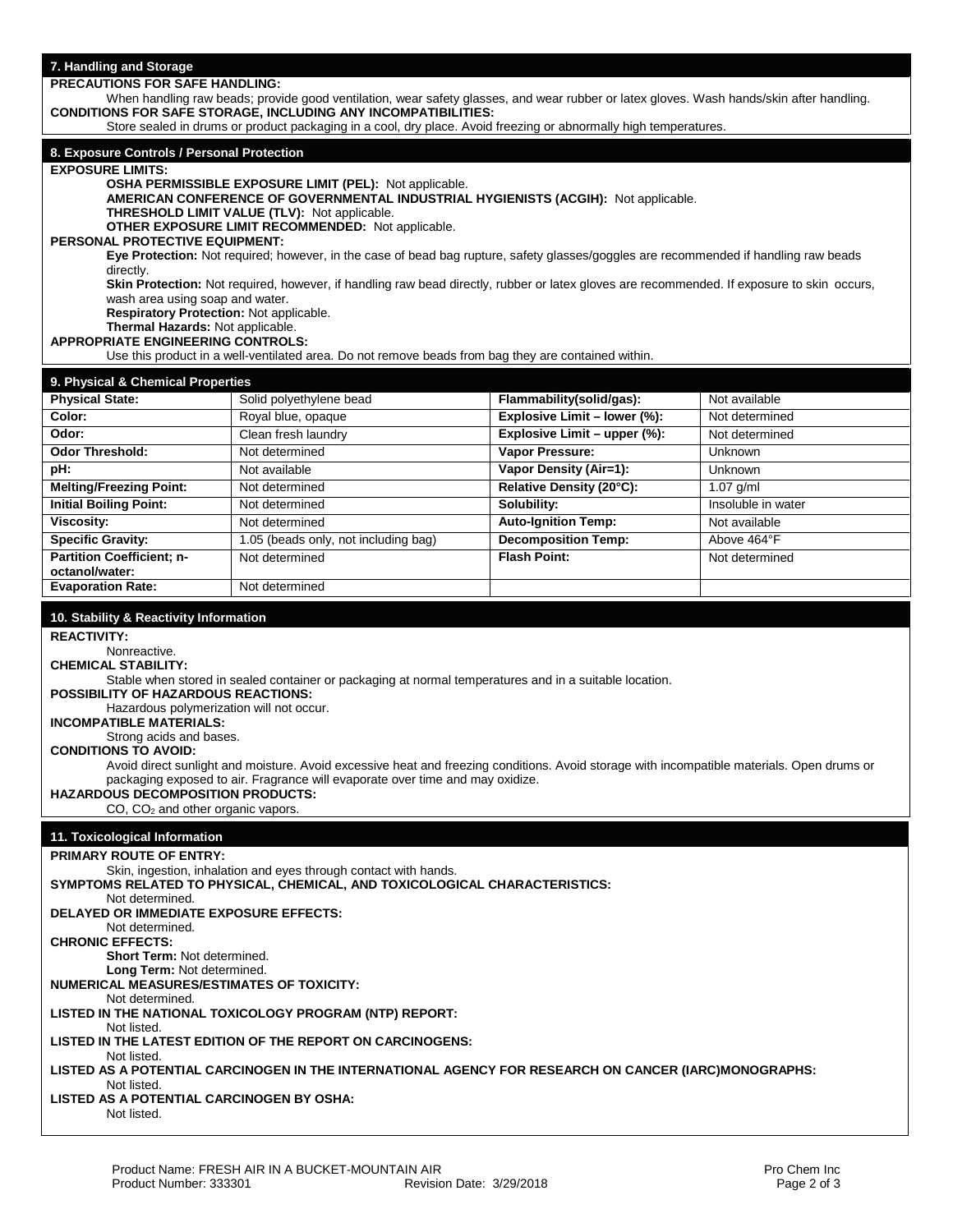No specific eco-toxicological data and/or biodegradation data has been determined for this preparation. However, if bag is broken, the beads become an ecological hazard to birds.

# **13. Disposal Consideration**

Observe all federal, provincial, state and municipal regulations.

# **14. Transportation Information**

## Nonhazardous - Class 60 Pellets.

# **15. Regulatory Information**

**OSHA HAZARD COMMUNICATION STANDARD:** 

This material does not contain "Hazardous Chemicals" as defined by the OSHA Hazard Communication Standard (29 CFR 1910.1200). **TSCA STATUS:**  No data available.

**SARA 313 COMPONENTS**

#### Not listed. **CANADIAN DSL:**

Not determined.

**CALIFORNIA PROPOSITION 65, SAFE DRINKING WATER AND TOXIC ENFORCEMENT ACT OF 1986:** 

This product contains no chemical(s) known to the State of California to cause cancer or other reproductive harm.

# **OTHER U.S. STATE INVENTORIES:**

#### Not determined.

# **16. Other Information**

# **DISCLAIMER:**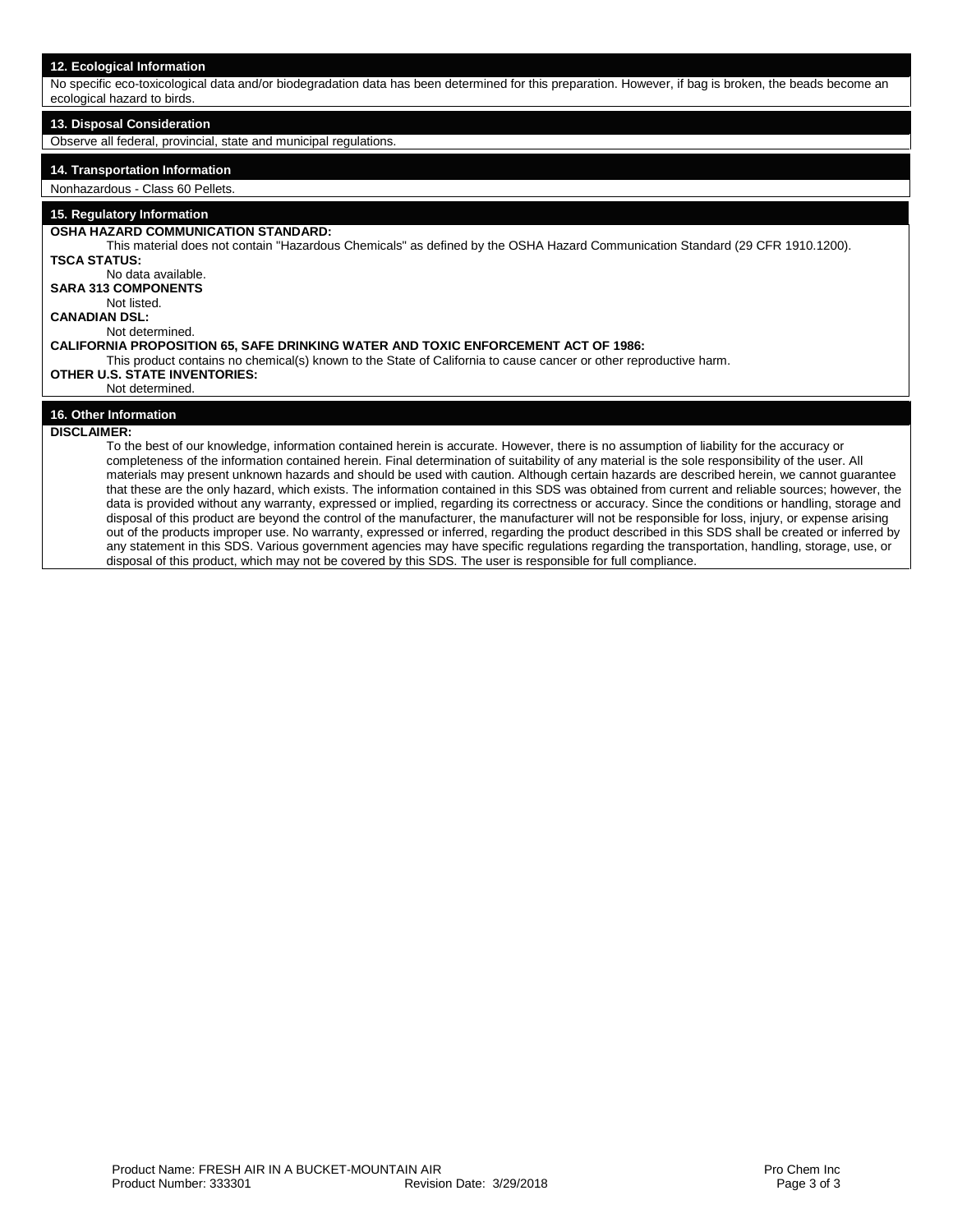

| 1. Product and Company Identification                                                                                                                                                                                                                                                                                                                                                                                                                                                                                                                                                                                                                                                                                                                                                                                                                                                                                                                                                                                                                                                                                                                                                                                                                                                                                                                                                                                                                                                                                                                                                                                                                                                                                                                                                                                                                                      |                                                                                                                                                                                                                                                                                                                                                                                                                                                                       |                             |                                  |  |
|----------------------------------------------------------------------------------------------------------------------------------------------------------------------------------------------------------------------------------------------------------------------------------------------------------------------------------------------------------------------------------------------------------------------------------------------------------------------------------------------------------------------------------------------------------------------------------------------------------------------------------------------------------------------------------------------------------------------------------------------------------------------------------------------------------------------------------------------------------------------------------------------------------------------------------------------------------------------------------------------------------------------------------------------------------------------------------------------------------------------------------------------------------------------------------------------------------------------------------------------------------------------------------------------------------------------------------------------------------------------------------------------------------------------------------------------------------------------------------------------------------------------------------------------------------------------------------------------------------------------------------------------------------------------------------------------------------------------------------------------------------------------------------------------------------------------------------------------------------------------------|-----------------------------------------------------------------------------------------------------------------------------------------------------------------------------------------------------------------------------------------------------------------------------------------------------------------------------------------------------------------------------------------------------------------------------------------------------------------------|-----------------------------|----------------------------------|--|
| <b>PRODUCT NUMBER:</b>                                                                                                                                                                                                                                                                                                                                                                                                                                                                                                                                                                                                                                                                                                                                                                                                                                                                                                                                                                                                                                                                                                                                                                                                                                                                                                                                                                                                                                                                                                                                                                                                                                                                                                                                                                                                                                                     | 333302                                                                                                                                                                                                                                                                                                                                                                                                                                                                | <b>COMPANY PHONE:</b>       | 1-800-241-8180                   |  |
| <b>PRODUCT NAME:</b>                                                                                                                                                                                                                                                                                                                                                                                                                                                                                                                                                                                                                                                                                                                                                                                                                                                                                                                                                                                                                                                                                                                                                                                                                                                                                                                                                                                                                                                                                                                                                                                                                                                                                                                                                                                                                                                       | FRESH AIR IN A BUCKET-TANGERINE                                                                                                                                                                                                                                                                                                                                                                                                                                       | <b>EMERGENCY TELEPHONE:</b> | 1-800-241-8180                   |  |
| <b>PRODUCT DESCRIPTION:</b>                                                                                                                                                                                                                                                                                                                                                                                                                                                                                                                                                                                                                                                                                                                                                                                                                                                                                                                                                                                                                                                                                                                                                                                                                                                                                                                                                                                                                                                                                                                                                                                                                                                                                                                                                                                                                                                | Air Freshening Beads in a Unique Mesh<br>Airflow Bag                                                                                                                                                                                                                                                                                                                                                                                                                  | <b>INFOTRAC:</b>            | 1-800-535-5053                   |  |
| <b>COMPANY INFORMATION:</b>                                                                                                                                                                                                                                                                                                                                                                                                                                                                                                                                                                                                                                                                                                                                                                                                                                                                                                                                                                                                                                                                                                                                                                                                                                                                                                                                                                                                                                                                                                                                                                                                                                                                                                                                                                                                                                                | PRO CHEM, INC.<br>1475 Bluegrass Lakes Parkway<br>Alpharetta, GA 30004                                                                                                                                                                                                                                                                                                                                                                                                |                             |                                  |  |
| 2. Hazards Identification                                                                                                                                                                                                                                                                                                                                                                                                                                                                                                                                                                                                                                                                                                                                                                                                                                                                                                                                                                                                                                                                                                                                                                                                                                                                                                                                                                                                                                                                                                                                                                                                                                                                                                                                                                                                                                                  |                                                                                                                                                                                                                                                                                                                                                                                                                                                                       |                             |                                  |  |
| <b>GHS CLASSIFICATION:</b><br>Skin Sensitizer: Category 1                                                                                                                                                                                                                                                                                                                                                                                                                                                                                                                                                                                                                                                                                                                                                                                                                                                                                                                                                                                                                                                                                                                                                                                                                                                                                                                                                                                                                                                                                                                                                                                                                                                                                                                                                                                                                  | <b>SIGNAL WORD:</b><br><b>WARNING</b>                                                                                                                                                                                                                                                                                                                                                                                                                                 | <b>SYMBOL:</b>              |                                  |  |
| <b>HAZARD STATEMENTS:</b><br>H317:<br><b>PRECAUTIONARY STATEMENTS:</b>                                                                                                                                                                                                                                                                                                                                                                                                                                                                                                                                                                                                                                                                                                                                                                                                                                                                                                                                                                                                                                                                                                                                                                                                                                                                                                                                                                                                                                                                                                                                                                                                                                                                                                                                                                                                     | May cause allergic skin reaction<br>Response: P302+P352: IF ON SKIN: Wash with plenty of soap and water.<br>P333+P313: If skin irritation/rash occurs: Get medical attention/advice.<br>P363: Wash contaminated clothing before reuse.<br>Storage: Store this product in a cool and dry place. Keep this product out of the reach of children.<br>Disposal: P501: Dispose of contents/container in accordance with local/regional/national/international regulations. |                             |                                  |  |
| 3. Composition / Information on Ingredients                                                                                                                                                                                                                                                                                                                                                                                                                                                                                                                                                                                                                                                                                                                                                                                                                                                                                                                                                                                                                                                                                                                                                                                                                                                                                                                                                                                                                                                                                                                                                                                                                                                                                                                                                                                                                                |                                                                                                                                                                                                                                                                                                                                                                                                                                                                       |                             |                                  |  |
| <b>CHEMICAL NAME</b><br>Polyethylene                                                                                                                                                                                                                                                                                                                                                                                                                                                                                                                                                                                                                                                                                                                                                                                                                                                                                                                                                                                                                                                                                                                                                                                                                                                                                                                                                                                                                                                                                                                                                                                                                                                                                                                                                                                                                                       |                                                                                                                                                                                                                                                                                                                                                                                                                                                                       | <b>CAS</b><br>9002-88-4     | <b>Concentration % by Weight</b> |  |
| Fragrance Oil*                                                                                                                                                                                                                                                                                                                                                                                                                                                                                                                                                                                                                                                                                                                                                                                                                                                                                                                                                                                                                                                                                                                                                                                                                                                                                                                                                                                                                                                                                                                                                                                                                                                                                                                                                                                                                                                             |                                                                                                                                                                                                                                                                                                                                                                                                                                                                       | Not available.              | 85<br>15 Max                     |  |
| Other non-hazardous components**                                                                                                                                                                                                                                                                                                                                                                                                                                                                                                                                                                                                                                                                                                                                                                                                                                                                                                                                                                                                                                                                                                                                                                                                                                                                                                                                                                                                                                                                                                                                                                                                                                                                                                                                                                                                                                           |                                                                                                                                                                                                                                                                                                                                                                                                                                                                       |                             |                                  |  |
| *Some fragrances used in this product may contain trace amounts of natural allergens in excess of 0.1% in this formulation and are therefore considered<br>sensitizers that may result in allergic reactions or related illness in some individuals who have been exposed and have become sensitized.<br>**Other components of this formulation is a trade secret and withheld in accordance with provision 1910.1200 of the title of US Code Federal Regulations.<br>4. First Aid Measures<br><b>EMERGENCY OVERVIEW</b><br>EYES:<br>Rinse cautiously with water for several minutes. Remove contact lenses, if present, and continue rinsing at least 15 minutes.<br>Wash with plenty of soap and water. If skin irritation or rash occurs and persists, seek medical treatment.<br>SKIN:<br>INHALATION: Existing asthma may be irritated by known fragrance allergies. If breathing is difficult, remove to fresh air and keep at rest in a position<br>comfortable for breathing.<br>INGESTION: Remove pellets in mouth or throat and rinse mouth with water. DO NOT induce vomiting. Give plenty of water to drink.<br><b>MOST IMPORTANT SYMPTOMS/EFFECTS:</b><br>Eye Contact: Redness, watering, itching or burning sensation of eyes.<br>Skin Contact: Skin irritation, rash, itching or burning sensation.<br>Inhalation: Dizziness, headache, burning nostril sensation, difficulty breathing.<br>Ingestion: Nausea, vomiting, difficulty swallowing, fragrant smell to breath.<br>INDICATION OF IMMEDIATE MEDICAL ATTENTION OR SPECIAL TREATMENT NEEDED:<br>If the above first aid measures are not successful, if there is any difficulty breathing or generally feeling unwell, seek medical advice/attention as<br>needed.<br>5. Fire-Fighting Measures<br><b>SUITABLE FIRE EXTINGUISHING MEDIA:</b><br>Use water, spray foam, dry chemical or carbon dioxide. |                                                                                                                                                                                                                                                                                                                                                                                                                                                                       |                             |                                  |  |
| UNSUITABLE FIRE EXTINGUISHING MEDIA:<br>Not applicable.<br><b>HAZARDOUS THERMAL DECOMPOSITION PRODUCTS:</b><br><b>SPECIAL PROTECTIVE EQUIPMENT FOR FIREFIGHTERS:</b>                                                                                                                                                                                                                                                                                                                                                                                                                                                                                                                                                                                                                                                                                                                                                                                                                                                                                                                                                                                                                                                                                                                                                                                                                                                                                                                                                                                                                                                                                                                                                                                                                                                                                                       | Combustion products: Carbon dioxide, carbon monoxide.<br>Wear self-contained breathing apparatus approved by NIOSH.                                                                                                                                                                                                                                                                                                                                                   |                             |                                  |  |
| 6. Accidental Release Measures<br><b>PERSONAL PRECAUTIONS:</b><br>Provide good ventilation. Wear safety glasses and wear rubber or latex gloves when handling raw beads. Wash hands/skin after handling.<br><b>ENVIRONMENTAL PRECAUTIONS AND CLEAN-UP METHODS:</b><br>Avoid discharge into sewerage and public water systems. Sweep into appropriate solids disposal container and dispose of in accordance with<br>local waste regulations.                                                                                                                                                                                                                                                                                                                                                                                                                                                                                                                                                                                                                                                                                                                                                                                                                                                                                                                                                                                                                                                                                                                                                                                                                                                                                                                                                                                                                               |                                                                                                                                                                                                                                                                                                                                                                                                                                                                       |                             |                                  |  |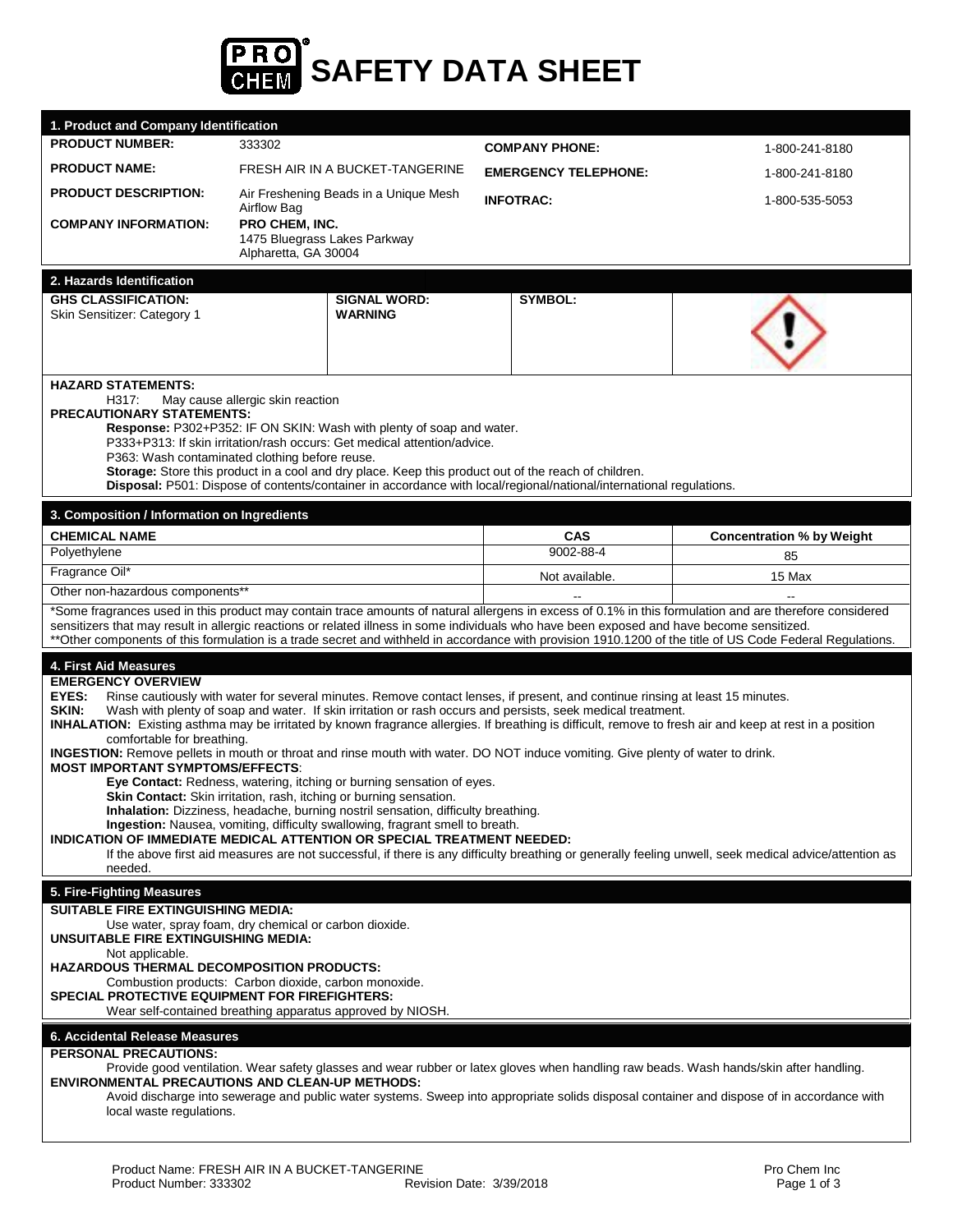**PRECAUTIONS FOR SAFE HANDLING:** 

When handling raw beads; provide good ventilation, wear safety glasses, and wear rubber or latex gloves. Wash hands/skin after handling. **CONDITIONS FOR SAFE STORAGE, INCLUDING ANY INCOMPATIBILITIES:** 

# Store sealed in drums or product packaging in a cool, dry place. Avoid freezing or abnormally high temperatures. **8. Exposure Controls / Personal Protection EXPOSURE LIMITS: OSHA PERMISSIBLE EXPOSURE LIMIT (PEL):** Not applicable. **AMERICAN CONFERENCE OF GOVERNMENTAL INDUSTRIAL HYGIENISTS (ACGIH):** Not applicable. **THRESHOLD LIMIT VALUE (TLV):** Not applicable. **OTHER EXPOSURE LIMIT RECOMMENDED:** Not applicable. **PERSONAL PROTECTIVE EQUIPMENT: Face/Eye Protection:** Not required; however, in the case of bead bag rupture, safety glasses/goggles are recommended if handling raw beads directly. Skin Protection: Not required, however, if handling raw bead directly, rubber or latex gloves are recommended. If exposure to skin occurs, wash area using soap and water. **Respiratory Protection:** Not applicable. **Thermal Hazards:** Not applicable. **APPROPRIATE ENGINEERING CONTROLS:** Use this product in a well-ventilated area. Do not remove beads from bag they are contained within. **9. Physical & Chemical Properties Physical State:** Solid polyethylene bead **Explosive Limit – lower (%):** Not determined **Color: Color: Orange, opaque <b>Explosive Limit – upper (%):** Not determined **Odor:** Orange **Vapor Pressure:** Unknown **Odor Threshold:** Not determined **Vapor Density (Air=1):** Unknown **pH:** Not available **Relative Density (20°C):** 1.07 g/ml **Melting/Freezing Point:** Not determined **Solubility: Solubility:** Insoluble in water **Initial Boiling Point:** Not determined **Auto-Ignition Temp:** Not available<br> **Not determined Recomposition Temp:** Not available **Viscosity:** Not determined **Decomposition Temp:** Not available **Specific Gravity:** 1.05 (beads only, not including bag) **Flash Point:** Not determined **Flammability(solid/gas):** Not available **Evaporation Rate:** Above 464°F **Partition Coefficient; noctanol/water:** Not determined **10. Stability & Reactivity Information REACTIVITY:** Nonreactive. **CHEMICAL STABILITY:**  Stable when stored in sealed container or packaging at normal temperatures and in a suitable location. **POSSIBILITY OF HAZARDOUS REACTIONS:**  Hazardous polymerization will not occur. **INCOMPATIBLE MATERIALS:** Strong acids and bases. **CONDITIONS TO AVOID:**  Avoid direct sunlight and moisture. Avoid excessive heat and freezing conditions. Avoid storage with incompatible materials. Open drums or packaging exposed to air. Fragrance will evaporate over time and may oxidize. **HAZARDOUS DECOMPOSITION PRODUCTS:**  $CO$ ,  $CO<sub>2</sub>$  and other organic vapors. **11. Toxicological Information PRIMARY ROUTE OF ENTRY:** Skin, ingestion, inhalation, and eyes through contact with hands. **SYMPTOMS RELATED TO PHYSICAL, CHEMICAL, AND TOXICOLOGICAL CHARACTERISTICS:**  Not determined. **DELAYED OR IMMEDIATE EXPOSURE EFFECTS:** Not determined. **CHRONIC EFFECTS: Short Term:** Not determined**. Long Term:** Not determined**.**

**NUMERICAL MEASURES/ESTIMATES OF TOXICITY:**

Not determined.

**LISTED IN THE NATIONAL TOXICOLOGY PROGRAM (NTP) REPORT:**

Not listed.

**LISTED IN THE LATEST EDITION OF THE REPORT ON CARCINOGENS:**

Not listed. **LISTED AS A POTENTIAL CARCINOGEN IN THE INTERNATIONAL AGENCY FOR RESEARCH ON CANCER (IARC)MONOGRAPHS:** Not listed.

# **LISTED AS A POTENTIAL CARCINOGEN BY OSHA:** Not listed.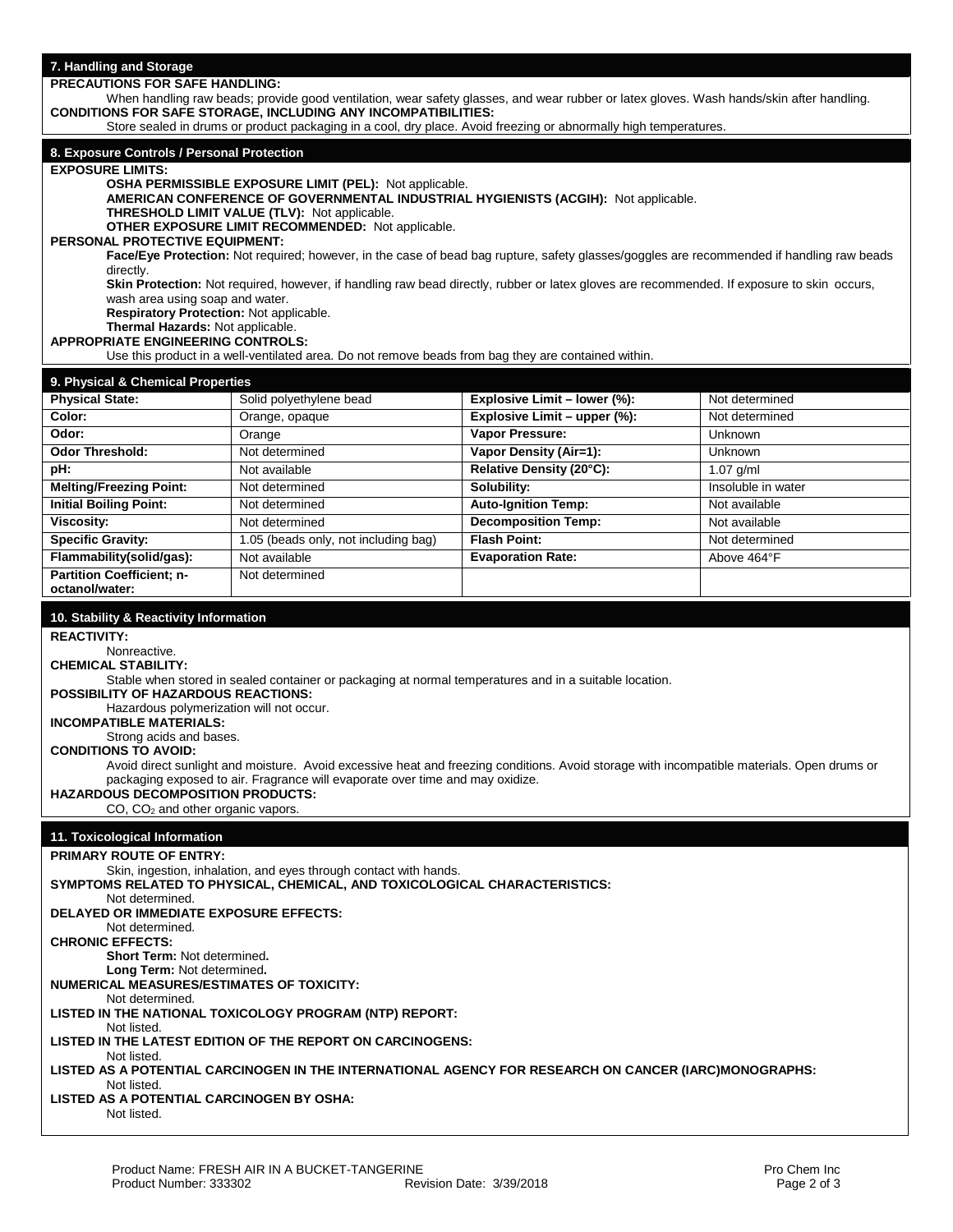No specific eco-toxicological data and/or biodegradation data has been determined for this preparation. However, if bag is broken, the beads become an ecological hazard to birds.

# **13. Disposal Consideration**

Observe all federal, provincial, state and municipal regulations.

# **14. Transportation Information**

## Nonhazardous - Class 60 Pellets.

# **15. Regulatory Information**

**OSHA HAZARD COMMUNICATION STANDARD:** 

This material does not contain "Hazardous Chemicals" as defined by the OSHA Hazard Communication Standard (29 CFR 1910.1200). **TSCA STATUS:**  No data available.

**SARA 313 COMPONENTS**

#### Not listed. **CANADIAN DSL:**

Not determined.

**CALIFORNIA PROPOSITION 65, SAFE DRINKING WATER AND TOXIC ENFORCEMENT ACT OF 1986:** 

This product contains no chemical(s) known to the State of California to cause cancer or other reproductive harm.

# **OTHER U.S. STATE INVENTORIES:**

#### Not determined.

# **16. Other Information**

# **DISCLAIMER:**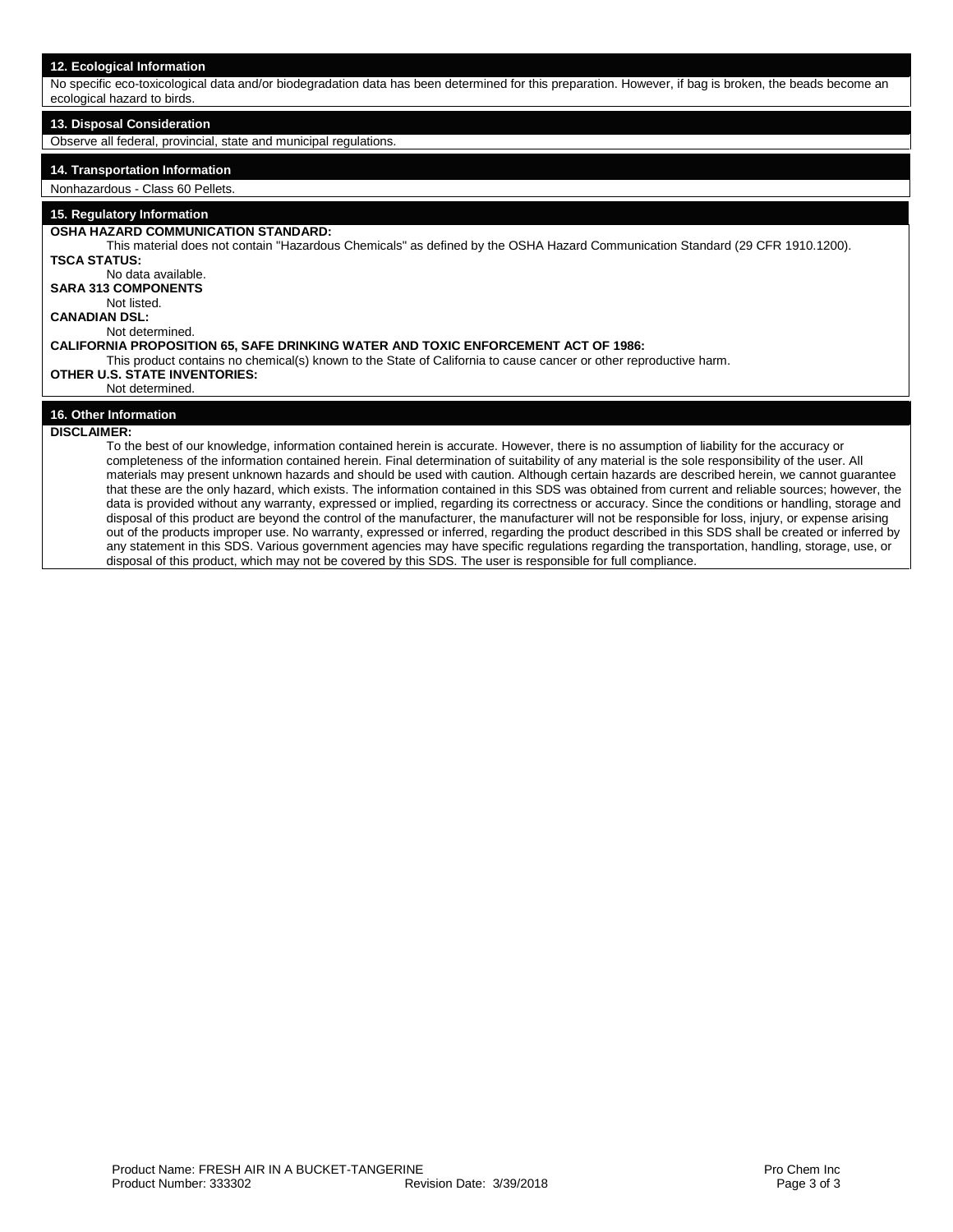

| 1. Product and Company Identification                                                                                                                                  |                                                                                                                                                                                                                                                                                                       |                             |                                  |
|------------------------------------------------------------------------------------------------------------------------------------------------------------------------|-------------------------------------------------------------------------------------------------------------------------------------------------------------------------------------------------------------------------------------------------------------------------------------------------------|-----------------------------|----------------------------------|
| <b>PRODUCT NUMBER:</b>                                                                                                                                                 | 333303                                                                                                                                                                                                                                                                                                | <b>COMPANY PHONE:</b>       | 1-800-241-8180                   |
| <b>PRODUCT NAME:</b>                                                                                                                                                   | FRESH AIR IN A BUCKET-VANILLA                                                                                                                                                                                                                                                                         | <b>EMERGENCY TELEPHONE:</b> | 1-800-241-8180                   |
| <b>PRODUCT DESCRIPTION:</b>                                                                                                                                            | Air Freshening Beads in a Unique Mesh<br>Airflow Bag                                                                                                                                                                                                                                                  | <b>INFOTRAC:</b>            | 1-800-535-5053                   |
| <b>COMPANY INFORMATION:</b>                                                                                                                                            | PRO CHEM, INC.<br>1475 Bluegrass Lakes Parkway<br>Alpharetta, GA 30004                                                                                                                                                                                                                                |                             |                                  |
| 2. Hazards Identification                                                                                                                                              |                                                                                                                                                                                                                                                                                                       |                             |                                  |
| <b>GHS CLASSIFICATION:</b>                                                                                                                                             | <b>SIGNAL WORD:</b>                                                                                                                                                                                                                                                                                   | SYMBOL:                     |                                  |
| Skin Sensitizer: Category 1                                                                                                                                            | <b>WARNING</b>                                                                                                                                                                                                                                                                                        |                             |                                  |
|                                                                                                                                                                        |                                                                                                                                                                                                                                                                                                       |                             |                                  |
| <b>HAZARD STATEMENTS:</b>                                                                                                                                              |                                                                                                                                                                                                                                                                                                       |                             |                                  |
| H317<br><b>PRECAUTIONARY STATEMENTS:</b>                                                                                                                               | May cause allergic skin reaction                                                                                                                                                                                                                                                                      |                             |                                  |
|                                                                                                                                                                        | Response: P302+P352: IF ON SKIN: Wash with plenty of soap and water.                                                                                                                                                                                                                                  |                             |                                  |
|                                                                                                                                                                        | P333+P313: If skin irritation/rash occurs: Get medical attention/advice.<br>P363: Wash contaminated clothing before reuse.                                                                                                                                                                            |                             |                                  |
|                                                                                                                                                                        | Storage: Store this product in a cool and dry place. Keep this product out of the reach of children.                                                                                                                                                                                                  |                             |                                  |
|                                                                                                                                                                        | Disposal: P501: Dispose of contents/container in accordance with local/regional/national/international regulations.                                                                                                                                                                                   |                             |                                  |
| 3. Composition / Information on Ingredients                                                                                                                            |                                                                                                                                                                                                                                                                                                       |                             |                                  |
| <b>CHEMICAL NAME</b>                                                                                                                                                   |                                                                                                                                                                                                                                                                                                       | CAS                         | <b>Concentration % by Weight</b> |
| Polyethylene                                                                                                                                                           |                                                                                                                                                                                                                                                                                                       | 9002-88-4                   | 85                               |
| Fragrance Oil*                                                                                                                                                         |                                                                                                                                                                                                                                                                                                       | Not available.              | 15 Max                           |
| Other non-hazardous components**                                                                                                                                       |                                                                                                                                                                                                                                                                                                       |                             |                                  |
|                                                                                                                                                                        | *Some fragrances used in this product may contain trace amounts of natural allergens in excess of 0.1% in this formulation and are therefore considered<br>sensitizers that may result in allergic reactions or related illness in some individuals who have been exposed and have become sensitized. |                             |                                  |
|                                                                                                                                                                        | **Other components of this formulation is a trade secret and withheld in accordance with provision 1910.1200 of the title of US Code Federal Regulations.                                                                                                                                             |                             |                                  |
| 4. First Aid Measures                                                                                                                                                  |                                                                                                                                                                                                                                                                                                       |                             |                                  |
| <b>EMERGENCY OVERVIEW</b>                                                                                                                                              |                                                                                                                                                                                                                                                                                                       |                             |                                  |
| EYES:<br>SKIN:                                                                                                                                                         | Rinse cautiously with water for several minutes. Remove contact lenses, if present, and continue rinsing at least 15 minutes.<br>Wash with plenty of soap and water. If skin irritation or rash occurs and persists, seek medical treatment.                                                          |                             |                                  |
|                                                                                                                                                                        | <b>INHALATION:</b> Existing asthma may be irritated by known fragrance allergies. If breathing is difficult, remove to fresh air and keep at rest in a position                                                                                                                                       |                             |                                  |
| comfortable for breathing.                                                                                                                                             | <b>INGESTION:</b> Remove pellets in mouth or throat and rinse mouth with water. DO NOT induce vomiting. Give plenty of water to drink.                                                                                                                                                                |                             |                                  |
| <b>MOST IMPORTANT SYMPTOMS/EFFECTS:</b>                                                                                                                                | EYE CONTACT: Redness, watering, itching or burning sensation of eyes.                                                                                                                                                                                                                                 |                             |                                  |
|                                                                                                                                                                        | SKIN CONTACT: Skin irritation, rash, itching or burning sensation.                                                                                                                                                                                                                                    |                             |                                  |
|                                                                                                                                                                        | <b>INHALATION:</b> Dizziness, headache, burning nostril sensation, difficulty breathing.                                                                                                                                                                                                              |                             |                                  |
|                                                                                                                                                                        | INGESTION: Nausea, vomiting, difficulty swallowing, fragrant smell to breath.<br><b>INDICATION OF IMMEDIATE MEDICAL ATTENTION OR SPECIAL TREATMENT NEEDED:</b>                                                                                                                                        |                             |                                  |
|                                                                                                                                                                        | If the above first aid measures are not successful, if there is any difficulty breathing or generally feeling unwell, seek medical advice/attention as                                                                                                                                                |                             |                                  |
| needed.                                                                                                                                                                |                                                                                                                                                                                                                                                                                                       |                             |                                  |
| 5. Fire-Fighting Measures<br><b>SUITABLE FIRE EXTINGUISHING MEDIA:</b>                                                                                                 |                                                                                                                                                                                                                                                                                                       |                             |                                  |
|                                                                                                                                                                        | Use water, spray foam, dry chemical or carbon dioxide.                                                                                                                                                                                                                                                |                             |                                  |
| UNSUITABLE FIRE EXTINGUISHING MEDIA:                                                                                                                                   |                                                                                                                                                                                                                                                                                                       |                             |                                  |
| Not applicable.<br><b>SPECIFIC HAZARDS ARISING FROM CHEMICAL</b>                                                                                                       |                                                                                                                                                                                                                                                                                                       |                             |                                  |
| Combustion products: Carbon dioxide, carbon monoxide.<br>SPECIAL PROTECTIVE EQUIPMENT FOR FIREFIGHTERS:                                                                |                                                                                                                                                                                                                                                                                                       |                             |                                  |
|                                                                                                                                                                        | Wear self-contained breathing apparatus approved by NIOSH.                                                                                                                                                                                                                                            |                             |                                  |
|                                                                                                                                                                        |                                                                                                                                                                                                                                                                                                       |                             |                                  |
| 6. Accidental Release Measures                                                                                                                                         |                                                                                                                                                                                                                                                                                                       |                             |                                  |
| <b>PERSONAL PRECAUTIONS:</b>                                                                                                                                           |                                                                                                                                                                                                                                                                                                       |                             |                                  |
|                                                                                                                                                                        | Provide good ventilation. Wear safety glasses and wear rubber or latex gloves when handling raw beads. Wash hands/skin after handling.<br><b>ENVIRONMENTAL PRECAUTIONS AND CLEANUP METHODS:</b>                                                                                                       |                             |                                  |
| Avoid discharge into sewerage and public water systems. Sweep into appropriate solids disposal container and dispose of in accordance with<br>local waste regulations. |                                                                                                                                                                                                                                                                                                       |                             |                                  |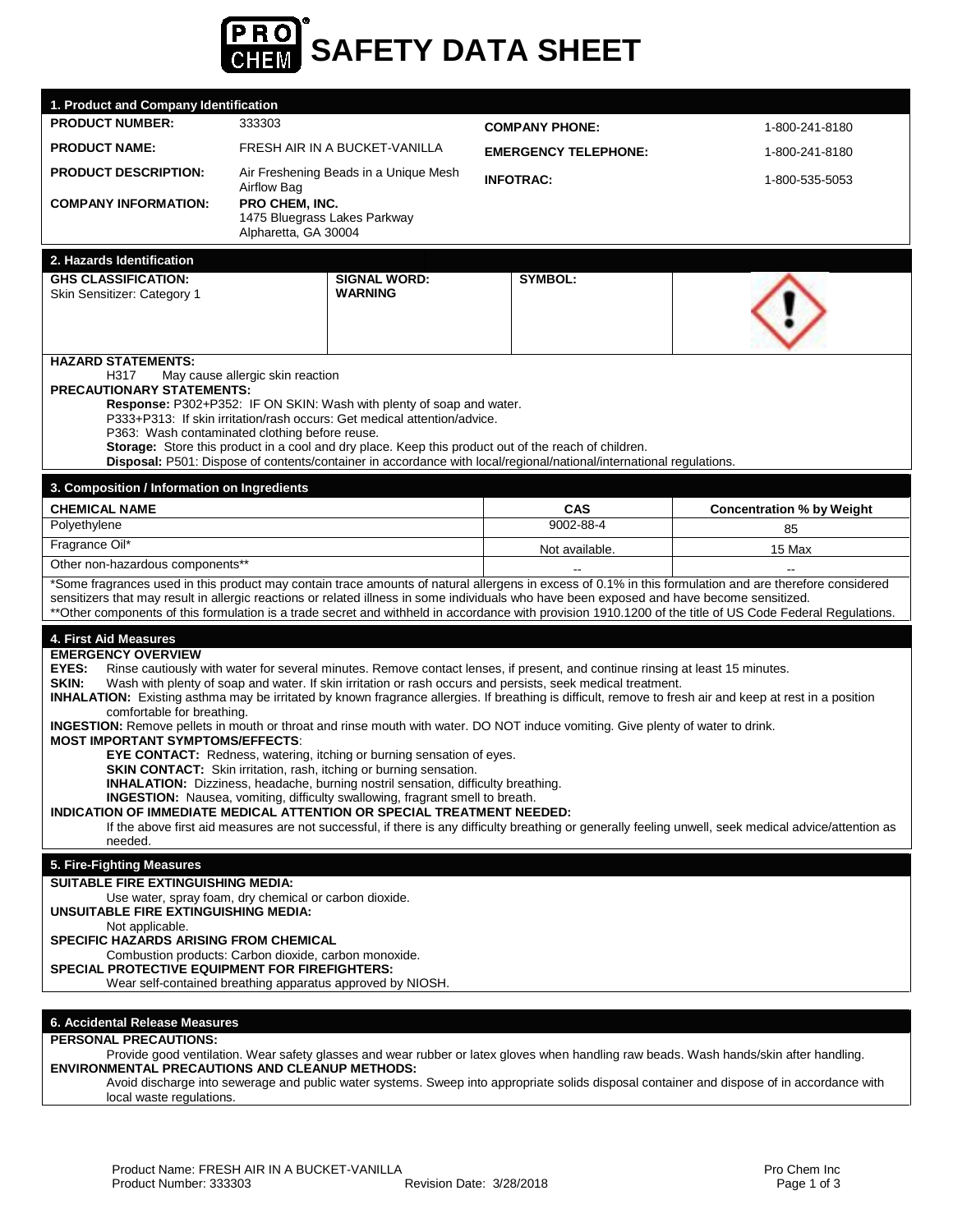| 7. Handling and Storage                                                                                                                                                                                         |                                                                                                                                                                                                                             |                                                           |                     |  |
|-----------------------------------------------------------------------------------------------------------------------------------------------------------------------------------------------------------------|-----------------------------------------------------------------------------------------------------------------------------------------------------------------------------------------------------------------------------|-----------------------------------------------------------|---------------------|--|
| <b>PRECAUTIONS FOR SAFE HANDLING:</b>                                                                                                                                                                           |                                                                                                                                                                                                                             |                                                           |                     |  |
| When handling raw beads; provide good ventilation, wear safety glasses and wear rubber or latex gloves. Wash hands/skin after handling.<br><b>CONDITIONS FOR SAFE STORAGE. INCLUDING ANY INCOMPATIBILITIES:</b> |                                                                                                                                                                                                                             |                                                           |                     |  |
| Store sealed in drums or product packaging in a cool, dry place. Avoid freezing or abnormally high temperatures.                                                                                                |                                                                                                                                                                                                                             |                                                           |                     |  |
|                                                                                                                                                                                                                 |                                                                                                                                                                                                                             |                                                           |                     |  |
| 8. Exposure Controls / Personal Protection                                                                                                                                                                      |                                                                                                                                                                                                                             |                                                           |                     |  |
| <b>EXPOSURE LIMITS:</b>                                                                                                                                                                                         | OSHA PERMISSIBLE EXPOSURE LIMIT (PEL): Not applicable.                                                                                                                                                                      |                                                           |                     |  |
|                                                                                                                                                                                                                 | AMERICAN CONFERENCE OF GOVERNMENTAL INDUSTRIAL HYGIENISTS (ACGIH): Not applicable.                                                                                                                                          |                                                           |                     |  |
|                                                                                                                                                                                                                 | THRESHOLD LIMIT VALUE (TLV): Not applicable.                                                                                                                                                                                |                                                           |                     |  |
|                                                                                                                                                                                                                 | OTHER EXPOSURE LIMIT RECOMMENDED: Not applicable.                                                                                                                                                                           |                                                           |                     |  |
| <b>PERSONAL PROTECTIVE EQUIPMENT:</b>                                                                                                                                                                           | Eye Protection: Not required; however, in the case of bead bag rupture, safety glasses/goggles are recommended if handling raw beads                                                                                        |                                                           |                     |  |
| directly.                                                                                                                                                                                                       |                                                                                                                                                                                                                             |                                                           |                     |  |
|                                                                                                                                                                                                                 | Skin Protection: Not required, however, if handling raw bead directly, rubber or latex gloves are recommended. If exposure to skin occurs,                                                                                  |                                                           |                     |  |
| wash area using soap and water.                                                                                                                                                                                 |                                                                                                                                                                                                                             |                                                           |                     |  |
| Respiratory Protection: Not applicable.<br>Thermal Hazards: Not applicable.                                                                                                                                     |                                                                                                                                                                                                                             |                                                           |                     |  |
| <b>ENGINEERING CONTROLS:</b>                                                                                                                                                                                    |                                                                                                                                                                                                                             |                                                           |                     |  |
|                                                                                                                                                                                                                 | Use this product in a well-ventilated area. Do not remove beads from bag they are contained within.                                                                                                                         |                                                           |                     |  |
|                                                                                                                                                                                                                 |                                                                                                                                                                                                                             |                                                           |                     |  |
| 9. Physical & Chemical Properties<br><b>Physical State:</b>                                                                                                                                                     | Solid polyethylene bead.                                                                                                                                                                                                    |                                                           | Not available.      |  |
| Color:                                                                                                                                                                                                          | White, translucent                                                                                                                                                                                                          | Flammability (solid/gas):<br>Explosive Limit - lower (%): | Not determined.     |  |
| Odor:                                                                                                                                                                                                           | Vanilla.                                                                                                                                                                                                                    | Explosive Limit - upper (%):                              | Not determined.     |  |
| <b>Odor Threshold:</b>                                                                                                                                                                                          | Not determined.                                                                                                                                                                                                             | Vapor Pressure:                                           | Unknown.            |  |
| pH:                                                                                                                                                                                                             | Not available.                                                                                                                                                                                                              | Vapor Density(Air=1):                                     | Unknown.            |  |
| <b>Melting/Freezing Point::</b>                                                                                                                                                                                 | Not determined.                                                                                                                                                                                                             | Relative Density(20°C):                                   | 1.07 g/ml           |  |
| <b>Initial Boiling Point:</b>                                                                                                                                                                                   | Not determined.                                                                                                                                                                                                             | Solubility (ies):                                         | Insoluble in water. |  |
| <b>Viscosity:</b>                                                                                                                                                                                               | Not determined.                                                                                                                                                                                                             | <b>Auto-Ignition Temp:</b>                                | Not available.      |  |
| <b>Specific Gravity:</b>                                                                                                                                                                                        | 1.05 (beads only, not including bag)                                                                                                                                                                                        | <b>Decomposition Temp:</b>                                | Above 464°F.        |  |
| <b>Partition Coefficient; n-</b>                                                                                                                                                                                | Not determined.                                                                                                                                                                                                             | <b>Flash Point:</b>                                       | Not determined.     |  |
| octanol/water:                                                                                                                                                                                                  |                                                                                                                                                                                                                             |                                                           |                     |  |
|                                                                                                                                                                                                                 |                                                                                                                                                                                                                             |                                                           |                     |  |
| <b>Evaporation Rate:</b>                                                                                                                                                                                        | Not determined.                                                                                                                                                                                                             |                                                           |                     |  |
|                                                                                                                                                                                                                 |                                                                                                                                                                                                                             |                                                           |                     |  |
| 10. Stability & Reactivity Information                                                                                                                                                                          |                                                                                                                                                                                                                             |                                                           |                     |  |
| <b>REACTIVITY:</b><br>Nonreactive.                                                                                                                                                                              |                                                                                                                                                                                                                             |                                                           |                     |  |
| <b>CHEMICAL STABILITY:</b>                                                                                                                                                                                      |                                                                                                                                                                                                                             |                                                           |                     |  |
|                                                                                                                                                                                                                 | Stable when stored in sealed container or packaging at normal temperatures and in a suitable location.                                                                                                                      |                                                           |                     |  |
| <b>POSSIBILITY OF HAZARDOUS REACTIONS:</b>                                                                                                                                                                      |                                                                                                                                                                                                                             |                                                           |                     |  |
| Hazardous polymerization will not occur.<br><b>INCOMPATIBLE MATERIALS:</b>                                                                                                                                      |                                                                                                                                                                                                                             |                                                           |                     |  |
| Strong acids and bases.                                                                                                                                                                                         |                                                                                                                                                                                                                             |                                                           |                     |  |
| <b>CONDITIONS TO AVOID:</b>                                                                                                                                                                                     |                                                                                                                                                                                                                             |                                                           |                     |  |
|                                                                                                                                                                                                                 | Avoid direct sunlight and moisture. Avoid excessive heat and freezing conditions. Avoid storage with incompatible materials. Open drums or<br>packaging exposed to air. Fragrance will evaporate over time and may oxidize. |                                                           |                     |  |
| <b>HAZARDOUS DECOMPOSITION PRODUCTS:</b>                                                                                                                                                                        |                                                                                                                                                                                                                             |                                                           |                     |  |
| CO, $CO2$ and other organic vapors.                                                                                                                                                                             |                                                                                                                                                                                                                             |                                                           |                     |  |
|                                                                                                                                                                                                                 |                                                                                                                                                                                                                             |                                                           |                     |  |
| 11. Toxicological Information                                                                                                                                                                                   |                                                                                                                                                                                                                             |                                                           |                     |  |
| <b>PRIMARY ROUTE OF ENTRY:</b>                                                                                                                                                                                  | Skin, ingestion, inhalation, and eyes through contact with hands.                                                                                                                                                           |                                                           |                     |  |
|                                                                                                                                                                                                                 | SYMPTOMS RELATED TO PHYSICAL, CHEMICAL, AND TOXICOLOGICAL CHARACTERISTICS:                                                                                                                                                  |                                                           |                     |  |
| Not determined.                                                                                                                                                                                                 |                                                                                                                                                                                                                             |                                                           |                     |  |
| DELAYED OR IMMEDIATE EXPOSURE EFFECTS:<br>Not determined.                                                                                                                                                       |                                                                                                                                                                                                                             |                                                           |                     |  |
| <b>CHRONIC EFFECTS:</b>                                                                                                                                                                                         |                                                                                                                                                                                                                             |                                                           |                     |  |
| Long Term: Not determined.                                                                                                                                                                                      |                                                                                                                                                                                                                             |                                                           |                     |  |
| Short Term: Not determined.<br><b>NUMERICAL MEASURES/ESTIMATES OF TOXICITY:</b>                                                                                                                                 |                                                                                                                                                                                                                             |                                                           |                     |  |
| Not determined.                                                                                                                                                                                                 |                                                                                                                                                                                                                             |                                                           |                     |  |
| Not listed.                                                                                                                                                                                                     | LISTED IN THE NATIONAL TOXICOLOGY PROGRAM (NTP) REPORT:                                                                                                                                                                     |                                                           |                     |  |
| Not listed.                                                                                                                                                                                                     | LISTED IN THE LATEST EDITION OF THE REPORT ON CARCINOGENS:                                                                                                                                                                  |                                                           |                     |  |
|                                                                                                                                                                                                                 | LISTED AS A POTENTIAL CARCINOGEN IN THE INTERNATIONAL AGENCY FOR RESEARCH ON CANCER (IARC)MONOGRAPHS:                                                                                                                       |                                                           |                     |  |
| Not listed.<br>LISTED AS A POTENTIAL CARCINOGEN BY OSHA:                                                                                                                                                        |                                                                                                                                                                                                                             |                                                           |                     |  |
| Not listed.                                                                                                                                                                                                     |                                                                                                                                                                                                                             |                                                           |                     |  |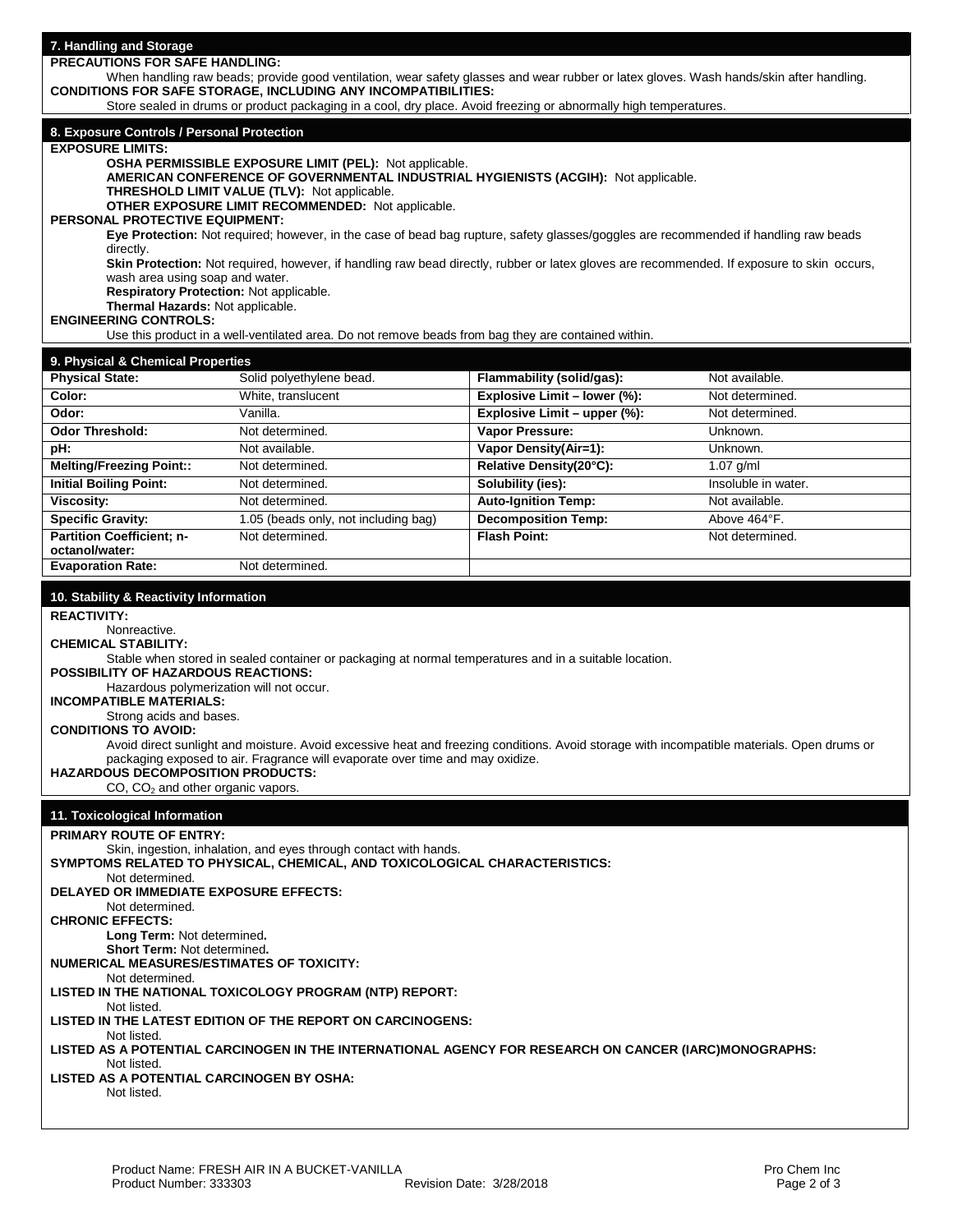No specific eco-toxicological data and/or biodegradation data has been determined for this preparation. However, if bag is broken, the beads become an ecological hazard to birds.

# **13. Disposal Consideration**

Observe all federal, provincial, state and municipal regulations.

# **14. Transportation Information** Nonhazardous - Class 60 Pellets.

# **15. Regulatory Information**

# **OSHA HAZARD COMMUNICATION STANDARD:**

This material does not contain "Hazardous Chemicals" as defined by the OSHA Hazard Communication Standard (29 CFR 1910.1200). **TSCA STATUS:** 

No data available. **SARA 313 COMPONENTS**

#### Not listed. **CANADIAN DSL:**

Not determined.

### **CALIFORNIA PROPOSITION 65, SAFE DRINKING WATER AND TOXIC ENFORCEMENT ACT OF 1986:**

This product contains no chemical(s) known to the State of California to cause cancer or other reproductive harm.

# **OTHER U.S. STATE INVENTORIES:**

# Not determined.

### **16. Other Information**

# **DISCLAIMER:**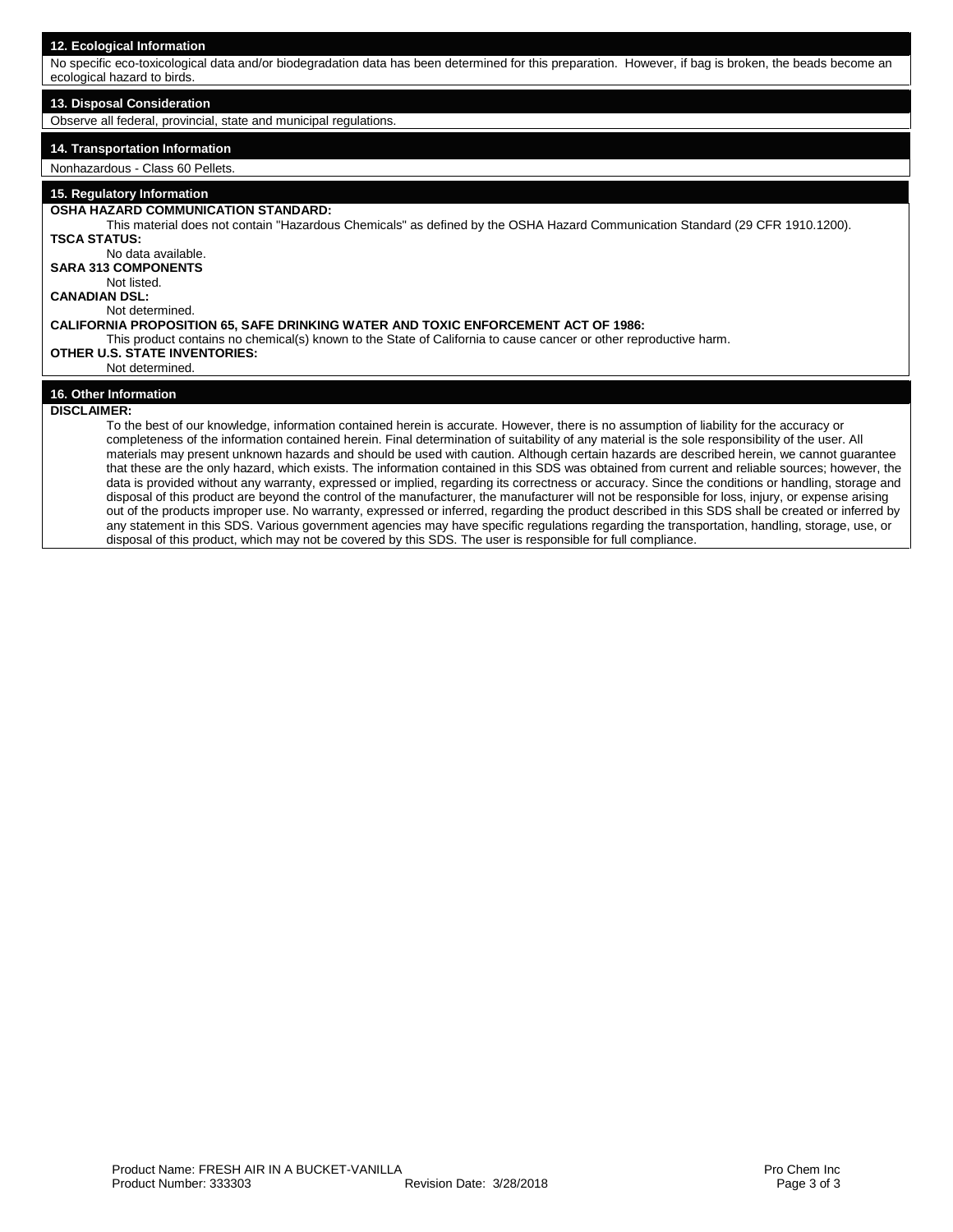

| 1. Product and Company Identification                                                                                                                                                                                                                                                                                                                                                                                                                                                                                                                                                                                                                                                                                                                                                                                                                                                                                                                                                                                                                                                                                                                                                                                                                                                                                                             |                                                                                                                                                                                                                                                                                                                                                                                                                                                                        |                             |                                  |  |
|---------------------------------------------------------------------------------------------------------------------------------------------------------------------------------------------------------------------------------------------------------------------------------------------------------------------------------------------------------------------------------------------------------------------------------------------------------------------------------------------------------------------------------------------------------------------------------------------------------------------------------------------------------------------------------------------------------------------------------------------------------------------------------------------------------------------------------------------------------------------------------------------------------------------------------------------------------------------------------------------------------------------------------------------------------------------------------------------------------------------------------------------------------------------------------------------------------------------------------------------------------------------------------------------------------------------------------------------------|------------------------------------------------------------------------------------------------------------------------------------------------------------------------------------------------------------------------------------------------------------------------------------------------------------------------------------------------------------------------------------------------------------------------------------------------------------------------|-----------------------------|----------------------------------|--|
| <b>PRODUCT NUMBER:</b>                                                                                                                                                                                                                                                                                                                                                                                                                                                                                                                                                                                                                                                                                                                                                                                                                                                                                                                                                                                                                                                                                                                                                                                                                                                                                                                            | 333304                                                                                                                                                                                                                                                                                                                                                                                                                                                                 | <b>COMPANY PHONE:</b>       | 1-800-241-8180                   |  |
| <b>PRODUCT NAME:</b>                                                                                                                                                                                                                                                                                                                                                                                                                                                                                                                                                                                                                                                                                                                                                                                                                                                                                                                                                                                                                                                                                                                                                                                                                                                                                                                              | <b>FRESH AIR IN A BUCKET-</b><br><b>HONEYSUCKLE</b>                                                                                                                                                                                                                                                                                                                                                                                                                    | <b>EMERGENCY TELEPHONE:</b> | 1-800-241-8180                   |  |
| <b>PRODUCT DESCRIPTION:</b>                                                                                                                                                                                                                                                                                                                                                                                                                                                                                                                                                                                                                                                                                                                                                                                                                                                                                                                                                                                                                                                                                                                                                                                                                                                                                                                       | Air Freshening Beads in a Unique Mesh<br>Airflow Bag                                                                                                                                                                                                                                                                                                                                                                                                                   | <b>INFOTRAC:</b>            | 1-800-535-5053                   |  |
| <b>COMPANY INFORMATION:</b>                                                                                                                                                                                                                                                                                                                                                                                                                                                                                                                                                                                                                                                                                                                                                                                                                                                                                                                                                                                                                                                                                                                                                                                                                                                                                                                       | PRO CHEM, INC.<br>1475 Bluegrass Lakes Parkway<br>Alpharetta, GA 30004                                                                                                                                                                                                                                                                                                                                                                                                 |                             |                                  |  |
| 2. Hazards Identification                                                                                                                                                                                                                                                                                                                                                                                                                                                                                                                                                                                                                                                                                                                                                                                                                                                                                                                                                                                                                                                                                                                                                                                                                                                                                                                         |                                                                                                                                                                                                                                                                                                                                                                                                                                                                        |                             |                                  |  |
| <b>GHS CLASSIFICATION:</b><br>Skin Sensitizer: Category 1                                                                                                                                                                                                                                                                                                                                                                                                                                                                                                                                                                                                                                                                                                                                                                                                                                                                                                                                                                                                                                                                                                                                                                                                                                                                                         | <b>SIGNAL WORD:</b><br><b>WARNING</b>                                                                                                                                                                                                                                                                                                                                                                                                                                  | <b>SYMBOL:</b>              |                                  |  |
| <b>HAZARD STATEMENTS:</b><br>H317<br><b>PRECAUTIONARY STATEMENTS:</b><br>3. Composition / Information on Ingredients                                                                                                                                                                                                                                                                                                                                                                                                                                                                                                                                                                                                                                                                                                                                                                                                                                                                                                                                                                                                                                                                                                                                                                                                                              | May cause allergic skin reaction.<br>Response: P302+P352: IF ON SKIN: Wash with plenty of soap and water.<br>P333+P313: If skin irritation/rash occurs: Get medical attention/advice.<br>P363: Wash contaminated clothing before reuse.<br>Storage: Store this product in a cool and dry place. Keep this product out of the reach of children.<br>Disposal: P501: Dispose of contents/container in accordance with local/regional/national/international regulations. |                             |                                  |  |
| <b>CHEMICAL NAME</b>                                                                                                                                                                                                                                                                                                                                                                                                                                                                                                                                                                                                                                                                                                                                                                                                                                                                                                                                                                                                                                                                                                                                                                                                                                                                                                                              |                                                                                                                                                                                                                                                                                                                                                                                                                                                                        | <b>CAS</b>                  | <b>Concentration % by Weight</b> |  |
| Polyethylene                                                                                                                                                                                                                                                                                                                                                                                                                                                                                                                                                                                                                                                                                                                                                                                                                                                                                                                                                                                                                                                                                                                                                                                                                                                                                                                                      |                                                                                                                                                                                                                                                                                                                                                                                                                                                                        | 9002-88-4                   | 85                               |  |
| Fragrance Oil*                                                                                                                                                                                                                                                                                                                                                                                                                                                                                                                                                                                                                                                                                                                                                                                                                                                                                                                                                                                                                                                                                                                                                                                                                                                                                                                                    |                                                                                                                                                                                                                                                                                                                                                                                                                                                                        | Not available.              | 15 Max                           |  |
| Other non-hazardous components**                                                                                                                                                                                                                                                                                                                                                                                                                                                                                                                                                                                                                                                                                                                                                                                                                                                                                                                                                                                                                                                                                                                                                                                                                                                                                                                  |                                                                                                                                                                                                                                                                                                                                                                                                                                                                        |                             |                                  |  |
|                                                                                                                                                                                                                                                                                                                                                                                                                                                                                                                                                                                                                                                                                                                                                                                                                                                                                                                                                                                                                                                                                                                                                                                                                                                                                                                                                   | *Some fragrances used in this product may contain trace amounts of natural allergens in excess of 0.1% in this formulation and are therefore considered<br>sensitizers that may result in allergic reactions or related illness in some individuals who have been exposed and have become sensitized.<br>**Other components of this formulation is a trade secret and withheld in accordance with provision 1910.1200 of the title of US Code Federal Regulations.     |                             |                                  |  |
| 4. First Aid Measures<br><b>EMERGENCY OVERVIEW</b><br>EYES:<br>Rinse cautiously with water for several minutes. Remove contact lenses, if present, and continue rinsing at least 15 minutes.<br>Wash with plenty of soap and water. If skin irritation or rash occurs and persists, seek medical treatment.<br>SKIN:<br>INHALATION: Existing asthma may be irritated by known fragrance allergies. If breathing is difficult, remove to fresh air and keep at rest in a position<br>comfortable for breathing.<br>INGESTION: Remove pellets in mouth or throat and rinse mouth with water. DO NOT induce vomiting. Give plenty of water to drink.<br><b>MOST IMPORTANT SYMPTOMS/EFFECTS:</b><br>Eye Contact: Redness, watering, itching or burning sensation of eyes.<br><b>Skin Contact:</b> Skin irritation, rash, itching or burning sensation.<br>Inhalation: Dizziness, headache, burning nostril sensation, difficulty breathing.<br>Ingestion: Nausea, vomiting, difficulty swallowing, fragrant smell to breath.<br>INDICATION OF IMMEDIATE MEDICAL ATTENTION OR SPECIAL TREATMENT NEEDED:<br>If the above first aid measures are not successful, if there is any difficulty breathing or generally feeling unwell, seek medical advice/attention as<br>needed.<br>5. Fire-Fighting Measures<br><b>SUITABLE FIRE EXTINGUISHING MEDIA:</b> |                                                                                                                                                                                                                                                                                                                                                                                                                                                                        |                             |                                  |  |
| Use water, spray foam, dry chemical or carbon dioxide.<br><b>UNSUITABLE FIRE EXTINGUISHING MEDIA:</b><br>Not applicable.<br>SPECIFIC HAZARDS ARISING FROM THE CHEMICAL:<br>Combustion products: Carbon dioxide, carbon monoxide.<br>SPECIAL PROTECTIVE EQUIPMENT FOR FIREFIGHTERS:<br>Wear self-contained breathing apparatus approved by NIOSH.                                                                                                                                                                                                                                                                                                                                                                                                                                                                                                                                                                                                                                                                                                                                                                                                                                                                                                                                                                                                  |                                                                                                                                                                                                                                                                                                                                                                                                                                                                        |                             |                                  |  |
| 6. Accidental Release Measures<br><b>PERSONAL PRECAUTIONS:</b><br>Provide good ventilation. Wear safety glasses and wear rubber or latex gloves when handling raw beads. Wash hands/skin after handling.<br><b>ENVIRONMENTAL PRECAUTIONS AND CLEANUP METHODS:</b><br>Avoid discharge into sewerage and public water systems. Sweep into appropriate solids disposal container and dispose of in accordance with<br>local waste regulations.                                                                                                                                                                                                                                                                                                                                                                                                                                                                                                                                                                                                                                                                                                                                                                                                                                                                                                       |                                                                                                                                                                                                                                                                                                                                                                                                                                                                        |                             |                                  |  |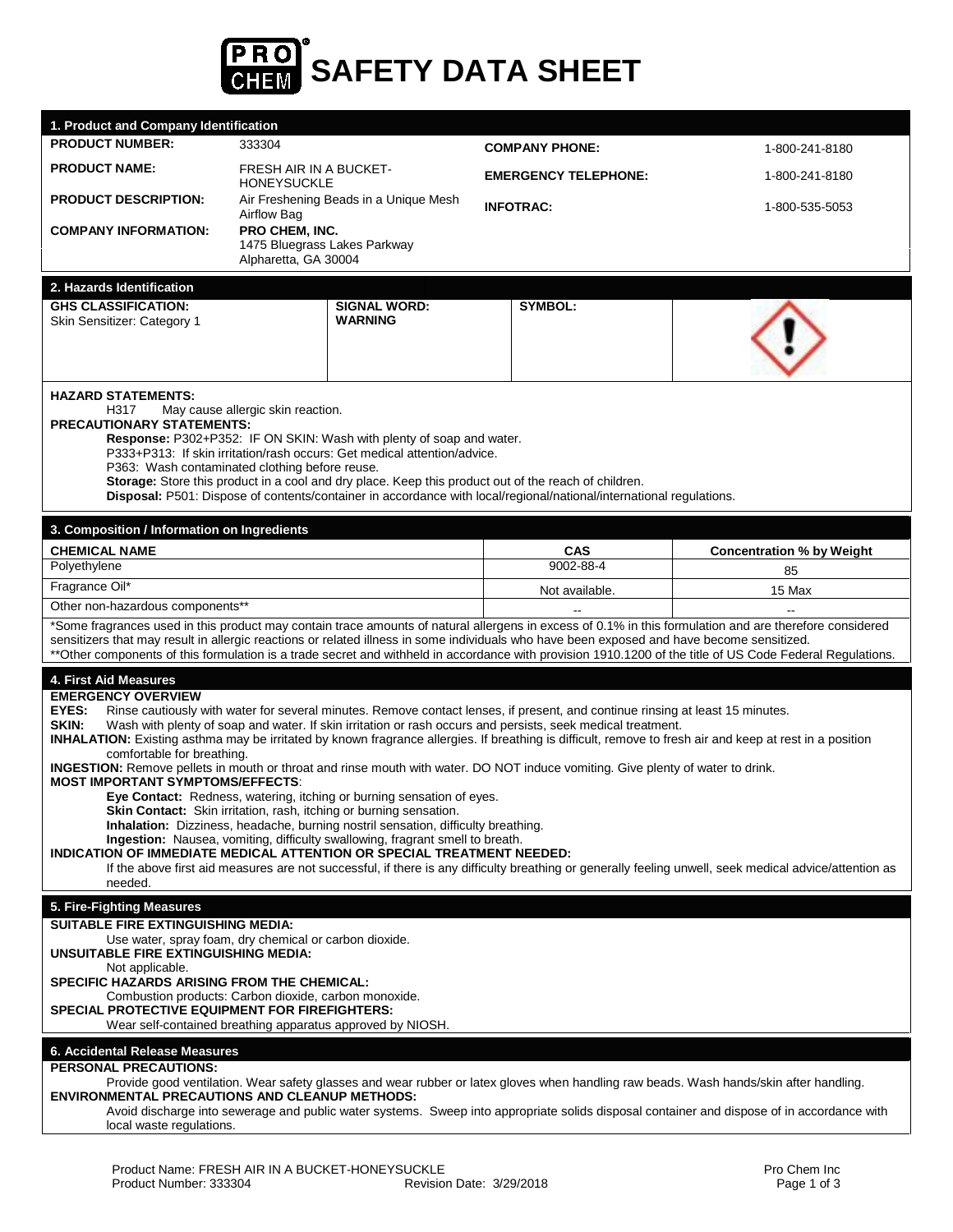# **7. Handling and Storage PRECAUTIONS FOR SAFE HANDLING:**  When handling raw beads, provide good ventilation, wear safety glasses and wear rubber or latex gloves. Wash hands/skin after handling. **CONDITIONS FOR SAFE STORAGE, INCLUDING ANY INCOMPATIBILITIES:**  Store sealed in drums or product packaging in a cool, dry place. Avoid freezing or abnormally high temperatures. **8. Exposure Controls / Personal Protection EXPOSURE LIMITS: OSHA PERMISSIBLE EXPOSURE LIMIT (PEL):** Not applicable. **AMERICAN CONFERENCE OF GOVERNMENTAL INDUSTRIAL HYGIENISTS (ACGIH):** Not applicable. **THRESHOLD LIMIT VALUE (TLV):** Not applicable. **OTHER EXPOSURE LIMIT RECOMMENDED:** Not applicable. **PERSONAL PROTECTIVE EQUIPMENT: Face/Eye Protection:** Not required; however, in the case of bead bag rupture, safety glasses/goggles are recommended if handling raw beads directly. **Skin Protection:** Not required, however, if handling raw bead directly, rubber or latex gloves are recommended. If exposure to skin occurs, wash area using soap and water. **Respiratory Protection:** Not applicable. **Thermal Hazards:** Not applicable. **APPROPRIATE ENGINEERING CONTROLS:** Use this product in a well-ventilated area. Do not remove beads from bag they are contained within. **9. Physical & Chemical Properties Physical State:** Solid polyethylene bead **Flammability (solid/gas):** Not available **Color:** Yellow-orange, opaque **Explosive Limit – lower (%):** Not determined **Odor: Explosive Limit – upper (%):** Not determined **Odor Threshold:** Not determined **Vapor Pressure:** Unknown **pH:** Not available **Vapor Density (Air=1):** Unknown **Melting/Freezing Point:** Not determined **Relative Density (20°C):** 1.07 g/ml **Initial Boiling Point:** Not determined **Solubility: Solubility:** Insoluble in water **Viscosity:** Not determined. **Auto-Ignition Temp:** Not available **Specific Gravity:** 1.05 (beads only, not including bag) **Decomposition Temp:** Above 464°F<br>**Partition Coefficient: n-** Not determined **Elash Point:** Not determined **Partition Coefficient; noctanol/water:** Not determined **Flash Point:** Not determined **Flash Point:** Not determined **Evaporation Rate:** Not determined **10. Stability & Reactivity Information REACTIVITY:** Nonreactive. **CHEMICAL STABILITY:**  Stable when stored in sealed container or packaging at normal temperatures and in a suitable location. **POSSIBILITY OF HAZARDOUS REACTIONS:**  Hazardous polymerization will not occur. **INCOMPATIBLE MATERIALS:** Strong acids and bases. **CONDITIONS TO AVOID:**  Avoid direct sunlight and moisture. Avoid excessive heat and freezing conditions. Avoid storage with incompatible materials. If open drums or packaging is exposed to air, fragrance will evaporate over time and may oxidize. **HAZARDOUS DECOMPOSITION PRODUCTS:** CO, CO<sub>2</sub> and other organic vapors. **11. Toxicological Information PRIMARY ROUTE OF ENTRY:** Skin, ingestion, inhalation and eyes through contact with hands. **SYMPTOMS RELATED TO PHYSICAL, CHEMICAL AND TOXICOLOGICAL CHARACTERISTICS:**  Not determined. **DELAYED OR IMMEDIATE EXPOSURE EFFECTS:** Not determined. **CHRONIC EFFECTS: Short Term:** Not determined**. Long Term:** Not determined **NUMERICAL MEASURES/ESTIMATES OF TOXICITY:** Not determined. **LISTED IN THE NATIONAL TOXICOLOGY PROGRAM (NTP) REPORT:** Not listed. **LISTED IN THE LATEST EDITION OF THE REPORT ON CARCINOGENS:** Not listed. **LISTED AS A POTENTIAL CARCINOGEN IN THE INTERNATIONAL AGENCY FOR RESEARCH ON CANCER (IARC)MONOGRAPHS:** Not listed. **LISTED AS A POTENTIAL CARCINOGEN BY OSHA:**

Not listed.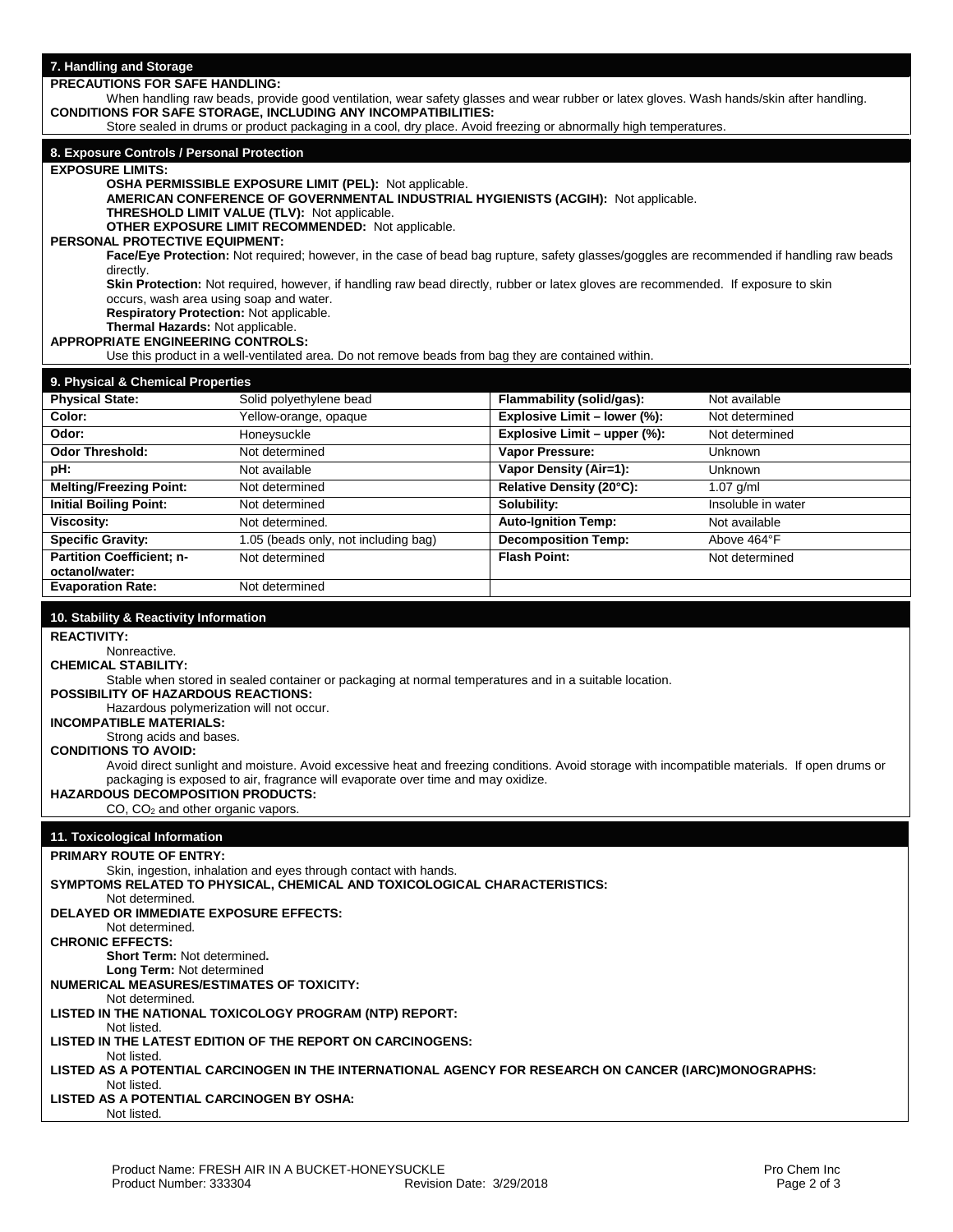No specific eco-toxicological data and/or biodegradation data has been determined for this preparation. However, if bag is broken, the beads become an ecological hazard to birds.

# **13. Disposal Consideration**

Observe all federal, provincial, state and municipal regulations.

# **14. Transportation Information**

# Nonhazardous - Class 60 Pellets.

# **15. Regulatory Information**

**OSHA HAZARD COMMUNICATION STANDARD:**  This material does not contain "Hazardous Chemicals" as defined by the OSHA Hazard Communication Standard (29 CFR 1910.1200). **TSCA STATUS:**  No data available. **SARA 313 COMPONENTS** Not listed. **CANADIAN DSL:**

#### Not determined. **CALIFORNIA PROPOSITION 65, SAFE DRINKING WATER AND TOXIC ENFORCEMENT ACT OF 1986:**

This product contains no chemical(s) known to the State of California to cause cancer or other reproductive harm.

# **OTHER U.S. STATE INVENTORIES:**

#### Not determined.

# **16. Other Information**

# **DISCLAIMER:**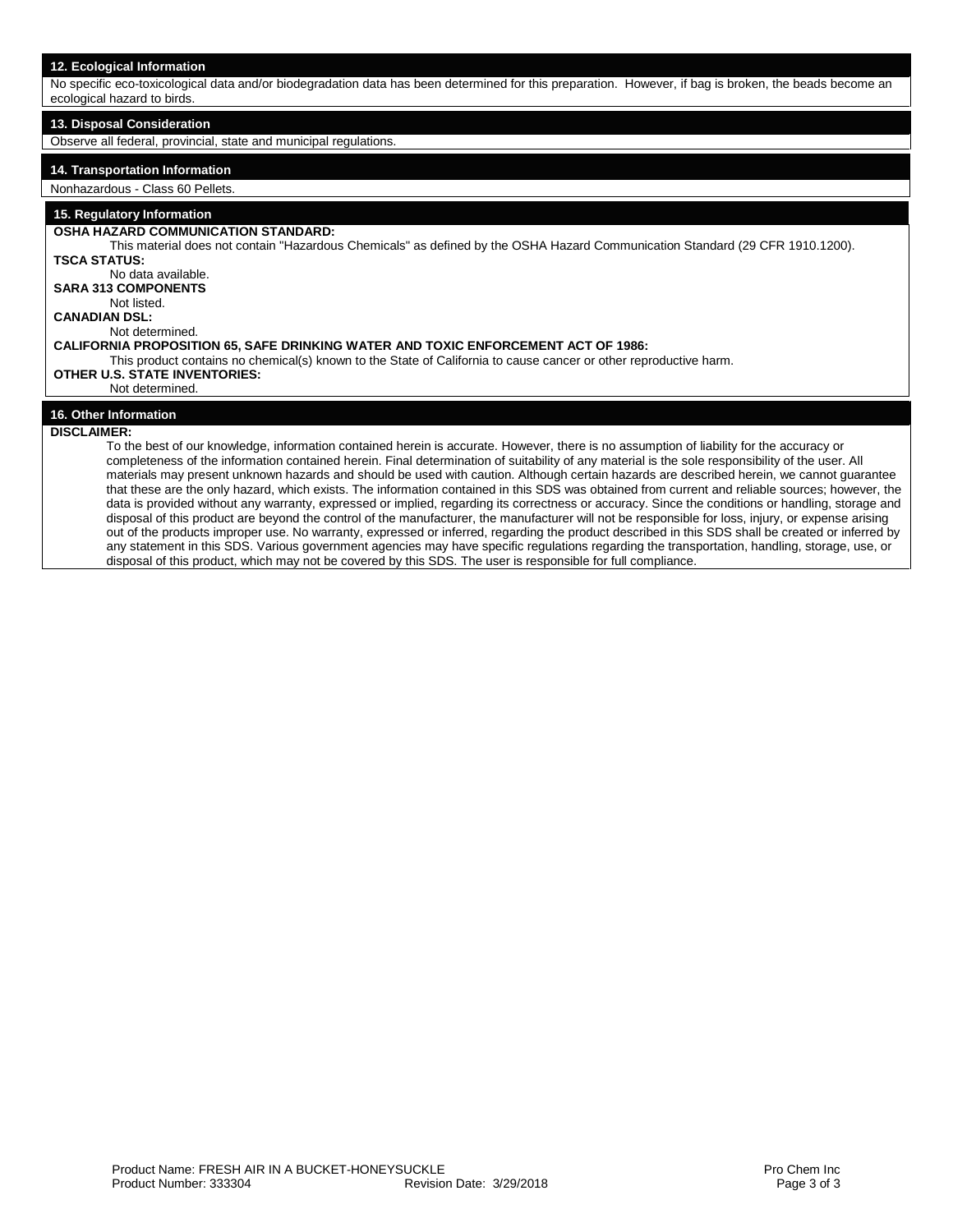

| <b>PRODUCT NUMBER:</b>                                                                                                                                                                                                                                                                                                                                                                                                                                                                                                                                                                                                                                                                                                                                                                                                                                                                                                                                                                                                                                                                                                                                                                                                                                                                        | 333305                                                                                                                                                                                                                                                                                                                                                                                                                                                                | <b>COMPANY PHONE:</b>       | 1-800-241-8180                         |  |
|-----------------------------------------------------------------------------------------------------------------------------------------------------------------------------------------------------------------------------------------------------------------------------------------------------------------------------------------------------------------------------------------------------------------------------------------------------------------------------------------------------------------------------------------------------------------------------------------------------------------------------------------------------------------------------------------------------------------------------------------------------------------------------------------------------------------------------------------------------------------------------------------------------------------------------------------------------------------------------------------------------------------------------------------------------------------------------------------------------------------------------------------------------------------------------------------------------------------------------------------------------------------------------------------------|-----------------------------------------------------------------------------------------------------------------------------------------------------------------------------------------------------------------------------------------------------------------------------------------------------------------------------------------------------------------------------------------------------------------------------------------------------------------------|-----------------------------|----------------------------------------|--|
| <b>PRODUCT NAME:</b>                                                                                                                                                                                                                                                                                                                                                                                                                                                                                                                                                                                                                                                                                                                                                                                                                                                                                                                                                                                                                                                                                                                                                                                                                                                                          | FRESH AIR IN A BUCKET-<br>WATERMELON                                                                                                                                                                                                                                                                                                                                                                                                                                  | <b>EMERGENCY TELEPHONE:</b> | 1-800-241-8180                         |  |
| <b>PRODUCT DESCRIPTION:</b>                                                                                                                                                                                                                                                                                                                                                                                                                                                                                                                                                                                                                                                                                                                                                                                                                                                                                                                                                                                                                                                                                                                                                                                                                                                                   | Air Freshening Beads in a Unique Mesh<br>Airflow Bag                                                                                                                                                                                                                                                                                                                                                                                                                  | <b>INFOTRAC:</b>            | 1-800-535-5053                         |  |
| <b>COMPANY INFORMATION:</b>                                                                                                                                                                                                                                                                                                                                                                                                                                                                                                                                                                                                                                                                                                                                                                                                                                                                                                                                                                                                                                                                                                                                                                                                                                                                   | PRO CHEM, INC.<br>1475 Bluegrass Lakes Parkway<br>Alpharetta, GA 30004                                                                                                                                                                                                                                                                                                                                                                                                |                             |                                        |  |
| 2. Hazards Identification                                                                                                                                                                                                                                                                                                                                                                                                                                                                                                                                                                                                                                                                                                                                                                                                                                                                                                                                                                                                                                                                                                                                                                                                                                                                     |                                                                                                                                                                                                                                                                                                                                                                                                                                                                       |                             |                                        |  |
| <b>GHS CLASSIFICATION:</b><br>Skin Sensitizer: Category 1                                                                                                                                                                                                                                                                                                                                                                                                                                                                                                                                                                                                                                                                                                                                                                                                                                                                                                                                                                                                                                                                                                                                                                                                                                     | <b>SIGNAL WORD:</b><br><b>WARNING</b>                                                                                                                                                                                                                                                                                                                                                                                                                                 | SYMBOL:                     |                                        |  |
| <b>HAZARD STATEMENTS:</b><br>H317<br><b>PRECAUTIONARY STATEMENTS:</b>                                                                                                                                                                                                                                                                                                                                                                                                                                                                                                                                                                                                                                                                                                                                                                                                                                                                                                                                                                                                                                                                                                                                                                                                                         | May cause allergic skin reaction<br>Response: P302+P352: IF ON SKIN: Wash with plenty of soap and water.<br>P333+P313: If skin irritation/rash occurs: Get medical attention/advice.<br>P363: Wash contaminated clothing before reuse.<br>Storage: Store this product in a cool and dry place. Keep this product out of the reach of children.<br>Disposal: P501: Dispose of contents/container in accordance with local/regional/national/international regulations. |                             |                                        |  |
| 3. Composition / Information on Ingredients                                                                                                                                                                                                                                                                                                                                                                                                                                                                                                                                                                                                                                                                                                                                                                                                                                                                                                                                                                                                                                                                                                                                                                                                                                                   |                                                                                                                                                                                                                                                                                                                                                                                                                                                                       |                             |                                        |  |
| <b>CHEMICAL NAME</b>                                                                                                                                                                                                                                                                                                                                                                                                                                                                                                                                                                                                                                                                                                                                                                                                                                                                                                                                                                                                                                                                                                                                                                                                                                                                          |                                                                                                                                                                                                                                                                                                                                                                                                                                                                       | CAS<br>9002-88-4            | <b>Concentration % by Weight</b><br>85 |  |
| Polyethylene<br>Fragrance Oil*                                                                                                                                                                                                                                                                                                                                                                                                                                                                                                                                                                                                                                                                                                                                                                                                                                                                                                                                                                                                                                                                                                                                                                                                                                                                |                                                                                                                                                                                                                                                                                                                                                                                                                                                                       | Not available.              | 15 Max                                 |  |
| Other non-hazardous components**                                                                                                                                                                                                                                                                                                                                                                                                                                                                                                                                                                                                                                                                                                                                                                                                                                                                                                                                                                                                                                                                                                                                                                                                                                                              |                                                                                                                                                                                                                                                                                                                                                                                                                                                                       |                             |                                        |  |
|                                                                                                                                                                                                                                                                                                                                                                                                                                                                                                                                                                                                                                                                                                                                                                                                                                                                                                                                                                                                                                                                                                                                                                                                                                                                                               | *Some fragrances used in this product may contain trace amounts of natural allergens in excess of 0.1% in this formulation and are therefore considered<br>sensitizers that may result in allergic reactions or related illness in some individuals who have been exposed and have become sensitized.<br>**Other components of this formulation is a trade secret and withheld in accordance with provision 1910.1200 of the title of US Code Federal Regulations.    |                             |                                        |  |
| 4. First Aid Measures<br><b>EMERGENCY OVERVIEW</b><br>Rinse cautiously with water for several minutes. Remove contact lenses, if present, and continue rinsing at least 15 minutes.<br>EYES:<br>SKIN:<br>Wash with plenty of soap and water. If skin irritation or rash occurs and persists, seek medical treatment.<br>INHALATION: Existing asthma may be irritated by known fragrance allergies. If breathing is difficult, remove to fresh air and keep at rest in a position<br>comfortable for breathing.<br>INGESTION: Remove pellets in mouth or throat and rinse mouth with water. DO NOT induce vomiting. Give plenty of water to drink.<br><b>MOST IMPORTANT SYMPTOMS/EFFECTS:</b><br>Eye Contact: Redness, watering, itching or burning sensation of eyes.<br>Skin Contact: Skin irritation, rash, itching or burning sensation.<br>Inhalation: Dizziness, headache, burning nostril sensation, difficulty breathing.<br>Ingestion: Nausea, vomiting, difficulty swallowing, fragrant smell to breath.<br>INDICATION OF IMMEDIATE MEDICAL ATTENTION OR SPECIAL TREATMENT NEEDED:<br>If the above first aid measures are not successful, if there is any difficulty breathing or generally feeling unwell, seek medical advice/attention as<br>needed.<br>5. Fire-Fighting Measures |                                                                                                                                                                                                                                                                                                                                                                                                                                                                       |                             |                                        |  |
| SUITABLE FIRE EXTINGUISHING MEDIA:<br>Use water, spray foam, dry chemical or carbon dioxide.<br>UNSUITABLE FIRE EXTINGUISHING MEDIA:<br>Not applicable.<br><b>SPECIFIC HAZARDS ARISING FROM CHEMICAL</b><br>Combustion products: Carbon dioxide, carbon monoxide.<br>SPECIAL PROTECTIVE EQUIPMENT FOR FIREFIGHTERS:<br>Wear self-contained breathing apparatus approved by NIOSH.                                                                                                                                                                                                                                                                                                                                                                                                                                                                                                                                                                                                                                                                                                                                                                                                                                                                                                             |                                                                                                                                                                                                                                                                                                                                                                                                                                                                       |                             |                                        |  |
| 6. Accidental Release Measures                                                                                                                                                                                                                                                                                                                                                                                                                                                                                                                                                                                                                                                                                                                                                                                                                                                                                                                                                                                                                                                                                                                                                                                                                                                                |                                                                                                                                                                                                                                                                                                                                                                                                                                                                       |                             |                                        |  |
| <b>PERSONAL PRECAUTIONS:</b><br>Provide good ventilation. Wear safety glasses and wear rubber or latex gloves when handling raw beads. Wash hands/skin after handling.<br><b>ENVIRONMENTAL PRECAUTIONS AND CLEANUP METHODS:</b><br>Avoid discharge into sewerage and public water systems. Sweep into appropriate solids disposal container and dispose of in accordance with<br>local waste regulations.                                                                                                                                                                                                                                                                                                                                                                                                                                                                                                                                                                                                                                                                                                                                                                                                                                                                                     |                                                                                                                                                                                                                                                                                                                                                                                                                                                                       |                             |                                        |  |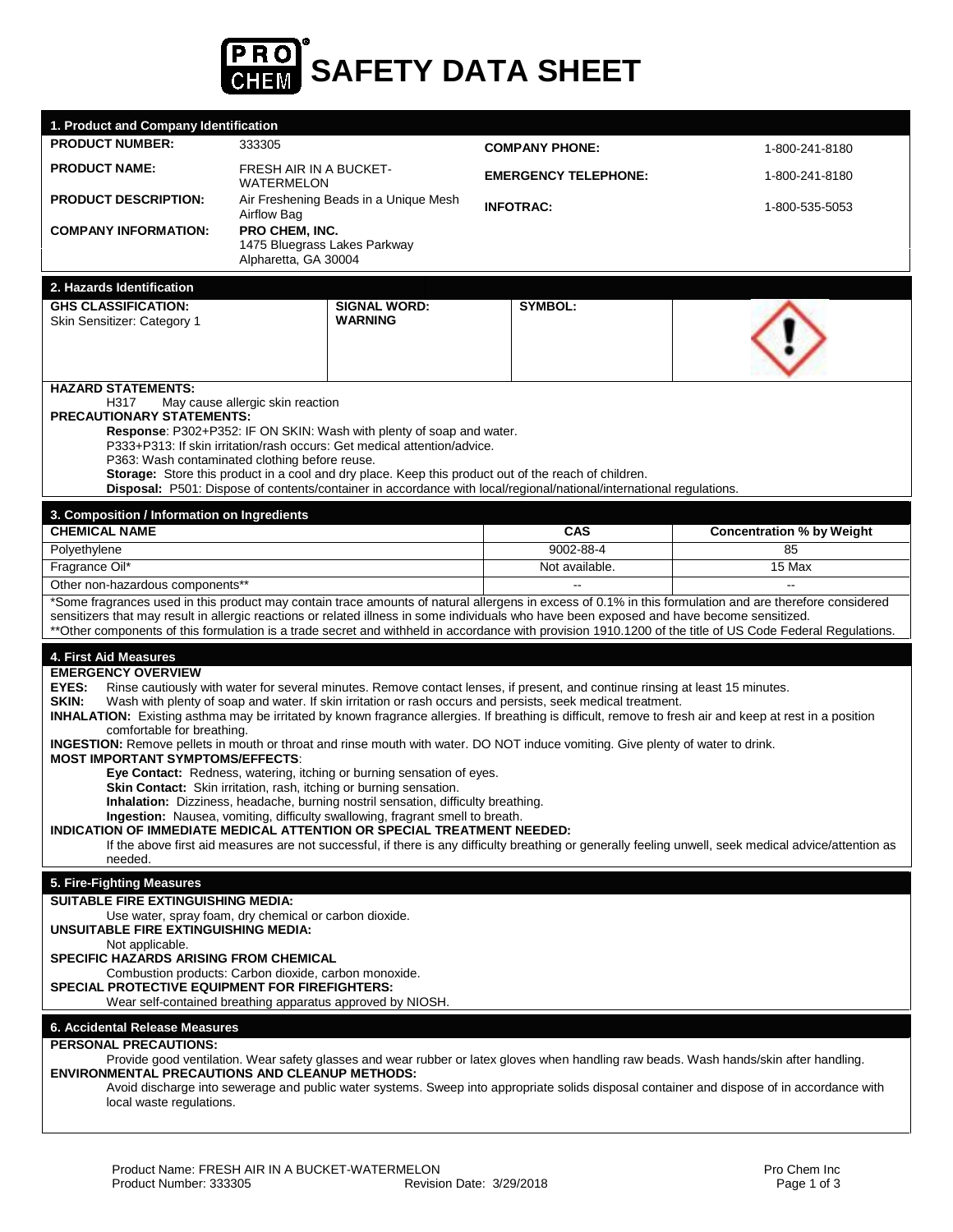**PRECAUTIONS FOR SAFE HANDLING:** 

When handling raw beads; provide good ventilation, wear safety glasses and wear rubber or latex gloves. Wash hands/skin after handling. **CONDITIONS FOR SAFE STORAGE, INCLUDING ANY INCOMPATIBILITIES:** 

# Store sealed in drums or product packaging in a cool, dry place. Avoid freezing or abnormally high temperatures. **8. Exposure Controls / Personal Protection EXPOSURE LIMITS: OSHA PERMISSIBLE EXPOSURE LIMIT (PEL):** Not applicable. **AMERICAN CONFERENCE OF GOVERNMENTAL INDUSTRIAL HYGIENISTS (ACGIH):** Not applicable. **THRESHOLD LIMIT VALUE (TLV):** Not applicable. **OTHER EXPOSURE LIMIT RECOMMENDED:** Not applicable. **PERSONAL PROTECTIVE EQUIPMENT: Face/Eye Protection:** Not required; however, in the case of bead bag rupture, safety glasses/goggles are recommended if handling raw beads directly. Skin Protection: Not required, however, if handling raw bead directly, rubber or latex gloves are recommended. If exposure to skin occurs, wash area using soap and water. **Respiratory Protection:** Not applicable. **Thermal Hazards:** Not applicable. **ENGINEERING CONTROLS:** Use this product in a well-ventilated area. Do not remove beads from bag they are contained within. **9. Physical & Chemical Properties Physical State:** Solid polyethylene bead **Flammability (solid/gas):** Not available **Color: Explosive Limit – lower (%):** Not determined **Odor:** Watermelons **Explosive Limit – upper (%):** Not determined **Odor Threshold:** Not determined **Vapor Pressure:** Unknown **pH:** Not available **Vapor Density (Air=1):** Unknown **Melting/Freezing Point::** Not determined **Relative Density (20°C):** 1.07 g/ml **Initial Boiling Point:** Not determined **Solubility: Solubility:** Insoluble in water **Viscosity:** Not determined **Auto-Ignition Temp:** Not available **Specific Gravity:** 1.05 (beads only, not including bag) **Decomposition Temp:** Above 464°F<br>**Partition Coefficient: n-** Not determined **Flash Point:** Not determined **Partition Coefficient; noctanol/water:** Not determined **Flash Point:** Not determined **Flash Point:** Not determined **Evaporation Rate:** Not determined **10. Stability & Reactivity Information REACTIVITY:** Nonreactive. **CHEMICAL STABILITY:**  Stable when stored in sealed container or packaging at normal temperatures and in a suitable location. **POSSIBILITY OF HAZARDOUS REACTIONS:**  Hazardous polymerization will not occur. **INCOMPATIBLE MATERIALS:** Strong acids and bases. **CONDITIONS TO AVOID:**  Avoid direct sunlight and moisture. Avoid excessive heat and freezing conditions. Avoid storage with incompatible materials. Open drums or packaging exposed to air. Fragrance will evaporate over time and may oxidize. **HAZARDOUS DECOMPOSITION PRODUCTS:**  $CO$ ,  $CO<sub>2</sub>$  and other organic vapors. **11. Toxicological Information PRIMARY ROUTE OF ENTRY:** Skin, ingestion, inhalation and eyes through contact with hands. **SYMPTOMS RELATED TO PHYSICAL, CHEMICAL, AND TOXICOLOGICAL CHARACTERISTICS:**  Not determined. **DELAYED OR IMMEDIATE EXPOSURE EFFECTS:** Not determined. **CHRONIC EFFECTS: Short Term:** Not determined**. Long Term:** Not determined. **NUMERICAL MEASURES/ESTIMATES OF TOXICITY:** Not determined. **LISTED IN THE NATIONAL TOXICOLOGY PROGRAM (NTP) REPORT:** Not listed. **LISTED IN THE LATEST EDITION OF THE REPORT ON CARCINOGENS:** Not listed. **LISTED AS A POTENTIAL CARCINOGEN IN THE INTERNATIONAL AGENCY FOR RESEARCH ON CANCER (IARC)MONOGRAPHS:** Not listed. **LISTED AS A POTENTIAL CARCINOGEN BY OSHA:**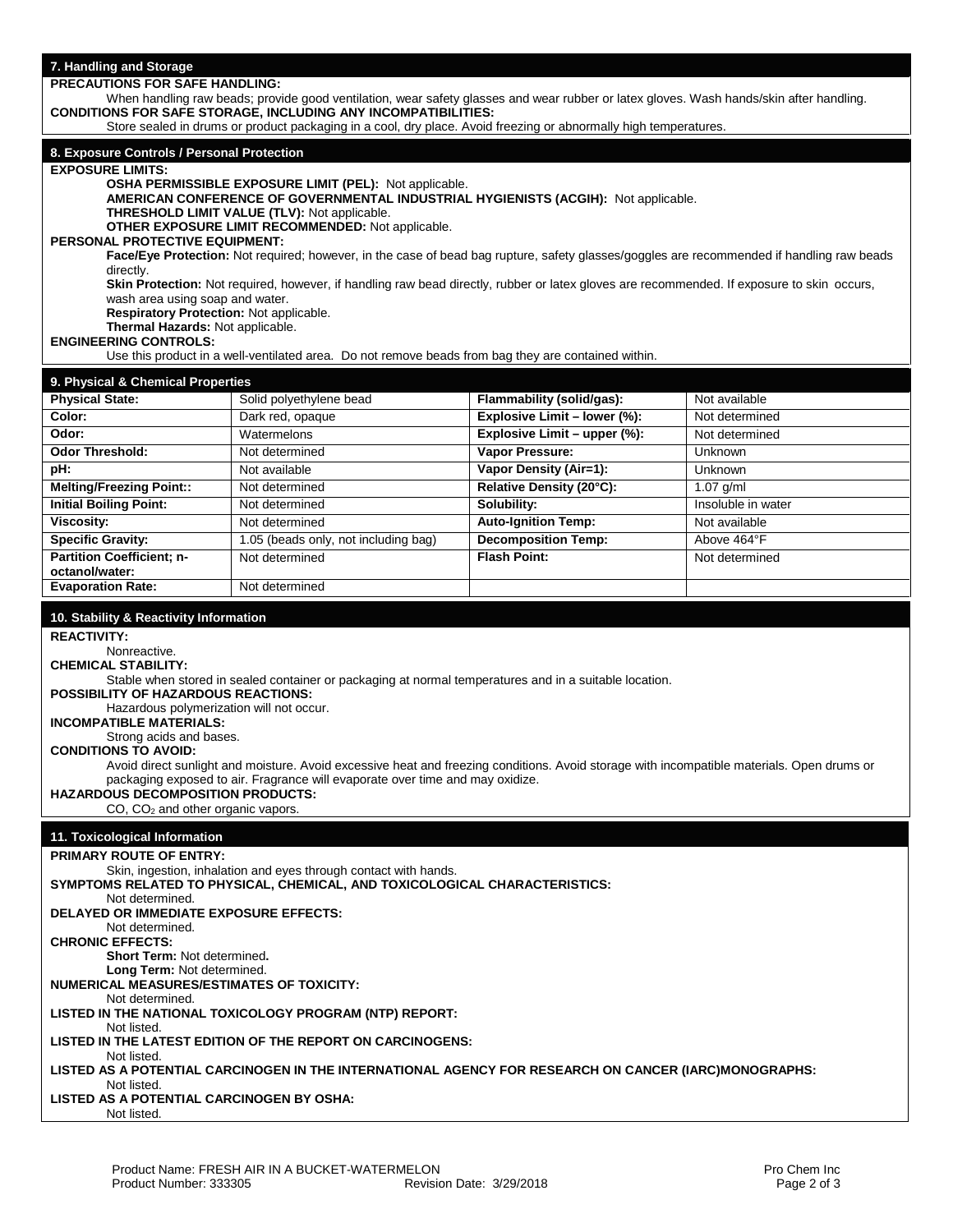No specific eco-toxicological data and/or biodegradation data has been determined for this preparation. However, if bag is broken, the beads become an ecological hazard to birds.

# **13. Disposal Consideration**

Observe all federal, provincial, state and municipal regulations.

# **14. Transportation Information**

## Nonhazardous - Class 60 Pellets.

# **15. Regulatory Information**

**OSHA HAZARD COMMUNICATION STANDARD:** 

This material does not contain "Hazardous Chemicals" as defined by the OSHA Hazard Communication Standard (29 CFR 1910.1200). **TSCA STATUS:**  No data available. **SARA 313 COMPONENTS**

Not listed.

# **CANADIAN DSL:**

Not determined.

**CALIFORNIA PROPOSITION 65, SAFE DRINKING WATER AND TOXIC ENFORCEMENT ACT OF 1986:** 

This product contains no chemical(s) known to the State of California to cause cancer or other reproductive harm.

# **OTHER U.S. STATE INVENTORIES:**

#### Not determined.

# **16. Other Information**

# **DISCLAIMER:**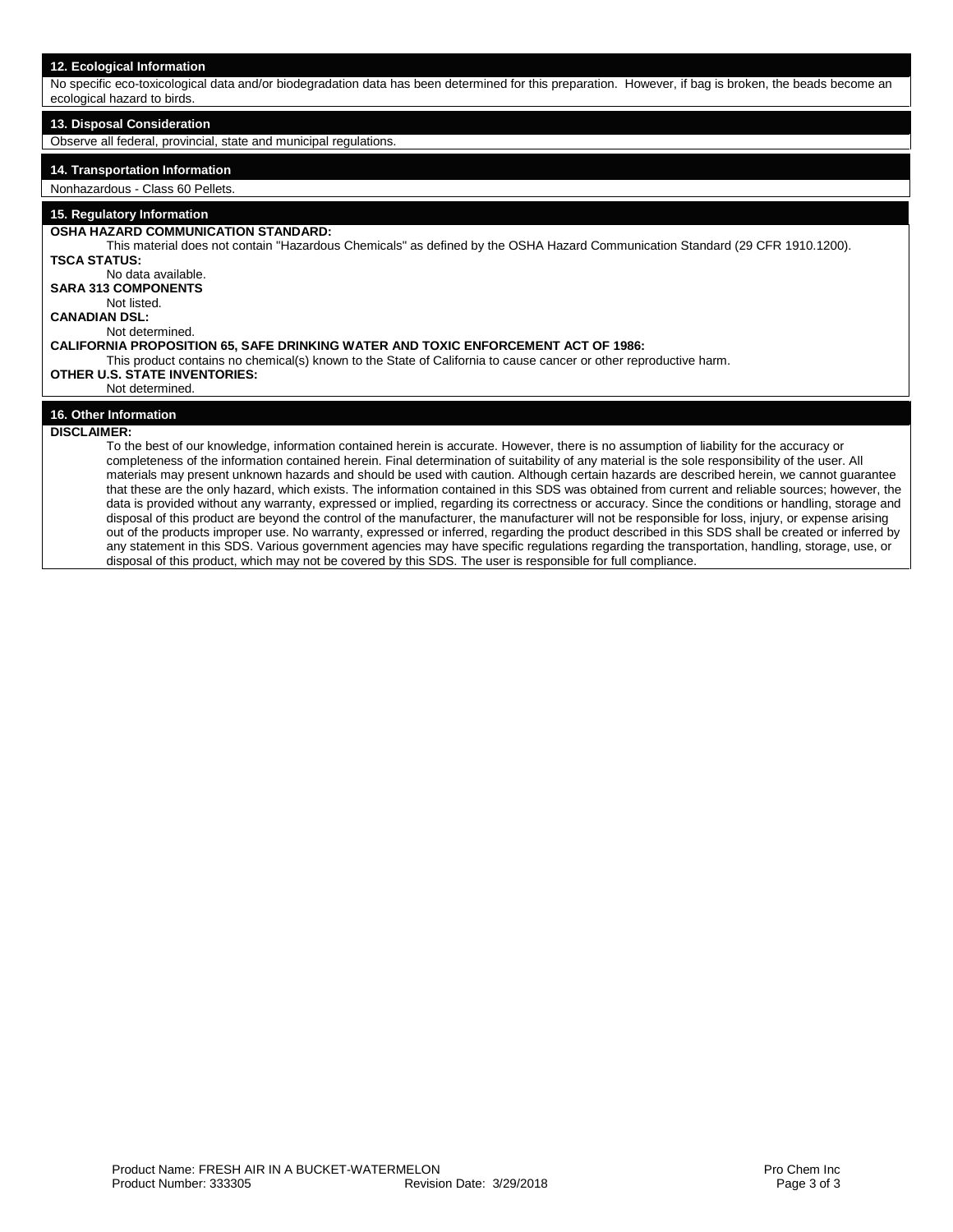

| 1. Product and Company Identification                                                                                                                                                                                                                                                                                                                                                                                                                                                                                                                                                                                                                                                                                                                                                                                                                                                                                                                                                                                                                                                                                                                                                                                                                                                                                                                                                                                                                                                                                                                                                                                                                                                                                                                                      |                                                                                                                                                                                                                                                                                                                                                     |                             |                                  |  |
|----------------------------------------------------------------------------------------------------------------------------------------------------------------------------------------------------------------------------------------------------------------------------------------------------------------------------------------------------------------------------------------------------------------------------------------------------------------------------------------------------------------------------------------------------------------------------------------------------------------------------------------------------------------------------------------------------------------------------------------------------------------------------------------------------------------------------------------------------------------------------------------------------------------------------------------------------------------------------------------------------------------------------------------------------------------------------------------------------------------------------------------------------------------------------------------------------------------------------------------------------------------------------------------------------------------------------------------------------------------------------------------------------------------------------------------------------------------------------------------------------------------------------------------------------------------------------------------------------------------------------------------------------------------------------------------------------------------------------------------------------------------------------|-----------------------------------------------------------------------------------------------------------------------------------------------------------------------------------------------------------------------------------------------------------------------------------------------------------------------------------------------------|-----------------------------|----------------------------------|--|
| <b>PRODUCT NUMBER:</b>                                                                                                                                                                                                                                                                                                                                                                                                                                                                                                                                                                                                                                                                                                                                                                                                                                                                                                                                                                                                                                                                                                                                                                                                                                                                                                                                                                                                                                                                                                                                                                                                                                                                                                                                                     | 333306                                                                                                                                                                                                                                                                                                                                              | <b>COMPANY PHONE:</b>       | 1-800-241-8180                   |  |
| <b>PRODUCT NAME:</b>                                                                                                                                                                                                                                                                                                                                                                                                                                                                                                                                                                                                                                                                                                                                                                                                                                                                                                                                                                                                                                                                                                                                                                                                                                                                                                                                                                                                                                                                                                                                                                                                                                                                                                                                                       | FRESH AIR IN A BUCKET-PEACH                                                                                                                                                                                                                                                                                                                         | <b>EMERGENCY TELEPHONE:</b> | 1-800-241-8180                   |  |
| <b>PRODUCT DESCRIPTION:</b>                                                                                                                                                                                                                                                                                                                                                                                                                                                                                                                                                                                                                                                                                                                                                                                                                                                                                                                                                                                                                                                                                                                                                                                                                                                                                                                                                                                                                                                                                                                                                                                                                                                                                                                                                | Air Freshening Beads in a Unique Mesh                                                                                                                                                                                                                                                                                                               | <b>INFOTRAC:</b>            | 1-800-535-5053                   |  |
| <b>COMPANY INFORMATION:</b>                                                                                                                                                                                                                                                                                                                                                                                                                                                                                                                                                                                                                                                                                                                                                                                                                                                                                                                                                                                                                                                                                                                                                                                                                                                                                                                                                                                                                                                                                                                                                                                                                                                                                                                                                | <b>Airflow Bag</b><br>PRO CHEM, INC.<br>1475 Bluegrass Lakes Parkway<br>Alpharetta, GA 30004                                                                                                                                                                                                                                                        |                             |                                  |  |
| 2. Hazards Identification                                                                                                                                                                                                                                                                                                                                                                                                                                                                                                                                                                                                                                                                                                                                                                                                                                                                                                                                                                                                                                                                                                                                                                                                                                                                                                                                                                                                                                                                                                                                                                                                                                                                                                                                                  |                                                                                                                                                                                                                                                                                                                                                     |                             |                                  |  |
| <b>GHS CLASSIFICATION:</b><br>Skin Sensitizer: Category 1                                                                                                                                                                                                                                                                                                                                                                                                                                                                                                                                                                                                                                                                                                                                                                                                                                                                                                                                                                                                                                                                                                                                                                                                                                                                                                                                                                                                                                                                                                                                                                                                                                                                                                                  | <b>SIGNAL WORD:</b><br><b>WARNING</b>                                                                                                                                                                                                                                                                                                               | <b>SYMBOL:</b>              |                                  |  |
| <b>HAZARD STATEMENTS:</b><br>May cause allergic skin reaction<br><b>PRECAUTIONARY STATEMENTS:</b><br>Wash contaminated clothing before reuse.<br>3. Composition / Information on Ingredients                                                                                                                                                                                                                                                                                                                                                                                                                                                                                                                                                                                                                                                                                                                                                                                                                                                                                                                                                                                                                                                                                                                                                                                                                                                                                                                                                                                                                                                                                                                                                                               | Response: IF ON SKIN: Wash with plenty of soap and water.<br>If skin irritation/rash occurs: Get medical attention/advice.<br>Storage: Store this product in a cool and dry place. Keep this product out of the reach of children.<br>Disposal: Dispose of contents/container in accordance with local/regional/national/international regulations. |                             |                                  |  |
| <b>CHEMICAL NAME</b>                                                                                                                                                                                                                                                                                                                                                                                                                                                                                                                                                                                                                                                                                                                                                                                                                                                                                                                                                                                                                                                                                                                                                                                                                                                                                                                                                                                                                                                                                                                                                                                                                                                                                                                                                       |                                                                                                                                                                                                                                                                                                                                                     | <b>CAS</b>                  | <b>Concentration % by Weight</b> |  |
| Polyethylene                                                                                                                                                                                                                                                                                                                                                                                                                                                                                                                                                                                                                                                                                                                                                                                                                                                                                                                                                                                                                                                                                                                                                                                                                                                                                                                                                                                                                                                                                                                                                                                                                                                                                                                                                               |                                                                                                                                                                                                                                                                                                                                                     | 9002-88-4                   | 85                               |  |
| Fragrance Oil*                                                                                                                                                                                                                                                                                                                                                                                                                                                                                                                                                                                                                                                                                                                                                                                                                                                                                                                                                                                                                                                                                                                                                                                                                                                                                                                                                                                                                                                                                                                                                                                                                                                                                                                                                             |                                                                                                                                                                                                                                                                                                                                                     | Not available.              | 15 Max                           |  |
| Other non-hazardous components**<br>*Some fragrances used in this product may contain trace amounts of natural allergens in excess of 0.1% in this formulation and are therefore considered<br>sensitizers that may result in allergic reactions or related illness in some individuals who have been exposed and have become sensitized.<br>**Other components of this formulation is a trade secret and withheld in accordance with provision 1910.1200 of the title of US Code Federal Regulations.<br>4. First Aid Measures<br><b>EMERGENCY OVERVIEW</b><br>EYES:<br>Rinse cautiously with water for several minutes. Remove contact lenses, if present, and continue rinsing at least 15 minutes.<br>Wash with plenty of soap and water. If skin irritation or rash occurs and persists, seek medical treatment.<br>SKIN:<br>INHALATION: Existing asthma may be irritated by known fragrance allergies. If breathing is difficult, remove to fresh air and keep at rest in a position<br>comfortable for breathing.<br>INGESTION: Remove pellets in mouth or throat and rinse mouth with water. DO NOT induce vomiting. Give plenty of water to drink.<br><b>MOST IMPORTANT SYMPTOMS/EFFECTS:</b><br>Eye Contact: Redness, watering, itching or burning sensation of eyes.<br>Skin Contact: Skin irritation, rash, itching or burning sensation.<br>Inhalation: Dizziness, headache, burning nostril sensation, difficulty breathing.<br>Ingestion: Nausea, vomiting, difficulty swallowing, fragrant smell to breath.<br>INDICATION OF IMMEDIATE MEDICAL ATTENTION OR SPECIAL TREATMENT NEEDED:<br>If the above first aid measures are not successful, if there is any difficulty breathing or generally feeling unwell, seek medical advice/attention as<br>needed. |                                                                                                                                                                                                                                                                                                                                                     |                             |                                  |  |
|                                                                                                                                                                                                                                                                                                                                                                                                                                                                                                                                                                                                                                                                                                                                                                                                                                                                                                                                                                                                                                                                                                                                                                                                                                                                                                                                                                                                                                                                                                                                                                                                                                                                                                                                                                            |                                                                                                                                                                                                                                                                                                                                                     |                             |                                  |  |
| 5. Fire-Fighting Measures<br><b>SUITABLE FIRE EXTINGUISHING MEDIA:</b><br>UNSUITABLE FIRE EXTINGUISHING MEDIA:<br>Not applicable.<br>SPECIFIC HAZARDS ARISING FROM CHEMICAL:<br>SPECIAL PROTECTIVE EQUIPMENT FOR FIREFIGHTERS:                                                                                                                                                                                                                                                                                                                                                                                                                                                                                                                                                                                                                                                                                                                                                                                                                                                                                                                                                                                                                                                                                                                                                                                                                                                                                                                                                                                                                                                                                                                                             | Use water, spray foam, dry chemical or carbon dioxide.<br>Combustion products: Carbon dioxide, carbon monoxide.<br>Wear self-contained breathing apparatus approved by NIOSH.                                                                                                                                                                       |                             |                                  |  |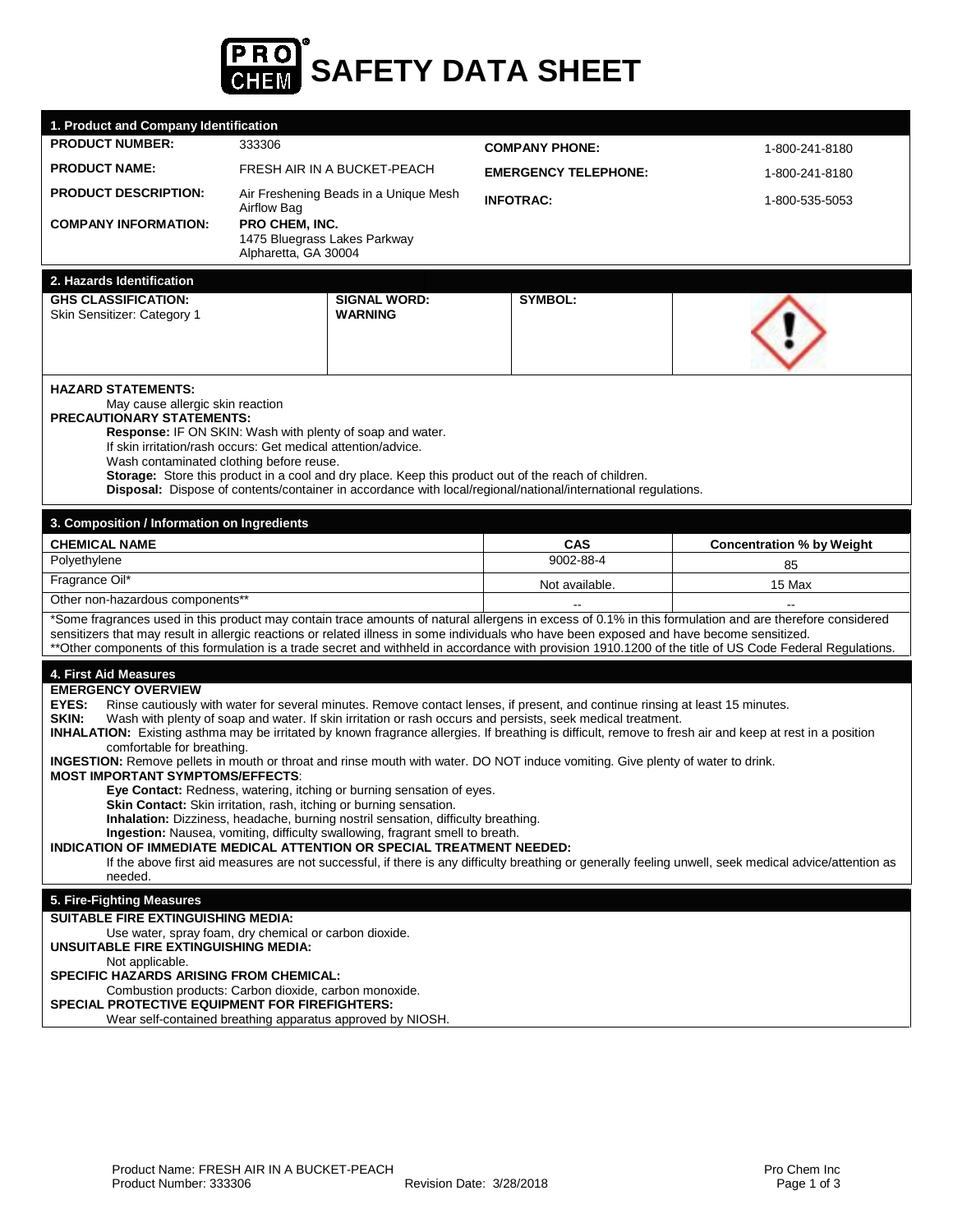# **6. Accidental Release Measures PERSONAL PRECAUTIONS:**

Provide good ventilation. Wear safety glasses and wear rubber or latex gloves when handling raw beads. Wash hands/skin after handling. **ENVIRONMENTAL PRECAUTIONS AND CLEANUP METHODS:**

Avoid discharge into sewerage and public water systems. Sweep into appropriate solids disposal container and dispose of in accordance with local waste regulations.

# **7. Handling and Storage**

# **PRECAUTIONS FOR SAFE HANDLING:**

When handling raw beads; provide good ventilation, wear safety glasses and wear rubber or latex gloves. Wash hands/skin after handling. **CONDITIONS FOR SAFE STORAGE, INCLUDING ANY INCOMPATIBILITIES:** 

Store sealed in drums or product packaging in a cool, dry place. Avoid freezing or abnormally high temperatures.

# **8. Exposure Controls / Personal Protection**

### **EXPOSURE LIMITS:**

**OSHA PERMISSIBLE EXPOSURE LIMIT (PEL):** Not applicable.

**AMERICAN CONFERENCE OF GOVERNMENTAL INDUSTRIAL HYGIENISTS (ACGIH):** Not applicable.

**THRESHOLD LIMIT VALUE (TLV):** Not applicable.

**OTHER EXPOSURE LIMIT RECOMMENDED:** Not applicable.

### **PERSONAL PROTECTIVE EQUIPMENT:**

**Eye Protection:** Not required; however, in the case of bead bag rupture, safety glasses/goggles are recommended if handling raw beads directly.

Skin Protection: Not required, however, if handling raw bead directly, rubber or latex gloves are recommended. If exposure to skin occurs, wash area using soap and water.

**Respiratory Protection:** Not applicable.

**Thermal Hazards:** Not applicable.

# **APPROPRIATE ENGINEERING CONTROLS:**

Use this product in a well-ventilated area. Do not remove beads from bag they are contained within.

# **9. Physical & Chemical Properties**

| <b>Physical State:</b>         | Solid polyethylene bead              | Partition Coefficient; n-<br>octanol/water | Not determined     |
|--------------------------------|--------------------------------------|--------------------------------------------|--------------------|
| Color:                         | Peach, opaque                        | Explosive Limit - lower (%):               | Not determined     |
| Odor:                          | Peach                                | Explosive Limit - upper (%):               | Not determined     |
| <b>Odor Threshold:</b>         | Not determined                       | Vapor Pressure:                            | Unknown            |
| pH:                            | Not available                        | Vapor Density(Air=1):                      | <b>Unknown</b>     |
| <b>Melting/Freezing Point:</b> | Not determined                       | Relative Density(20°C):                    | $1.07$ g/ml        |
| <b>Initial Boiling Point:</b>  | Not determined                       | Solubility:                                | Insoluble in water |
| Viscosity:                     | Not determined                       | <b>Auto-Ignition Temp:</b>                 | Not available      |
| <b>Specific Gravity:</b>       | 1.05 (beads only, not including bag) | <b>Decomposition Temp:</b>                 | Above 464°F        |
| Flammability(solid/gas):       | Not available                        | <b>Flash Point:</b>                        | Not determined     |
| <b>Evaporation Rate:</b>       | Not determined                       |                                            |                    |

## **10. Stability & Reactivity Information**

**REACTIVITY:**

Nonreactive.

**CHEMICAL STABILITY:** 

Stable when stored in sealed container or packaging at normal temperatures and in a suitable location.

**POSSIBILITY OF HAZARDOUS REACTIONS:** 

Hazardous polymerization will not occur.

**INCOMPATIBLE MATERIALS:**

# Strong acids and bases.

**CONDITIONS TO AVOID:** 

Avoid direct sunlight and moisture. Avoid excessive heat and freezing conditions. Avoid storage with incompatible materials. Open drums or packaging exposed to air. Fragrance will evaporate over time and may oxidize.

**HAZARDOUS DECOMPOSITION PRODUCTS:**

 $CO$ ,  $CO<sub>2</sub>$  and other organic vapors.

# **11. Toxicological Information**

| <b>PRIMARY ROUTE OF ENTRY:</b>                                             |
|----------------------------------------------------------------------------|
| Skin, ingestion, inhalation, and eyes through contact with hands.          |
| SYMPTOMS RELATED TO PHYSICAL, CHEMICAL, AND TOXICOLOGICAL CHARACTERISTICS: |
| Not determined.                                                            |
| DELAYED OR IMMEDIATE EXPOSURE EFFECTS:                                     |
| Not determined.                                                            |
| <b>CHRONIC EFFECTS:</b>                                                    |
| <b>Short Term: Not determined.</b>                                         |
| Long Term: Not determined.                                                 |
| NUMERICAL MEASURES/ESTIMATES OF TOXICITY:                                  |
| Not determined.                                                            |
| LISTED IN THE NATIONAL TOXICOLOGY PROGRAM (NTP) REPORT:                    |

Not listed.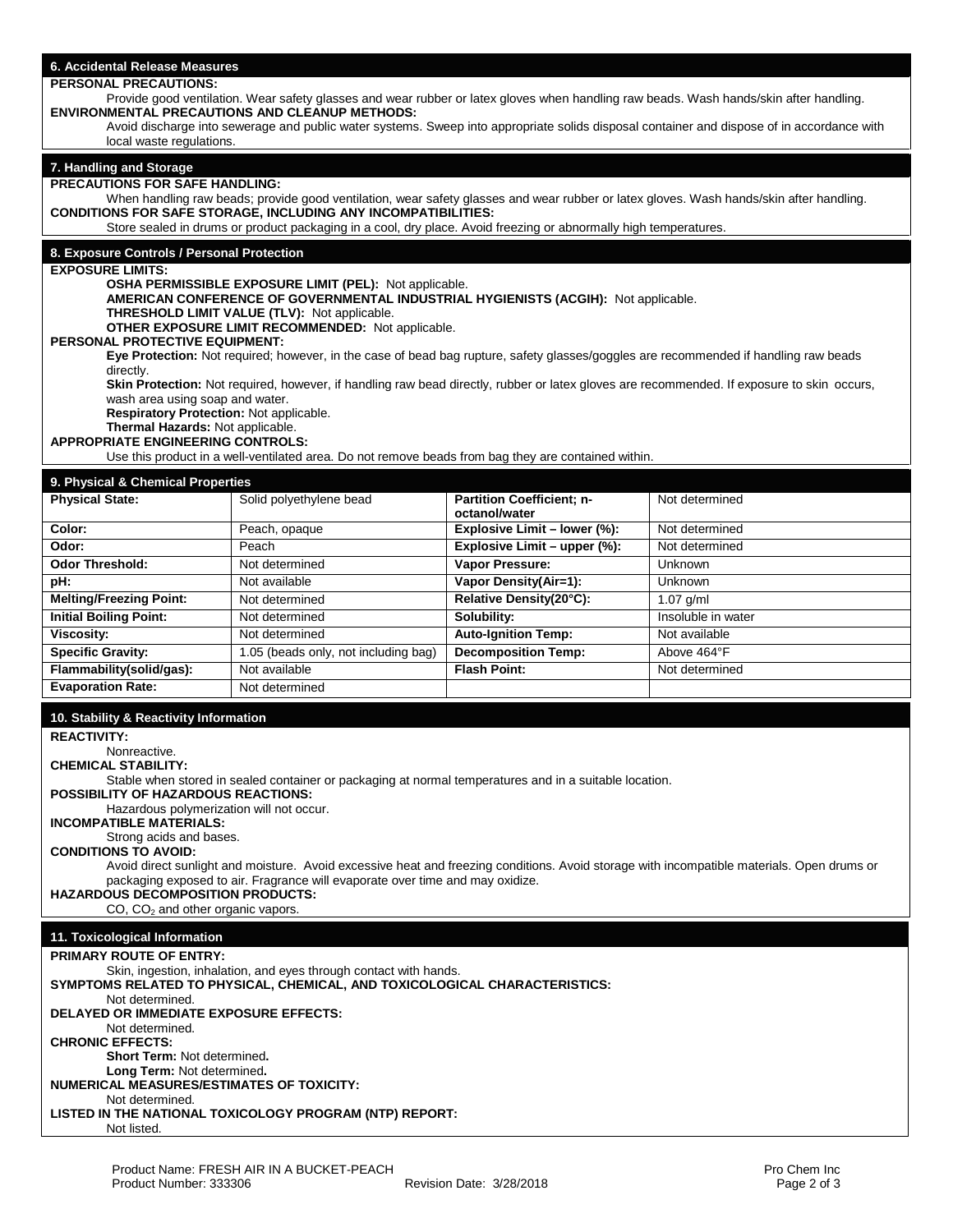| LISTED IN THE LATEST EDITION OF THE REPORT ON CARCINOGENS:<br>Not listed.<br>LISTED AS A POTENTIAL CARCINOGEN IN THE INTERNATIONAL AGENCY FOR RESEARCH ON CANCER (IARC)MONOGRAPHS:<br>Not listed.<br>LISTED AS A POTENTIAL CARCINOGEN BY OSHA:<br>Not listed.                                                                                                                                                                                                                                                                                                                                                                                                                                                                                                                                                                                                                                                                                           |
|---------------------------------------------------------------------------------------------------------------------------------------------------------------------------------------------------------------------------------------------------------------------------------------------------------------------------------------------------------------------------------------------------------------------------------------------------------------------------------------------------------------------------------------------------------------------------------------------------------------------------------------------------------------------------------------------------------------------------------------------------------------------------------------------------------------------------------------------------------------------------------------------------------------------------------------------------------|
| 12. Ecological Information<br>No specific eco-toxicological data and/or biodegradation data has been determined for this preparation. However, if bag is broken, the beads become an<br>ecological hazard to birds.                                                                                                                                                                                                                                                                                                                                                                                                                                                                                                                                                                                                                                                                                                                                     |
| 13. Disposal Consideration<br>Observe all federal, provincial, state and municipal regulations.                                                                                                                                                                                                                                                                                                                                                                                                                                                                                                                                                                                                                                                                                                                                                                                                                                                         |
| 14. Transportation Information<br>Nonhazardous - Class 60 Pellets.                                                                                                                                                                                                                                                                                                                                                                                                                                                                                                                                                                                                                                                                                                                                                                                                                                                                                      |
| 15. Regulatory Information<br><b>OSHA HAZARD COMMUNICATION STANDARD:</b><br>This material does not contain "Hazardous Chemicals" as defined by the OSHA Hazard Communication Standard (29 CFR 1910.1200).<br><b>TSCA STATUS:</b><br>No data available.<br><b>SARA 313 COMPONENTS</b><br>Not listed.<br><b>CANADIAN DSL:</b><br>Not determined.<br><b>CALIFORNIA PROPOSITION 65, SAFE DRINKING WATER AND TOXIC ENFORCEMENT ACT OF 1986:</b><br>This product contains no chemical(s) known to the State of California to cause cancer or other reproductive harm.<br><b>OTHER U.S. STATE INVENTORIES:</b><br>Not determined.                                                                                                                                                                                                                                                                                                                              |
| 16. Other Information<br><b>DISCLAIMER:</b><br>To the best of our knowledge, information contained herein is accurate. However, there is no assumption of liability for the accuracy or<br>completeness of the information contained herein. Final determination of suitability of any material is the sole responsibility of the user. All<br>materials may present unknown hazards and should be used with caution. Although certain hazards are described herein, we cannot guarantee<br>that these are the only hazard, which exists. The information contained in this SDS was obtained from current and reliable sources; however, the<br>data is provided without any warranty, expressed or implied, regarding its correctness or accuracy. Since the conditions or handling, storage and<br>disposal of this product are beyond the control of the manufacturer, the manufacturer will not be responsible for loss, injury, or expense arising |

out of the products improper use. No warranty, expressed or inferred, regarding the product described in this SDS shall be created or inferred by any statement in this SDS. Various government agencies may have specific regulations regarding the transportation, handling, storage, use, or

disposal of this product, which may not be covered by this SDS. The user is responsible for full compliance.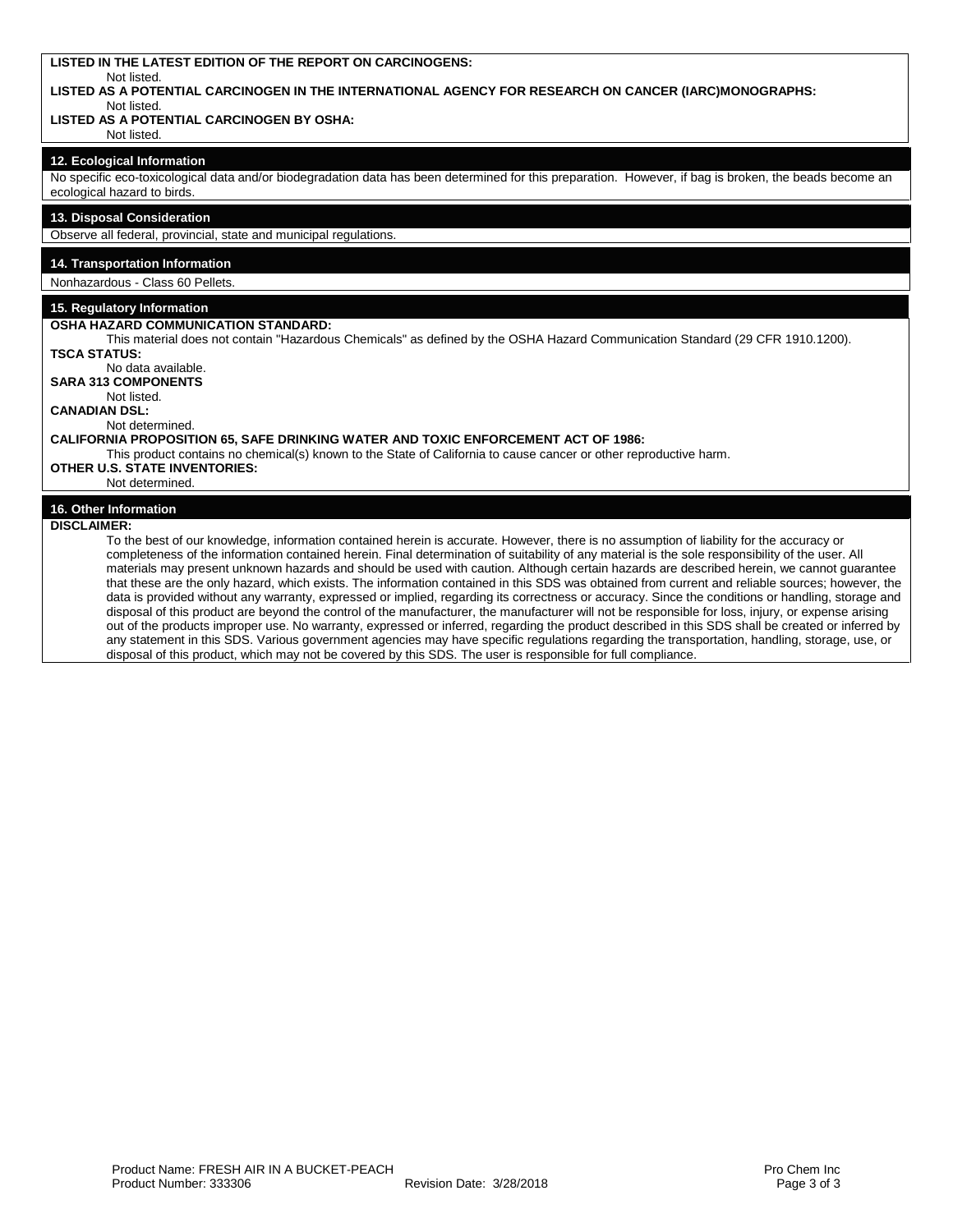

| <b>PRODUCT NUMBER:</b><br>333308<br><b>COMPANY PHONE:</b><br>1-800-241-8180<br><b>PRODUCT NAME:</b><br>FRESH AIR IN A BUCKET-ORCHARD<br><b>EMERGENCY TELEPHONE:</b><br>1-800-241-8180<br><b>PRODUCT DESCRIPTION:</b><br>Air Freshening Beads in a Unique Mesh<br><b>INFOTRAC:</b><br>1-800-535-5053<br>Airflow Bag<br>PRO CHEM. INC.<br><b>COMPANY INFORMATION:</b><br>1475 Bluegrass Lakes Parkway<br>Alpharetta, GA 30004<br>2. Hazards Identification<br><b>GHS CLASSIFICATION:</b><br><b>SIGNAL WORD:</b><br><b>SYMBOL:</b><br><b>WARNING</b><br>Skin Sensitizer: Category 1<br><b>HAZARD STATEMENTS:</b><br>H317<br>May cause allergic skin reaction<br><b>PRECAUTIONARY STATEMENTS:</b><br>Response: P302+P352 : IF ON SKIN: Wash with plenty of soap and water.<br>P333+P313: If skin irritation/rash occurs: Get medical attention/advice.<br>P363: Wash contaminated clothing before reuse.<br>Storage: Store this product in a cool and dry place. Keep this product out of the reach of children.<br>Disposal: P501: Dispose of contents/container in accordance with local/regional/national/international regulations.<br>3. Composition / Information on Ingredients<br>CAS<br><b>CHEMICAL NAME</b><br><b>Concentration % by Weight</b><br>9002-88-4<br>Polyethylene<br>85<br>Fragrance Oil*<br>15 Max<br>Not available.<br>Other non-hazardous components**<br>*Some fragrances used in this product may contain trace amounts of natural allergens in excess of 0.1% in this formulation and are therefore considered<br>sensitizers that may result in allergic reactions or related illness in some individuals who have been exposed and have become sensitized.<br>**Other components of this formulation is a trade secret and withheld in accordance with provision 1910.1200 of the title of US Code Federal Regulations.<br>4. First Aid Measures<br><b>EMERGENCY OVERVIEW</b><br>EYES:<br>Rinse cautiously with water for several minutes. Remove contact lenses, if present, and continue rinsing at least 15 minutes.<br>SKIN:<br>Wash with plenty of soap and water. If skin irritation or rash occurs and persists, seek medical treatment.<br>INHALATION: Existing asthma may be irritated by known fragrance allergies. If breathing is difficult, remove to fresh air and keep at rest in a position<br>comfortable for breathing.<br>INGESTION: Remove pellets in mouth or throat and rinse mouth with water. DO NOT induce vomiting. Give plenty of water to drink.<br><b>MOST IMPORTANT SYMPTOMS/EFFECTS:</b><br>Eye Contact: Redness, watering, itching or burning sensation of eyes.<br>Skin Contact: Skin irritation, rash, itching or burning sensation.<br><b>Inhalation:</b> Dizziness, headache, burning nostril sensation, difficulty breathing.<br>Ingestion: Nausea, vomiting, difficulty swallowing, fragrant smell to breath.<br>INDICATION OF IMMEDIATE MEDICAL ATTENTION OR SPECIAL TREATMENT NEEDED:<br>If the above first aid measures are not successful, if there is any difficulty breathing or generally feeling unwell, seek medical advice/attention as<br>needed.<br>5. Fire-Fighting Measures<br><b>SUITABLE FIRE EXTINGUISHING MEDIA:</b><br>Use water, spray foam, dry chemical or carbon dioxide.<br>UNSUITABLE FIRE EXTINGUISHING MEDIA:<br>Not applicable.<br>SPECIFIC HAZARDS ARISING FROM CHEMICAL:<br>Combustion products: Carbon dioxide, carbon monoxide.<br>SPECIAL PROTECTIVE EQUIPMENT FOR FIREFIGHTERS:<br>Wear self-contained breathing apparatus approved by NIOSH. | 1. Product and Company Identification |  |  |  |
|------------------------------------------------------------------------------------------------------------------------------------------------------------------------------------------------------------------------------------------------------------------------------------------------------------------------------------------------------------------------------------------------------------------------------------------------------------------------------------------------------------------------------------------------------------------------------------------------------------------------------------------------------------------------------------------------------------------------------------------------------------------------------------------------------------------------------------------------------------------------------------------------------------------------------------------------------------------------------------------------------------------------------------------------------------------------------------------------------------------------------------------------------------------------------------------------------------------------------------------------------------------------------------------------------------------------------------------------------------------------------------------------------------------------------------------------------------------------------------------------------------------------------------------------------------------------------------------------------------------------------------------------------------------------------------------------------------------------------------------------------------------------------------------------------------------------------------------------------------------------------------------------------------------------------------------------------------------------------------------------------------------------------------------------------------------------------------------------------------------------------------------------------------------------------------------------------------------------------------------------------------------------------------------------------------------------------------------------------------------------------------------------------------------------------------------------------------------------------------------------------------------------------------------------------------------------------------------------------------------------------------------------------------------------------------------------------------------------------------------------------------------------------------------------------------------------------------------------------------------------------------------------------------------------------------------------------------------------------------------------------------------------------------------------------------------------------------------------------------------------------------------------------------------------------------------------------------------------------------------------------------------------------------------------------------------------------------------------------------------------------------------------------------------------------------------------------------------------------------------------------------------------------------------------|---------------------------------------|--|--|--|
|                                                                                                                                                                                                                                                                                                                                                                                                                                                                                                                                                                                                                                                                                                                                                                                                                                                                                                                                                                                                                                                                                                                                                                                                                                                                                                                                                                                                                                                                                                                                                                                                                                                                                                                                                                                                                                                                                                                                                                                                                                                                                                                                                                                                                                                                                                                                                                                                                                                                                                                                                                                                                                                                                                                                                                                                                                                                                                                                                                                                                                                                                                                                                                                                                                                                                                                                                                                                                                                                                                                                                |                                       |  |  |  |
|                                                                                                                                                                                                                                                                                                                                                                                                                                                                                                                                                                                                                                                                                                                                                                                                                                                                                                                                                                                                                                                                                                                                                                                                                                                                                                                                                                                                                                                                                                                                                                                                                                                                                                                                                                                                                                                                                                                                                                                                                                                                                                                                                                                                                                                                                                                                                                                                                                                                                                                                                                                                                                                                                                                                                                                                                                                                                                                                                                                                                                                                                                                                                                                                                                                                                                                                                                                                                                                                                                                                                |                                       |  |  |  |
|                                                                                                                                                                                                                                                                                                                                                                                                                                                                                                                                                                                                                                                                                                                                                                                                                                                                                                                                                                                                                                                                                                                                                                                                                                                                                                                                                                                                                                                                                                                                                                                                                                                                                                                                                                                                                                                                                                                                                                                                                                                                                                                                                                                                                                                                                                                                                                                                                                                                                                                                                                                                                                                                                                                                                                                                                                                                                                                                                                                                                                                                                                                                                                                                                                                                                                                                                                                                                                                                                                                                                |                                       |  |  |  |
|                                                                                                                                                                                                                                                                                                                                                                                                                                                                                                                                                                                                                                                                                                                                                                                                                                                                                                                                                                                                                                                                                                                                                                                                                                                                                                                                                                                                                                                                                                                                                                                                                                                                                                                                                                                                                                                                                                                                                                                                                                                                                                                                                                                                                                                                                                                                                                                                                                                                                                                                                                                                                                                                                                                                                                                                                                                                                                                                                                                                                                                                                                                                                                                                                                                                                                                                                                                                                                                                                                                                                |                                       |  |  |  |
|                                                                                                                                                                                                                                                                                                                                                                                                                                                                                                                                                                                                                                                                                                                                                                                                                                                                                                                                                                                                                                                                                                                                                                                                                                                                                                                                                                                                                                                                                                                                                                                                                                                                                                                                                                                                                                                                                                                                                                                                                                                                                                                                                                                                                                                                                                                                                                                                                                                                                                                                                                                                                                                                                                                                                                                                                                                                                                                                                                                                                                                                                                                                                                                                                                                                                                                                                                                                                                                                                                                                                |                                       |  |  |  |
|                                                                                                                                                                                                                                                                                                                                                                                                                                                                                                                                                                                                                                                                                                                                                                                                                                                                                                                                                                                                                                                                                                                                                                                                                                                                                                                                                                                                                                                                                                                                                                                                                                                                                                                                                                                                                                                                                                                                                                                                                                                                                                                                                                                                                                                                                                                                                                                                                                                                                                                                                                                                                                                                                                                                                                                                                                                                                                                                                                                                                                                                                                                                                                                                                                                                                                                                                                                                                                                                                                                                                |                                       |  |  |  |
|                                                                                                                                                                                                                                                                                                                                                                                                                                                                                                                                                                                                                                                                                                                                                                                                                                                                                                                                                                                                                                                                                                                                                                                                                                                                                                                                                                                                                                                                                                                                                                                                                                                                                                                                                                                                                                                                                                                                                                                                                                                                                                                                                                                                                                                                                                                                                                                                                                                                                                                                                                                                                                                                                                                                                                                                                                                                                                                                                                                                                                                                                                                                                                                                                                                                                                                                                                                                                                                                                                                                                |                                       |  |  |  |
|                                                                                                                                                                                                                                                                                                                                                                                                                                                                                                                                                                                                                                                                                                                                                                                                                                                                                                                                                                                                                                                                                                                                                                                                                                                                                                                                                                                                                                                                                                                                                                                                                                                                                                                                                                                                                                                                                                                                                                                                                                                                                                                                                                                                                                                                                                                                                                                                                                                                                                                                                                                                                                                                                                                                                                                                                                                                                                                                                                                                                                                                                                                                                                                                                                                                                                                                                                                                                                                                                                                                                |                                       |  |  |  |
|                                                                                                                                                                                                                                                                                                                                                                                                                                                                                                                                                                                                                                                                                                                                                                                                                                                                                                                                                                                                                                                                                                                                                                                                                                                                                                                                                                                                                                                                                                                                                                                                                                                                                                                                                                                                                                                                                                                                                                                                                                                                                                                                                                                                                                                                                                                                                                                                                                                                                                                                                                                                                                                                                                                                                                                                                                                                                                                                                                                                                                                                                                                                                                                                                                                                                                                                                                                                                                                                                                                                                |                                       |  |  |  |
|                                                                                                                                                                                                                                                                                                                                                                                                                                                                                                                                                                                                                                                                                                                                                                                                                                                                                                                                                                                                                                                                                                                                                                                                                                                                                                                                                                                                                                                                                                                                                                                                                                                                                                                                                                                                                                                                                                                                                                                                                                                                                                                                                                                                                                                                                                                                                                                                                                                                                                                                                                                                                                                                                                                                                                                                                                                                                                                                                                                                                                                                                                                                                                                                                                                                                                                                                                                                                                                                                                                                                |                                       |  |  |  |
|                                                                                                                                                                                                                                                                                                                                                                                                                                                                                                                                                                                                                                                                                                                                                                                                                                                                                                                                                                                                                                                                                                                                                                                                                                                                                                                                                                                                                                                                                                                                                                                                                                                                                                                                                                                                                                                                                                                                                                                                                                                                                                                                                                                                                                                                                                                                                                                                                                                                                                                                                                                                                                                                                                                                                                                                                                                                                                                                                                                                                                                                                                                                                                                                                                                                                                                                                                                                                                                                                                                                                |                                       |  |  |  |
|                                                                                                                                                                                                                                                                                                                                                                                                                                                                                                                                                                                                                                                                                                                                                                                                                                                                                                                                                                                                                                                                                                                                                                                                                                                                                                                                                                                                                                                                                                                                                                                                                                                                                                                                                                                                                                                                                                                                                                                                                                                                                                                                                                                                                                                                                                                                                                                                                                                                                                                                                                                                                                                                                                                                                                                                                                                                                                                                                                                                                                                                                                                                                                                                                                                                                                                                                                                                                                                                                                                                                |                                       |  |  |  |
|                                                                                                                                                                                                                                                                                                                                                                                                                                                                                                                                                                                                                                                                                                                                                                                                                                                                                                                                                                                                                                                                                                                                                                                                                                                                                                                                                                                                                                                                                                                                                                                                                                                                                                                                                                                                                                                                                                                                                                                                                                                                                                                                                                                                                                                                                                                                                                                                                                                                                                                                                                                                                                                                                                                                                                                                                                                                                                                                                                                                                                                                                                                                                                                                                                                                                                                                                                                                                                                                                                                                                |                                       |  |  |  |
|                                                                                                                                                                                                                                                                                                                                                                                                                                                                                                                                                                                                                                                                                                                                                                                                                                                                                                                                                                                                                                                                                                                                                                                                                                                                                                                                                                                                                                                                                                                                                                                                                                                                                                                                                                                                                                                                                                                                                                                                                                                                                                                                                                                                                                                                                                                                                                                                                                                                                                                                                                                                                                                                                                                                                                                                                                                                                                                                                                                                                                                                                                                                                                                                                                                                                                                                                                                                                                                                                                                                                |                                       |  |  |  |
|                                                                                                                                                                                                                                                                                                                                                                                                                                                                                                                                                                                                                                                                                                                                                                                                                                                                                                                                                                                                                                                                                                                                                                                                                                                                                                                                                                                                                                                                                                                                                                                                                                                                                                                                                                                                                                                                                                                                                                                                                                                                                                                                                                                                                                                                                                                                                                                                                                                                                                                                                                                                                                                                                                                                                                                                                                                                                                                                                                                                                                                                                                                                                                                                                                                                                                                                                                                                                                                                                                                                                |                                       |  |  |  |
|                                                                                                                                                                                                                                                                                                                                                                                                                                                                                                                                                                                                                                                                                                                                                                                                                                                                                                                                                                                                                                                                                                                                                                                                                                                                                                                                                                                                                                                                                                                                                                                                                                                                                                                                                                                                                                                                                                                                                                                                                                                                                                                                                                                                                                                                                                                                                                                                                                                                                                                                                                                                                                                                                                                                                                                                                                                                                                                                                                                                                                                                                                                                                                                                                                                                                                                                                                                                                                                                                                                                                |                                       |  |  |  |
| 6. Accidental Release Measures                                                                                                                                                                                                                                                                                                                                                                                                                                                                                                                                                                                                                                                                                                                                                                                                                                                                                                                                                                                                                                                                                                                                                                                                                                                                                                                                                                                                                                                                                                                                                                                                                                                                                                                                                                                                                                                                                                                                                                                                                                                                                                                                                                                                                                                                                                                                                                                                                                                                                                                                                                                                                                                                                                                                                                                                                                                                                                                                                                                                                                                                                                                                                                                                                                                                                                                                                                                                                                                                                                                 |                                       |  |  |  |
| PERSONAL PRECAUTIONS:<br>Provide good ventilation. Wear safety glasses and wear rubber or latex gloves when handling raw beads. Wash hands/skin after handling.<br><b>ENVIRONMENTAL PRECAUTIONS AND CLEAN-UP METHODS:</b><br>Avoid discharge into sewerage and public water systems. Sweep into appropriate solids disposal container and dispose of in accordance with<br>local waste regulations.                                                                                                                                                                                                                                                                                                                                                                                                                                                                                                                                                                                                                                                                                                                                                                                                                                                                                                                                                                                                                                                                                                                                                                                                                                                                                                                                                                                                                                                                                                                                                                                                                                                                                                                                                                                                                                                                                                                                                                                                                                                                                                                                                                                                                                                                                                                                                                                                                                                                                                                                                                                                                                                                                                                                                                                                                                                                                                                                                                                                                                                                                                                                            |                                       |  |  |  |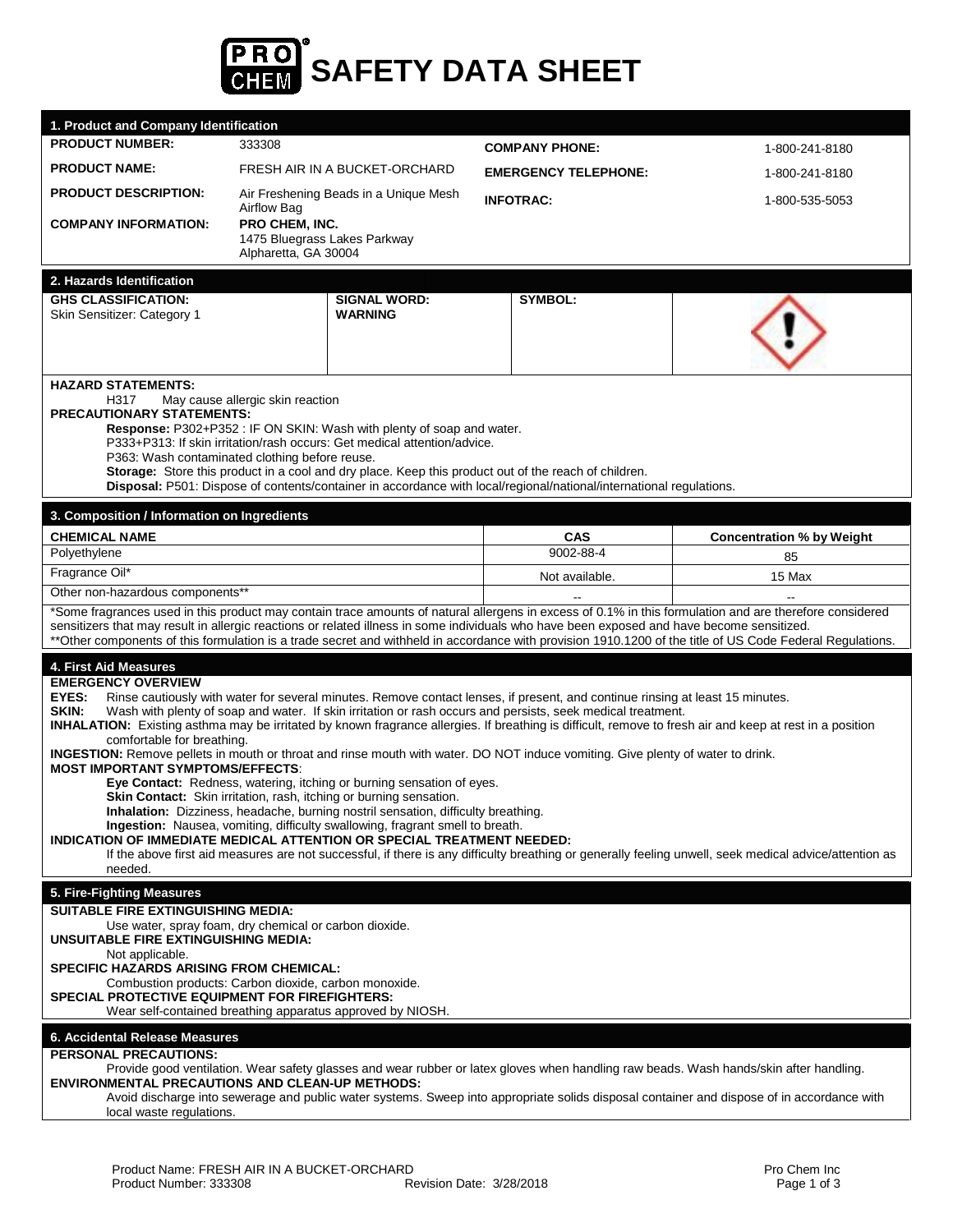When handling raw beads; provide good ventilation, wear safety glasses and wear rubber or latex gloves. Wash hands/skin after handling. **CONDITIONS FOR SAFE STORAGE, INCLUDING ANY INCOMPATIBILITIES:** 

Store sealed in drums or product packaging in a cool, dry place. Avoid freezing or abnormally high temperatures.

# **8. Exposure Controls / Personal Protection**

#### **EXPOSURE LIMITS:**

**OSHA PERMISSIBLE EXPOSURE LIMIT (PEL):** Not applicable.

**AMERICAN CONFERENCE OF GOVERNMENTAL INDUSTRIAL HYGIENISTS (ACGIH):** Not applicable.

**THRESHOLD LIMIT VALUE (TLV):** Not applicable.

**OTHER EXPOSURE LIMIT RECOMMENDED:** Not applicable.

**PERSONAL PROTECTIVE EQUIPMENT:**

Face/Eye Protection: Not required; however, in the case of bead bag rupture, safety glasses/goggles are recommended if handling raw beads directly.

**Skin Protection:** Not required, however, if handling raw bead directly, rubber or latex gloves are recommended. If exposure to skin occurs, wash area using soap and water.

**Respiratory Protection:** Not applicable.

**Thermal Hazards:** Not applicable.

#### **ENGINEERING CONTROLS:**

Use this product in a well-ventilated area. Do not remove beads from bag they are contained within.

### **9. Physical & Chemical Properties**

| 3. Filiysical & Chemical Fiberies           |                                      |                              |                    |
|---------------------------------------------|--------------------------------------|------------------------------|--------------------|
| <b>Physical State:</b>                      | Solid polyethylene bead              | Flammability (solid/gas):    | Not available      |
| Color:                                      | Purple, opaque                       | Explosive Limit - lower (%): | Not determined     |
| Odor:                                       | Pear                                 | Explosive Limit - upper (%): | Not determined     |
| <b>Odor Threshold:</b>                      | Not determined                       | <b>Vapor Pressure:</b>       | <b>Unknown</b>     |
| pH:                                         | Not available                        | Vapor Density (Air=1):       | <b>Unknown</b>     |
| <b>Melting/Freezing Point::</b>             | Not determined                       | Relative Density (20°C):     | 1.07 g/ml          |
| <b>Initial Boiling Point:</b>               | Not determined                       | Solubility:                  | Insoluble in water |
| Viscosity:                                  | Not determined                       | <b>Auto-Ignition Temp:</b>   | Not available      |
| <b>Specific Gravity:</b>                    | 1.05 (beads only, not including bag) | <b>Decomposition Temp:</b>   | Above 464°F        |
| Partition Coefficient; n-<br>octanol/water: | Not determined                       | <b>Flash Point:</b>          | Not determined     |
| <b>Evaporation Rate:</b>                    | Not determined                       |                              |                    |

# **10. Stability & Reactivity Information**

# **REACTIVITY:**

Nonreactive. **CHEMICAL STABILITY:** 

Stable when stored in sealed container or packaging at normal temperatures and in a suitable location.

# **POSSIBILITY OF HAZARDOUS REACTIONS:**

Hazardous polymerization will not occur.

**INCOMPATIBLE MATERIALS:**

#### Strong acids and bases. **CONDITIONS TO AVOID:**

Avoid direct sunlight and moisture. Avoid excessive heat and freezing conditions. Avoid storage with incompatible materials. Open drums or packaging exposed to air. Fragrance will evaporate over time and may oxidize.

**HAZARDOUS DECOMPOSITION PRODUCTS:**

CO, CO<sub>2</sub> and other organic vapors.

# **11. Toxicological Information**

**PRIMARY ROUTE OF ENTRY:** Skin, ingestion, inhalation, and eyes through contact with hands. **SYMPTOMS RELATED TO PHYSICAL, CHEMICAL, AND TOXICOLOGICAL CHARACTERISTICS:**  Not determined. **DELAYED OR IMMEDIATE EXPOSURE EFFECTS:** Not determined. **CHRONIC EFFECTS: Short Term:** Not determined**. Long Term:** Not determined. **NUMERICAL MEASURES/ESTIMATES OF TOXICITY:** Not determined. **LISTED IN THE NATIONAL TOXICOLOGY PROGRAM (NTP) REPORT:** Not listed. **LISTED IN THE LATEST EDITION OF THE REPORT ON CARCINOGENS:** Not listed. **LISTED AS A POTENTIAL CARCINOGEN IN THE INTERNATIONAL AGENCY FOR RESEARCH ON CANCER (IARC)MONOGRAPHS:** Not listed. **LISTED AS A POTENTIAL CARCINOGEN BY OSHA:** Not listed.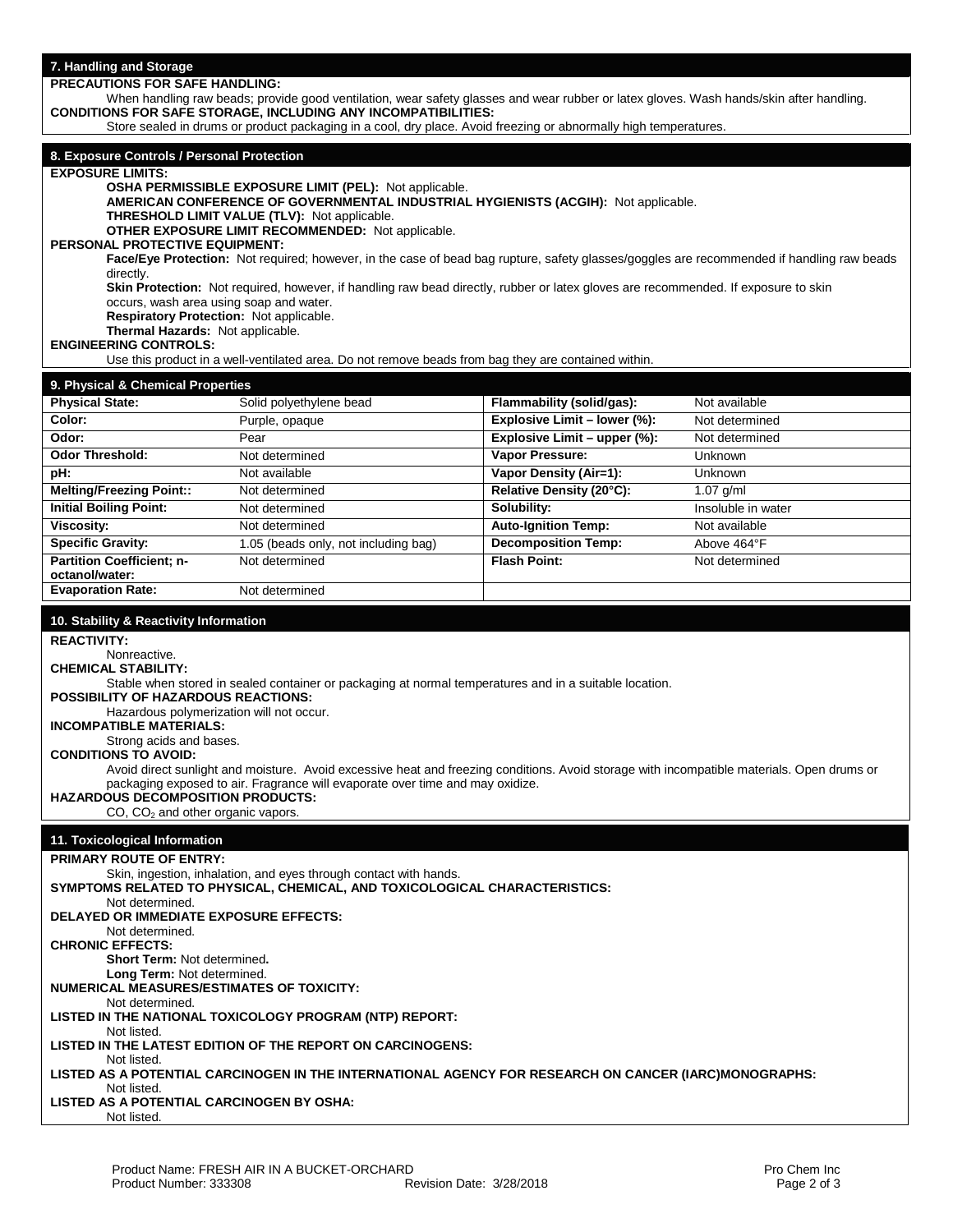No specific eco-toxicological data and/or biodegradation data has been determined for this preparation. However, if bag is broken, the beads become an ecological hazard to birds.

# **13. Disposal Consideration**

Observe all federal, provincial, state and municipal regulations.

# **14. Transportation Information**

## Nonhazardous - Class 60 Pellets.

# **15. Regulatory Information**

**OSHA HAZARD COMMUNICATION STANDARD:** 

This material does not contain "Hazardous Chemicals" as defined by the OSHA Hazard Communication Standard (29 CFR 1910.1200). **TSCA STATUS:**  No data available. **SARA 313 COMPONENTS**

Not listed.

# **CANADIAN DSL:**

Not determined.

**CALIFORNIA PROPOSITION 65, SAFE DRINKING WATER AND TOXIC ENFORCEMENT ACT OF 1986:** 

This product contains no chemical(s) known to the State of California to cause cancer or other reproductive harm.

# **OTHER U.S. STATE INVENTORIES:**

#### Not determined.

# **16. Other Information**

# **DISCLAIMER:**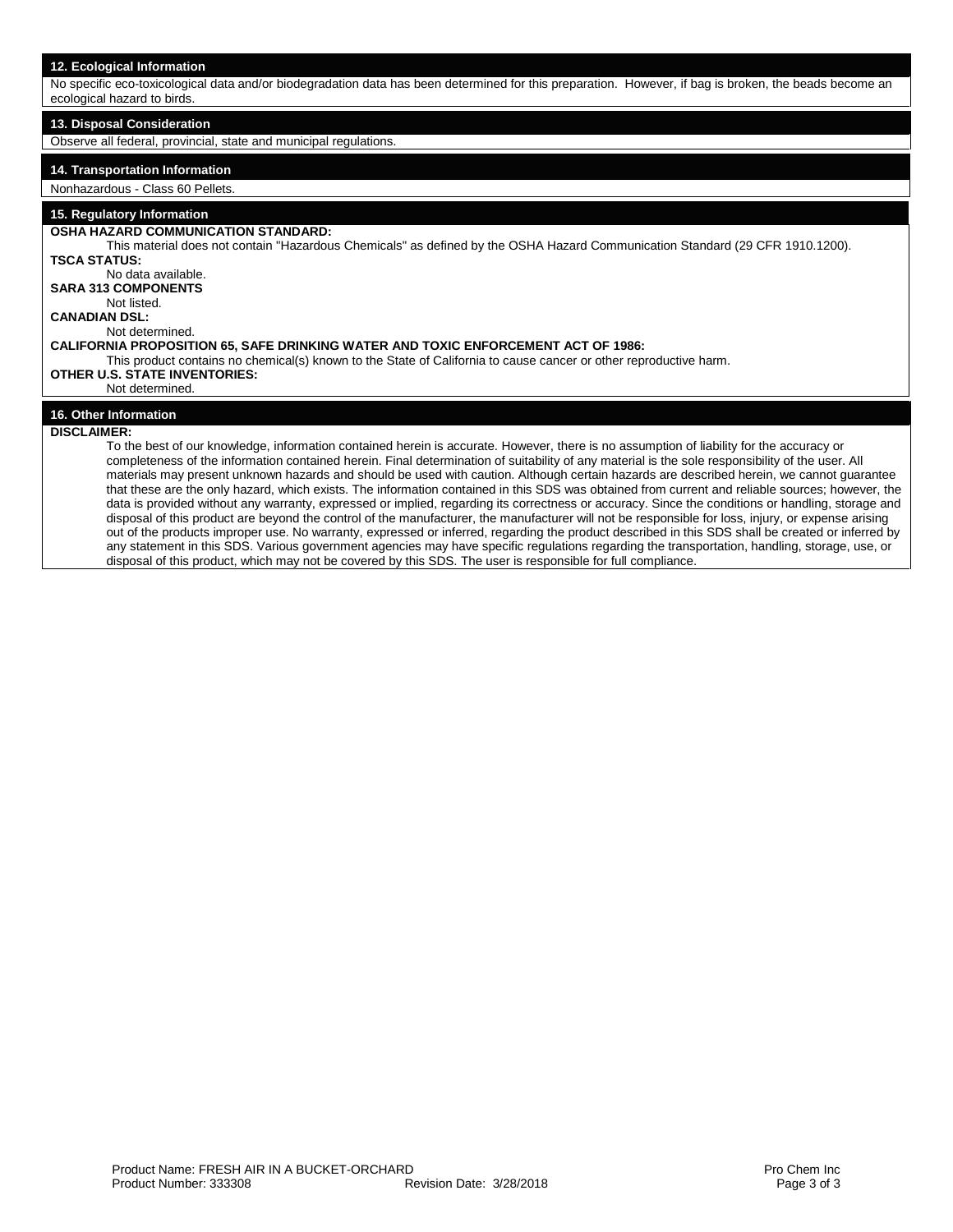

| 1. Product and Company Identification                                                                                                                                                                                                                                                                                                                                                                                                                                                                                                                                                                                                                                                                                                                                                                                                                                                                                                                                                                                                                                                                                                                                                                                                                                        |                                                                                                                                                                                                                                                                                                                                                                                                                                                                       |                             |                                        |  |
|------------------------------------------------------------------------------------------------------------------------------------------------------------------------------------------------------------------------------------------------------------------------------------------------------------------------------------------------------------------------------------------------------------------------------------------------------------------------------------------------------------------------------------------------------------------------------------------------------------------------------------------------------------------------------------------------------------------------------------------------------------------------------------------------------------------------------------------------------------------------------------------------------------------------------------------------------------------------------------------------------------------------------------------------------------------------------------------------------------------------------------------------------------------------------------------------------------------------------------------------------------------------------|-----------------------------------------------------------------------------------------------------------------------------------------------------------------------------------------------------------------------------------------------------------------------------------------------------------------------------------------------------------------------------------------------------------------------------------------------------------------------|-----------------------------|----------------------------------------|--|
| <b>PRODUCT NUMBER:</b>                                                                                                                                                                                                                                                                                                                                                                                                                                                                                                                                                                                                                                                                                                                                                                                                                                                                                                                                                                                                                                                                                                                                                                                                                                                       | 333309                                                                                                                                                                                                                                                                                                                                                                                                                                                                | <b>COMPANY PHONE:</b>       | 1-800-241-8180                         |  |
| <b>PRODUCT NAME:</b>                                                                                                                                                                                                                                                                                                                                                                                                                                                                                                                                                                                                                                                                                                                                                                                                                                                                                                                                                                                                                                                                                                                                                                                                                                                         | FRESH AIR IN A BUCKET-SUNRISE                                                                                                                                                                                                                                                                                                                                                                                                                                         | <b>EMERGENCY TELEPHONE:</b> | 1-800-241-8180                         |  |
| <b>PRODUCT DESCRIPTION:</b>                                                                                                                                                                                                                                                                                                                                                                                                                                                                                                                                                                                                                                                                                                                                                                                                                                                                                                                                                                                                                                                                                                                                                                                                                                                  | Air Freshening Beads in a Unique Mesh<br>Airflow Bag                                                                                                                                                                                                                                                                                                                                                                                                                  | <b>INFOTRAC:</b>            | 1-800-535-5053                         |  |
| <b>COMPANY INFORMATION:</b>                                                                                                                                                                                                                                                                                                                                                                                                                                                                                                                                                                                                                                                                                                                                                                                                                                                                                                                                                                                                                                                                                                                                                                                                                                                  | PRO CHEM, INC.<br>1475 Bluegrass Lakes Parkway<br>Alpharetta, GA 30004                                                                                                                                                                                                                                                                                                                                                                                                |                             |                                        |  |
| 2. Hazards Identification                                                                                                                                                                                                                                                                                                                                                                                                                                                                                                                                                                                                                                                                                                                                                                                                                                                                                                                                                                                                                                                                                                                                                                                                                                                    |                                                                                                                                                                                                                                                                                                                                                                                                                                                                       |                             |                                        |  |
| <b>GHS CLASSIFICATION:</b><br>Skin Sensitizer: Category 1                                                                                                                                                                                                                                                                                                                                                                                                                                                                                                                                                                                                                                                                                                                                                                                                                                                                                                                                                                                                                                                                                                                                                                                                                    | <b>SIGNAL WORD:</b><br><b>WARNING</b>                                                                                                                                                                                                                                                                                                                                                                                                                                 | SYMBOL:                     |                                        |  |
| <b>HAZARD STATEMENTS:</b><br>H317:<br><b>PRECAUTIONARY STATEMENTS:</b>                                                                                                                                                                                                                                                                                                                                                                                                                                                                                                                                                                                                                                                                                                                                                                                                                                                                                                                                                                                                                                                                                                                                                                                                       | May cause allergic skin reaction<br>Response: P302+P352: IF ON SKIN: Wash with plenty of soap and water.<br>P333+P313: If skin irritation/rash occurs: Get medical attention/advice.<br>P363: Wash contaminated clothing before reuse.<br>Storage: Store this product in a cool and dry place. Keep this product out of the reach of children.<br>Disposal: P501: Dispose of contents/container in accordance with local/regional/national/international regulations. |                             |                                        |  |
| 3. Composition / Information on Ingredients                                                                                                                                                                                                                                                                                                                                                                                                                                                                                                                                                                                                                                                                                                                                                                                                                                                                                                                                                                                                                                                                                                                                                                                                                                  |                                                                                                                                                                                                                                                                                                                                                                                                                                                                       |                             |                                        |  |
| <b>CHEMICAL NAME</b><br>Polyethylene                                                                                                                                                                                                                                                                                                                                                                                                                                                                                                                                                                                                                                                                                                                                                                                                                                                                                                                                                                                                                                                                                                                                                                                                                                         |                                                                                                                                                                                                                                                                                                                                                                                                                                                                       | <b>CAS</b><br>9002-88-4     | <b>Concentration % by Weight</b><br>85 |  |
| Fragrance Oil*                                                                                                                                                                                                                                                                                                                                                                                                                                                                                                                                                                                                                                                                                                                                                                                                                                                                                                                                                                                                                                                                                                                                                                                                                                                               |                                                                                                                                                                                                                                                                                                                                                                                                                                                                       | Not available.              | 15 Max                                 |  |
| Other non-hazardous components**                                                                                                                                                                                                                                                                                                                                                                                                                                                                                                                                                                                                                                                                                                                                                                                                                                                                                                                                                                                                                                                                                                                                                                                                                                             |                                                                                                                                                                                                                                                                                                                                                                                                                                                                       |                             |                                        |  |
|                                                                                                                                                                                                                                                                                                                                                                                                                                                                                                                                                                                                                                                                                                                                                                                                                                                                                                                                                                                                                                                                                                                                                                                                                                                                              | *Some fragrances used in this product may contain trace amounts of natural allergens in excess of 0.1% in this formulation and are therefore considered<br>sensitizers that may result in allergic reactions or related illness in some individuals who have been exposed and have become sensitized.<br>**Other components of this formulation is a trade secret and withheld in accordance with provision 1910.1200 of the title of US Code Federal Regulations.    |                             |                                        |  |
| 4. First Aid Measures<br><b>EMERGENCY OVERVIEW</b><br>EYES:<br>Rinse cautiously with water for several minutes. Remove contact lenses, if present, and continue rinsing at least 15 minutes.<br>Wash with plenty of soap and water. If skin irritation or rash occurs and persists, seek medical treatment.<br>SKIN:<br>INHALATION: Existing asthma may be irritated by known fragrance allergies. If breathing is difficult, remove to fresh air and keep at rest in a position<br>comfortable for breathing.<br><b>INGESTION:</b> Remove pellets in mouth or throat and rinse mouth with water. DO NOT induce vomiting. Give plenty of water to drink.<br><b>MOST IMPORTANT SYMPTOMS/EFFECTS:</b><br>Face/Eye Contact: Redness, watering, itching or burning sensation of eyes.<br>Skin Contact: Skin irritation, rash, itching or burning sensation.<br>Inhalation: Dizziness, headache, burning nostril sensation, difficulty breathing.<br>Ingestion: Nausea, vomiting, difficulty swallowing, fragrant smell to breath.<br>INDICATION OF IMMEDIATE MEDICAL ATTENTION OR SPECIAL TREATMENT NEEDED:<br>If the above first aid measures are not successful, if there is any difficulty breathing or generally feeling unwell, seek medical advice/attention as<br>needed. |                                                                                                                                                                                                                                                                                                                                                                                                                                                                       |                             |                                        |  |
| 5. Fire-Fighting Measures<br><b>SUITABLE FIRE EXTINGUISHING MEDIA:</b>                                                                                                                                                                                                                                                                                                                                                                                                                                                                                                                                                                                                                                                                                                                                                                                                                                                                                                                                                                                                                                                                                                                                                                                                       |                                                                                                                                                                                                                                                                                                                                                                                                                                                                       |                             |                                        |  |
| Use water, spray foam, dry chemical or carbon dioxide.<br>UNSUITABLE FIRE EXTINGUISHING MEDIA:<br>Not applicable.<br>SPECIFIC HAZARDS ARISING FROM CHEMICAL:<br>Combustion products: Carbon dioxide, carbon monoxide.<br>SPECIAL PROTECTIVE EQUIPMENT FOR FIREFIGHTERS:<br>Wear self-contained breathing apparatus approved by NIOSH.                                                                                                                                                                                                                                                                                                                                                                                                                                                                                                                                                                                                                                                                                                                                                                                                                                                                                                                                        |                                                                                                                                                                                                                                                                                                                                                                                                                                                                       |                             |                                        |  |
| 6. Accidental Release Measures                                                                                                                                                                                                                                                                                                                                                                                                                                                                                                                                                                                                                                                                                                                                                                                                                                                                                                                                                                                                                                                                                                                                                                                                                                               |                                                                                                                                                                                                                                                                                                                                                                                                                                                                       |                             |                                        |  |
| <b>PERSONAL PRECAUTIONS:</b><br>Provide good ventilation. Wear safety glasses and wear rubber or latex gloves when handling raw beads. Wash hands/skin after handling.<br><b>ENVIRONMENTAL PRECAUTIONS AND CLEANUP METHODS:</b><br>Avoid discharge into sewerage and public water systems. Sweep into appropriate solids disposal container and dispose of in accordance with<br>local waste regulations.                                                                                                                                                                                                                                                                                                                                                                                                                                                                                                                                                                                                                                                                                                                                                                                                                                                                    |                                                                                                                                                                                                                                                                                                                                                                                                                                                                       |                             |                                        |  |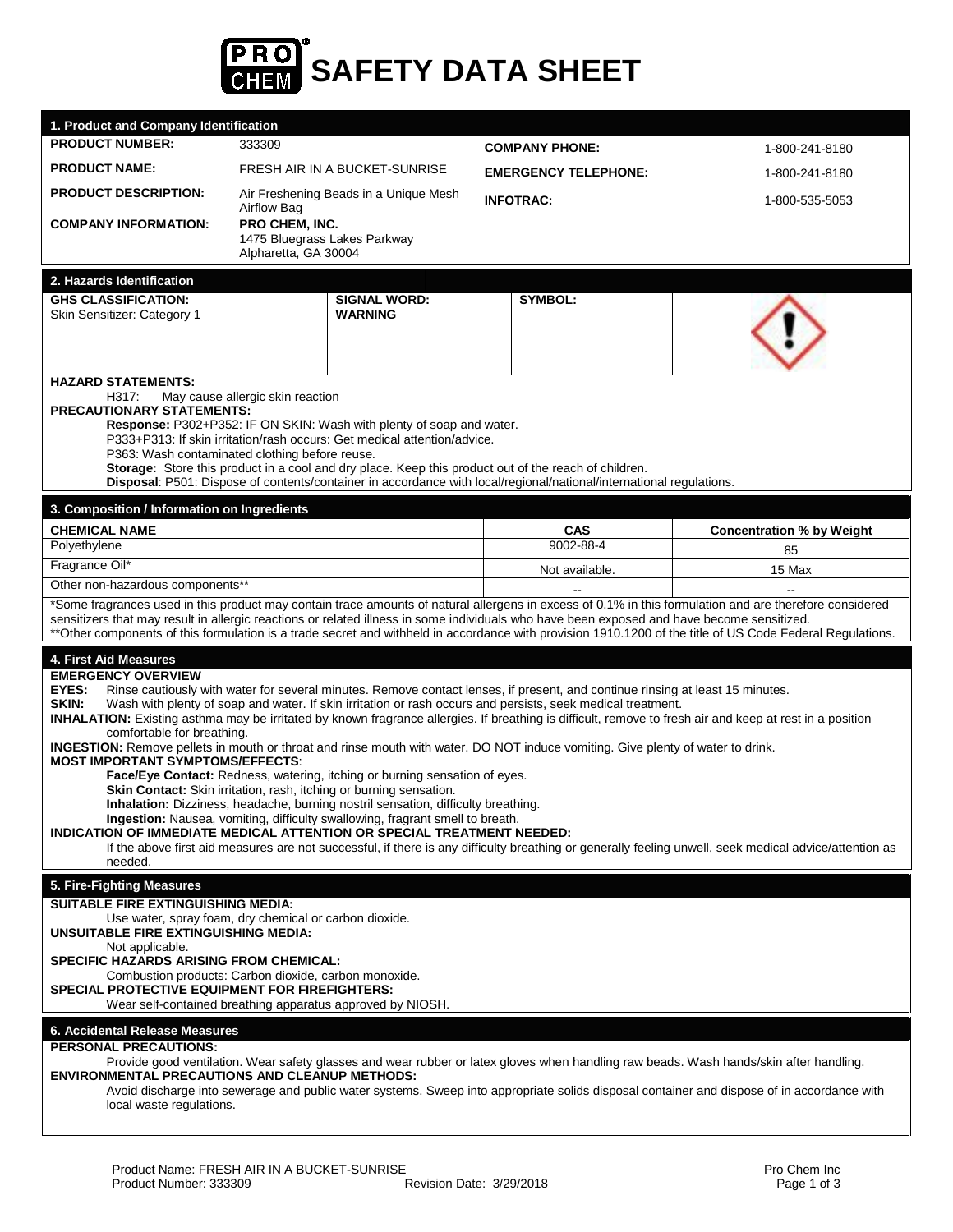When handling raw beads; provide good ventilation, wear safety glasses and wear rubber or latex gloves. Wash hands/skin after handling. **CONDITIONS FOR SAFE STORAGE, INCLUDING ANY INCOMPATIBILITIES:** 

Store sealed in drums or product packaging in a cool, dry place. Avoid freezing or abnormally high temperatures.

# **8. Exposure Controls / Personal Protection**

#### **EXPOSURE LIMITS:**

**OSHA PERMISSIBLE EXPOSURE LIMIT (PEL):** Not applicable.

**AMERICAN CONFERENCE OF GOVERNMENTAL INDUSTRIAL HYGIENISTS (ACGIH):** Not applicable.

**THRESHOLD LIMIT VALUE (TLV):** Not applicable.

**OTHER EXPOSURE LIMIT RECOMMENDED:** Not applicable.

**PERSONAL PROTECTIVE EQUIPMENT:**

**Face/Eye Protection:** Not required; however, in the case of bead bag rupture, safety glasses/goggles are recommended if handling raw beads directly.

Skin Protection: Not required, however, if handling raw bead directly, rubber or latex gloves are recommended. If exposure to skin occurs, wash area using soap and water.

**Respiratory Protection:** Not applicable.

**Thermal Hazards:** Not applicable.

**APPROPRIATE ENGINEERING CONTROLS:**

Use this product in a well-ventilated area. Do not remove beads from bag they are contained within.

# **9. Physical & Chemical Properties**

| <b>Physical State:</b>           | Solid polyethylene bead              | Explosive Limit - lower (%): | Not determined     |
|----------------------------------|--------------------------------------|------------------------------|--------------------|
| Color:                           | Light yellow, opaque                 | Explosive Limit - upper (%): | Not determined     |
| Odor:                            | Citrus                               | Vapor Pressure:              | <b>Unknown</b>     |
| <b>Odor Threshold:</b>           | Not determined                       | Vapor Density (Air=1):       | <b>Unknown</b>     |
| pH:                              | Not available                        | Relative Density (20°C):     | $1.07$ g/ml        |
| <b>Melting/Freezing Point:</b>   | Not determined                       | Solubility:                  | Insoluble in water |
| <b>Initial Boiling Point:</b>    | Not determined                       | <b>Auto-Ignition Temp:</b>   | Not available      |
| Viscosity:                       | Not determined                       | <b>Decomposition Temp:</b>   | Above 464°F        |
| <b>Specific Gravity:</b>         | 1.05 (beads only, not including bag) | <b>Flash Point:</b>          | Not determined     |
| Flammability(solid/gas):         | Not available                        | <b>Evaporation Rate:</b>     | Not determined     |
| <b>Partition Coefficient; n-</b> | Not determined                       |                              |                    |
| octanol/water:                   |                                      |                              |                    |

# **10. Stability & Reactivity Information**

# **REACTIVITY:**

Nonreactive. **CHEMICAL STABILITY:** 

Stable when stored in sealed container or packaging at normal temperatures and in a suitable location.

# **POSSIBILITY OF HAZARDOUS REACTIONS:**

Hazardous polymerization will not occur.

**INCOMPATIBLE MATERIALS:**

Strong acids and bases. **CONDITIONS TO AVOID:** 

Avoid direct sunlight and moisture. Avoid excessive heat and freezing conditions. Avoid storage with incompatible materials. Open drums or packaging exposed to air. Fragrance will evaporate over time and may oxidize.

**HAZARDOUS DECOMPOSITION PRODUCTS:**

CO, CO<sub>2</sub> and other organic vapors.

# **11. Toxicological Information**

**PRIMARY ROUTE OF ENTRY:** Skin, ingestion, inhalation and eyes through contact with hands. **SYMPTOMS RELATED TO PHYSICAL, CHEMICAL, AND TOXICOLOGICAL CHARACTERISTICS:**  Not determined. **DELAYED OR IMMEDIATE EXPOSURE EFFECTS:** Not determined. **CHRONIC EFFECTS: Short Term:** Not determined. **Long Term:** Not determined. **NUMERICAL MEASURES/ESTIMATES OF TOXICITY:** Not determined. **LISTED IN THE NATIONAL TOXICOLOGY PROGRAM (NTP) REPORT:** Not listed. **LISTED IN THE LATEST EDITION OF THE REPORT ON CARCINOGENS:** Not listed. **LISTED AS A POTENTIAL CARCINOGEN IN THE INTERNATIONAL AGENCY FOR RESEARCH ON CANCER (IARC)MONOGRAPHS:** Not listed. **LISTED AS A POTENTIAL CARCINOGEN BY OSHA:** Not listed.